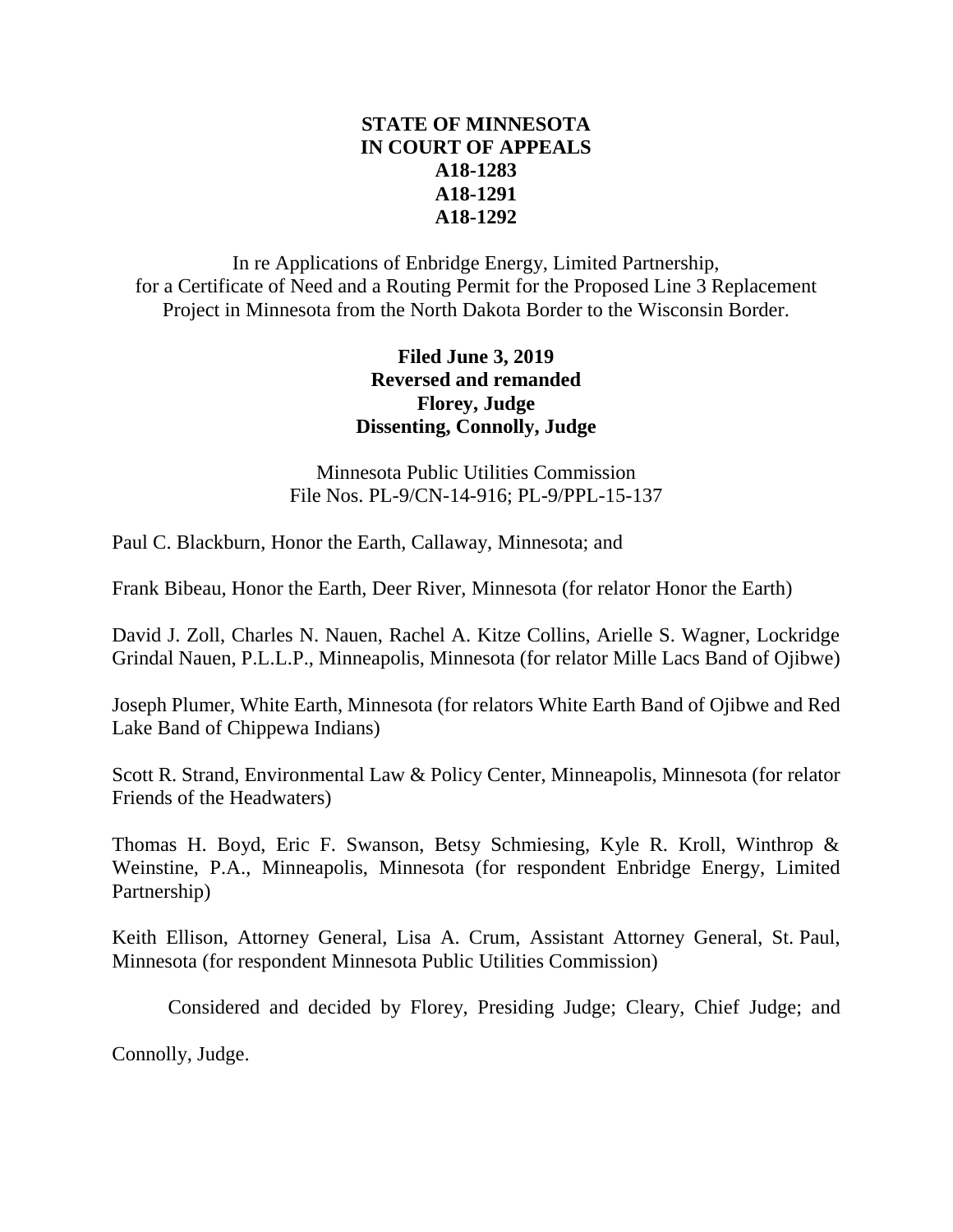#### **S Y L L A B U S**

I. In determining the project alternatives to be considered in an environmentalimpact statement (EIS) under the Minnesota Environmental Policy Act (MEPA), a responsible governmental unit (RGU) does not err by taking the project proposer's objective into consideration when defining the purpose of and need for the project, or by excluding from consideration alternatives that would not meet that objective.

II. An RGU acts in a manner that is arbitrary, capricious, and unsupported by substantial evidence when it determines adequate a final EIS that fails to address potentially significant issues raised during scoping and in public comments on the draft EIS.

III. MEPA does not require completion of a traditional cultural properties (TCP) survey; an EIS may be determined adequate before a federal TCP survey is complete if the discussion of potential impacts to historic and cultural resources is otherwise sufficient.

#### **O P I N I O N**

### **FLOREY**, Judge

In these consolidated certiorari appeals, relators environmental organizations and tribal bands, challenge a decision by respondent Minnesota Public Utilities Commission (commission) determining adequate a final EIS (FEIS) for the proposed Line 3 pipeline project of respondent Enbridge Energy, Limited Partnership (Enbridge). Although we reject most of relators' assertions of error, we agree that the FEIS is inadequate because it does not address the potential impact of an oil spill into the Lake Superior watershed. Accordingly, we reverse the commission's adequacy determination and remand for further proceedings consistent with this decision.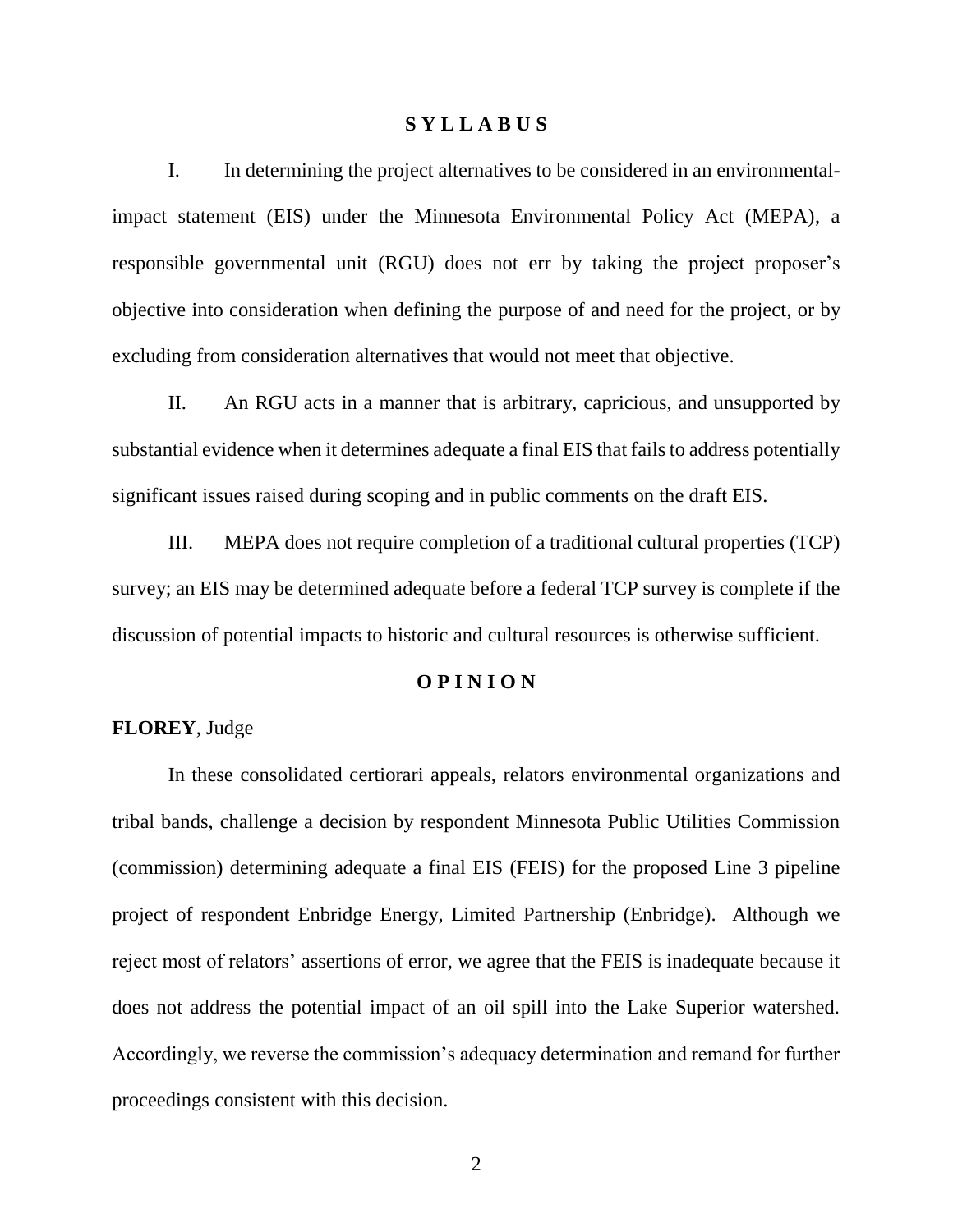#### **FACTS**

In April 2015, Enbridge filed applications for a certificate of need (CN) and routing permit (RP) to allow the installation of 337 miles of 36-inch diameter pipe, and associated facilities, from the North Dakota-Minnesota border to the Minnesota-Wisconsin border. The proposed pipeline would replace the existing Line 3, which is part of Enbridge's Mainline System.

Existing Line 3 crosses into northwestern Minnesota from North Dakota, connects to a terminal at Clearbrook (the Clearbrook terminal), and continues east across northern Minnesota, through Carlton, and into Wisconsin, where it connects with a terminal in Superior, Wisconsin (the Superior terminal). Existing Line 3 crosses through the Leech Lake and Fond du Lac Reservations pursuant to leases that will expire in 2029. In its CN and RP applications, Enbridge proposed a route for the replacement Line 3 that would follow the existing Line 3 corridor from North Dakota to Clearbrook and Carlton to Superior, but would take a more southerly route between Clearbrook and Carlton, which would avoid crossing the reservations. Figure 2.1-1 from the EIS, reproduced in color below, illustrates the location of the existing mainline corridor (which houses Line 3 and other pipelines) and Enbridge's proposed new route (Applicant's Preferred Route, or  $APR$ ).<sup>1</sup>

<sup>&</sup>lt;sup>1</sup>This image is also available in color at: [https://mn.gov/eera/web/project](https://mn.gov/eera/web/project-file?legacyPath=/opt/documents/34079/Line3%20FEIS%20Ch%2002%20Project%20Description.pdf)[file?legacyPath=/opt/documents/34079/Line3%20FEIS%20Ch%2002%20Project%20De](https://mn.gov/eera/web/project-file?legacyPath=/opt/documents/34079/Line3%20FEIS%20Ch%2002%20Project%20Description.pdf) [scription.pdf,](https://mn.gov/eera/web/project-file?legacyPath=/opt/documents/34079/Line3%20FEIS%20Ch%2002%20Project%20Description.pdf) on page 2-2.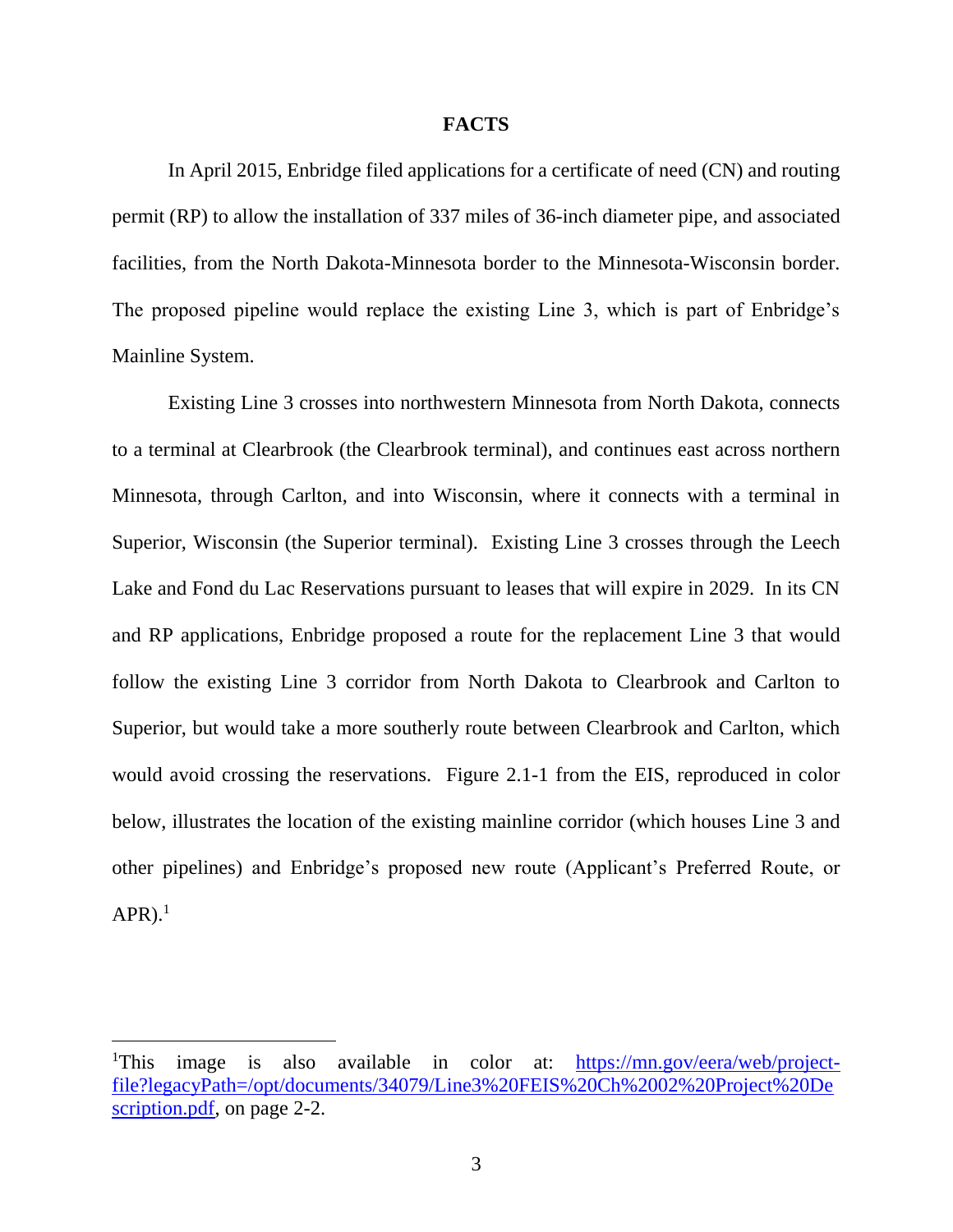

After initially setting the CN and RP applications for separate contested-case proceedings and initiating environmental review in the RP docket, the commission combined the CN and RP dockets and ordered that a joint EIS be prepared. The commission, as the RGU, authorized the Minnesota Department of Commerce's Energy Environmental Review and Analysis division (DOC-EERA) to prepare the EIS, and the Minnesota Department of Natural Resources (DNR) and Minnesota Pollution Control Agency (MPCA) were brought in as assisting agencies.

The project proceeded through scoping, a process that determines the range of issues to be addressed in an EIS. A final scoping decision document was issued on December 5,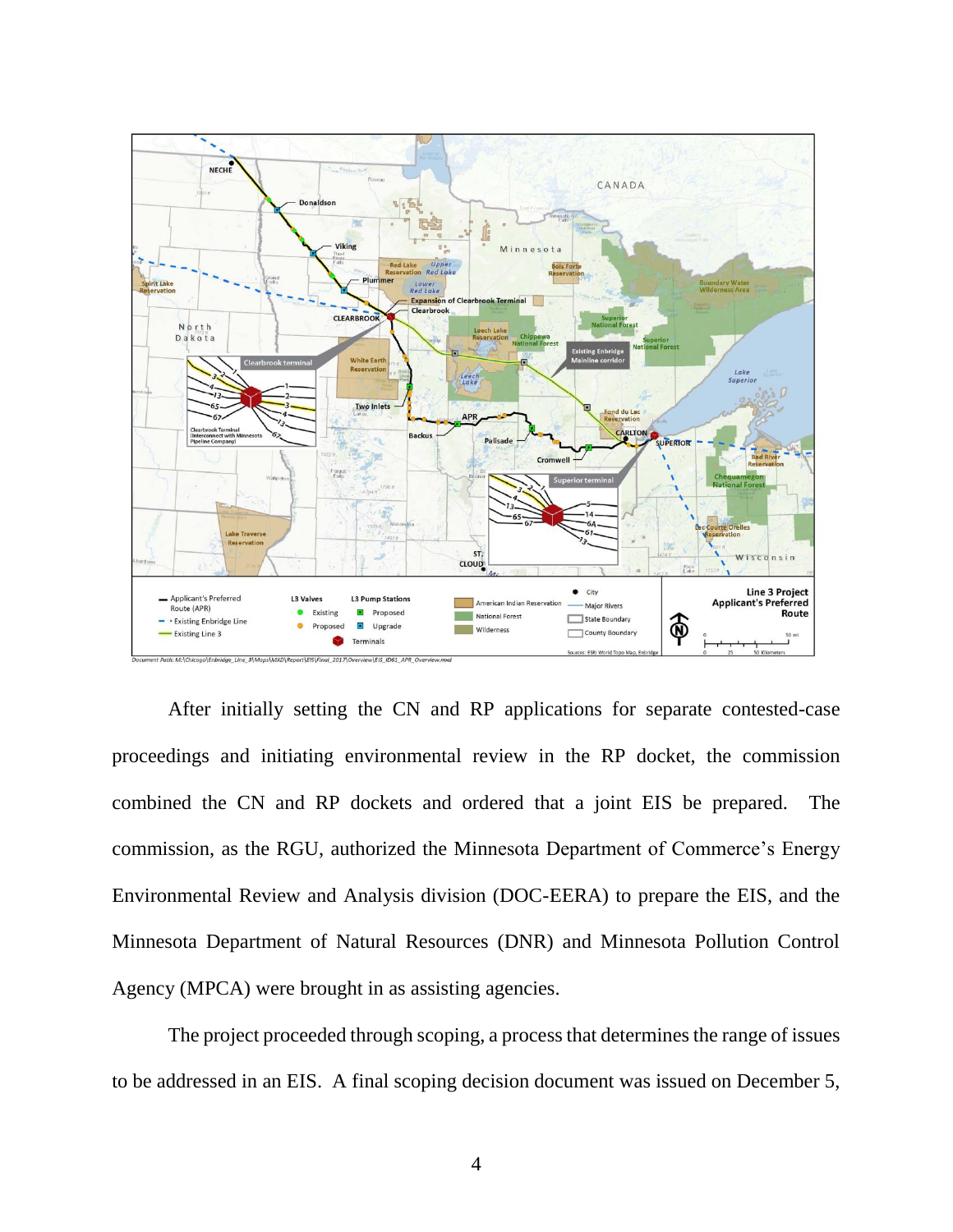2016, and a draft EIS (DEIS) was released on May 15, 2017. Following a public-comment period, during which DOC-EERA received approximately 2,860 public comments, an FEIS was released on August 17, 2017.

After receiving the FEIS, the commission issued an order extending the statutory deadline for determining the adequacy of the FEIS and referring the matter to the Office of Administrative Hearings (OAH) for development of the record and a recommendation on the adequacy of the FEIS. On November 1, 2017, an administrative-law judge (ALJ) issued proposed findings and conclusions and a recommendation that the commission determine the FEIS adequate.

On December 14, 2017, the commission issued an order determining the FEIS inadequate and identifying four deficiencies to be remedied before the FEIS could be determined adequate. On February 12, 2018, DOC-EERA issued a revised FEIS,<sup>2</sup> which the commission met to discuss on March 15, 2018. On May 1, 2018, the commission issued an order adopting the ALJ report as revised and determining the FEIS adequate. The commission issued an order denying reconsideration on July 3, 2018.

Relators Friends of the Headwaters (FOH), Honor the Earth (HTE), and Mille Lacs Band of Ojibwe, Red Lake Band of Chippewa Indians, and White Earth Band of Ojibwe (the Bands), filed three certiorari appeals, which this court consolidated for consideration. 3

 $2$  Hereinafter, we refer to the February 12, 2018 revised FEIS as "the FEIS" unless there is a need to distinguish between the initial and revised documents.

<sup>&</sup>lt;sup>3</sup> After oral argument, FOH submitted to this court a letter citing to supplemental authorities. *See* Minn. R. Civ. App. P. 128.05 (governing citation of supplemental authorities). Enbridge then submitted a responsive letter, requesting that the court strike FOH's letter or allow additional argument. *See id.* (allowing letter response to citation to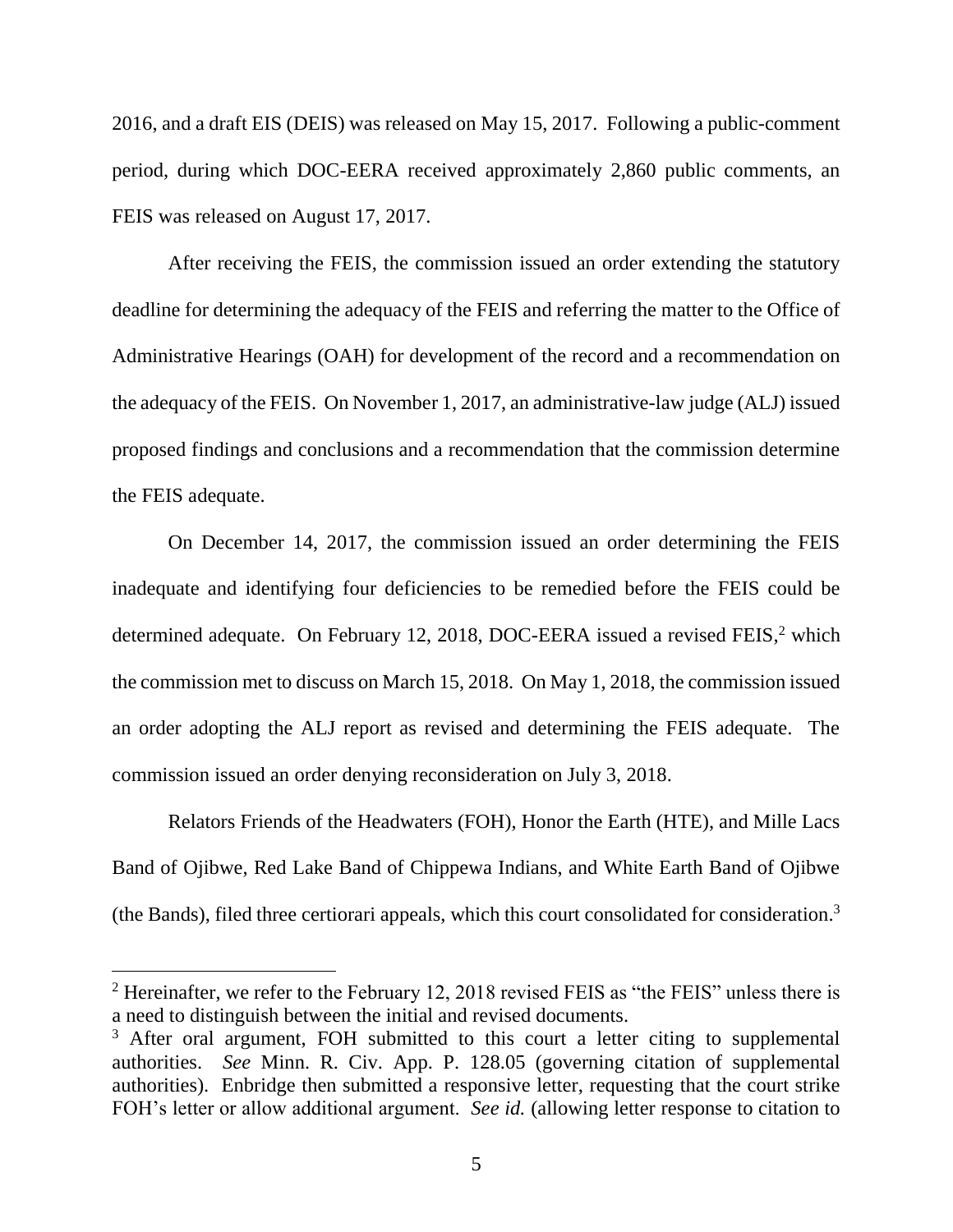#### **ISSUE**

Is the commission's decision determining the FEIS adequate based on errors of law, unsupported by substantial evidence, or arbitrary or capricious?

#### **ANALYSIS**

### **Minnesota Environmental Review**

Environmental review in Minnesota is governed by the Minnesota Environmental Policy Act (MEPA), Minn. Stat. §§ 116D.01-.11 (2018). MEPA is patterned on the National Environmental Policy Act (NEPA), 42 U.S.C. §§ 4321-4370m-12 (2012 & Supp. 2017), and Minnesota courts have in appropriate circumstances relied on federal caselaw applying NEPA. *See No Power Line, Inc. v. Minn. Envtl. Quality Council*, 262 N.W.2d 312, 323 n.28 (Minn. 1977) (noting that court had used federal caselaw to interpret MEPA); *In re N.D. Pipeline Co. LLC*, 869 N.W.2d 693, 698 (Minn. App. 2015) (noting that court may look to federal courts' application of NEPA for guidance), *review denied* (Minn. Dec. 15, 2015); *see also Citizens Advocating Responsible Dev. v. Kandiyohi Cty. Bd. of Comm'rs*, 713 N.W.2d 817, 826 (Minn. 2006) (*CARD*) (declining to apply language in NEPA regulations that is not present in MEPA regulations). As directed by MEPA, the Minnesota Environmental Quality Board (EQB) has promulgated administrative rules

supplemental authorities). But Enbridge did not file a motion to strike, *see* Minn. R. Civ. App. P. 127 (requiring requests for relief to be made by motion), and has not established that FOH's submission was improper, *see* Minn. R. Civ. App. P. 128.05 (allowing submission of letter identifying "pertinent and significant authorities" that "come to a party's attention after the party's brief has been filed or after oral argument but before decision"). Nonetheless, the supplemental authority provided does not alter our analysis.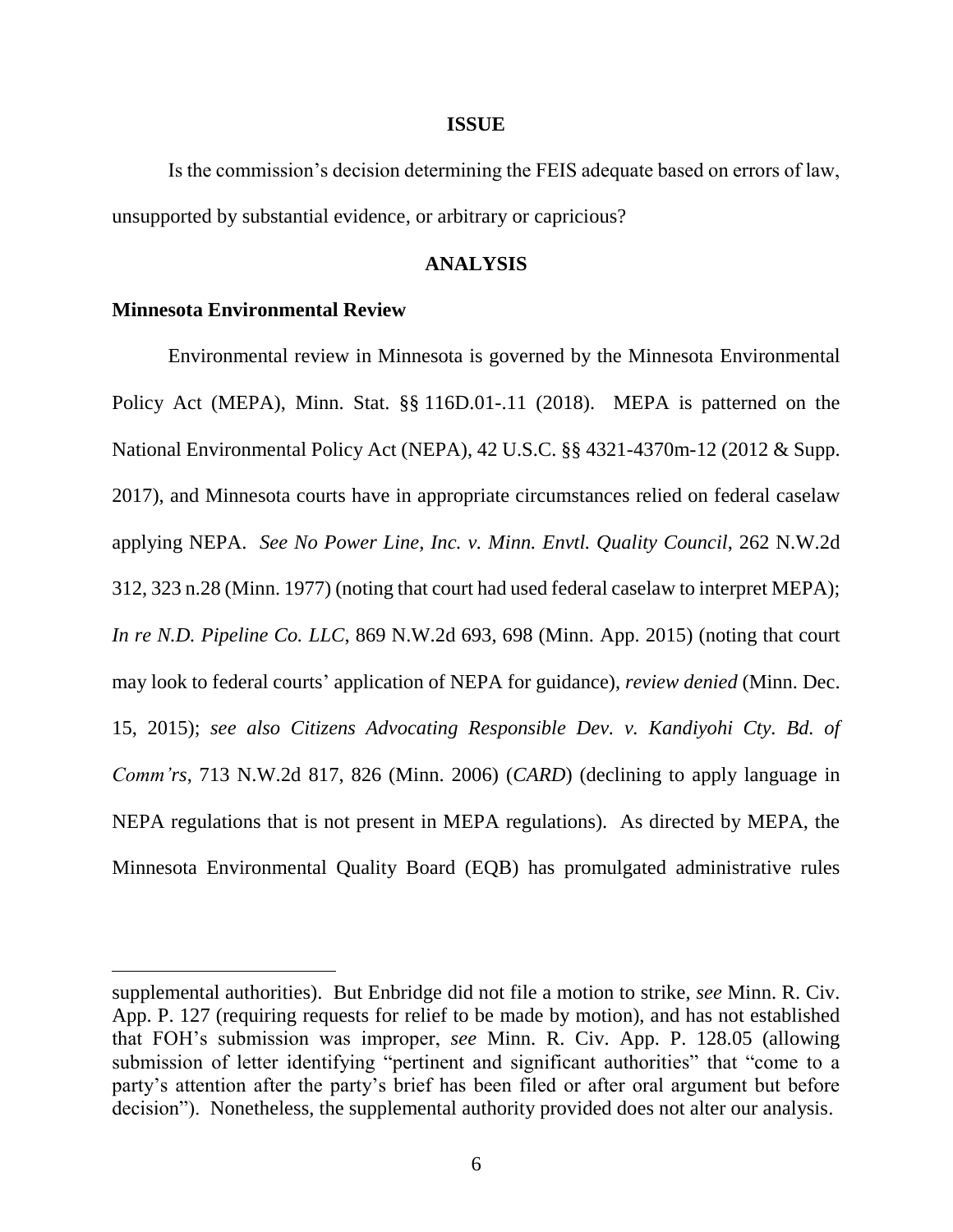governing environmental review under the act. *See* Minn. Stat. § 116D.04, subd. 5a (directing promulgation of rules); Minn. R. 4410.0200-.9910 (2017) (EQB rules).

Preparation of an EIS is mandatory under MEPA in relation to both CN and RP proceedings, and the commission is the RGU tasked with completing the EIS. *See* Minn. Stat. § 116D.04, subd. 2a(a) (requiring EIS when "there is potential for significant environmental effects resulting from any major governmental action"); Minn. R. 4410.4400, subp. 24 (designating commission as RGU for "routing of a pipeline subject to the full route selection procedures under [Minn. Stat. §] 216G.02"); *see also In re N.D. Pipeline Co.*, 869 N.W.2d at 698 (interpreting MEPA to require commission to complete EIS before issuing CN).

An EIS is an "analytical rather than an encyclopedic document which describes the proposed action in detail, analyzes its significant environmental impacts, discusses appropriate alternatives to the proposed action and their impacts, and explores methods by which adverse environmental impacts of an action could be mitigated." Minn. Stat. § 116D.04, subd. 2a(a). "The [EIS] shall also analyze those economic, employment, and sociological effects that cannot be avoided should the action be implemented." *Id.*

"The purpose of an EIS is to provide information for governmental units, the proposer of the project, and other persons to evaluate proposed projects which have the potential for significant environmental effects, to consider alternatives to the proposed projects, and to explore methods for reducing adverse environmental effects." Minn. R. 4410.2000, subp. 1. "The agency's role in the preparation of an EIS is not to serve as an arbiter between two opposing parties, as a judge is expected to do in the adversary process."

7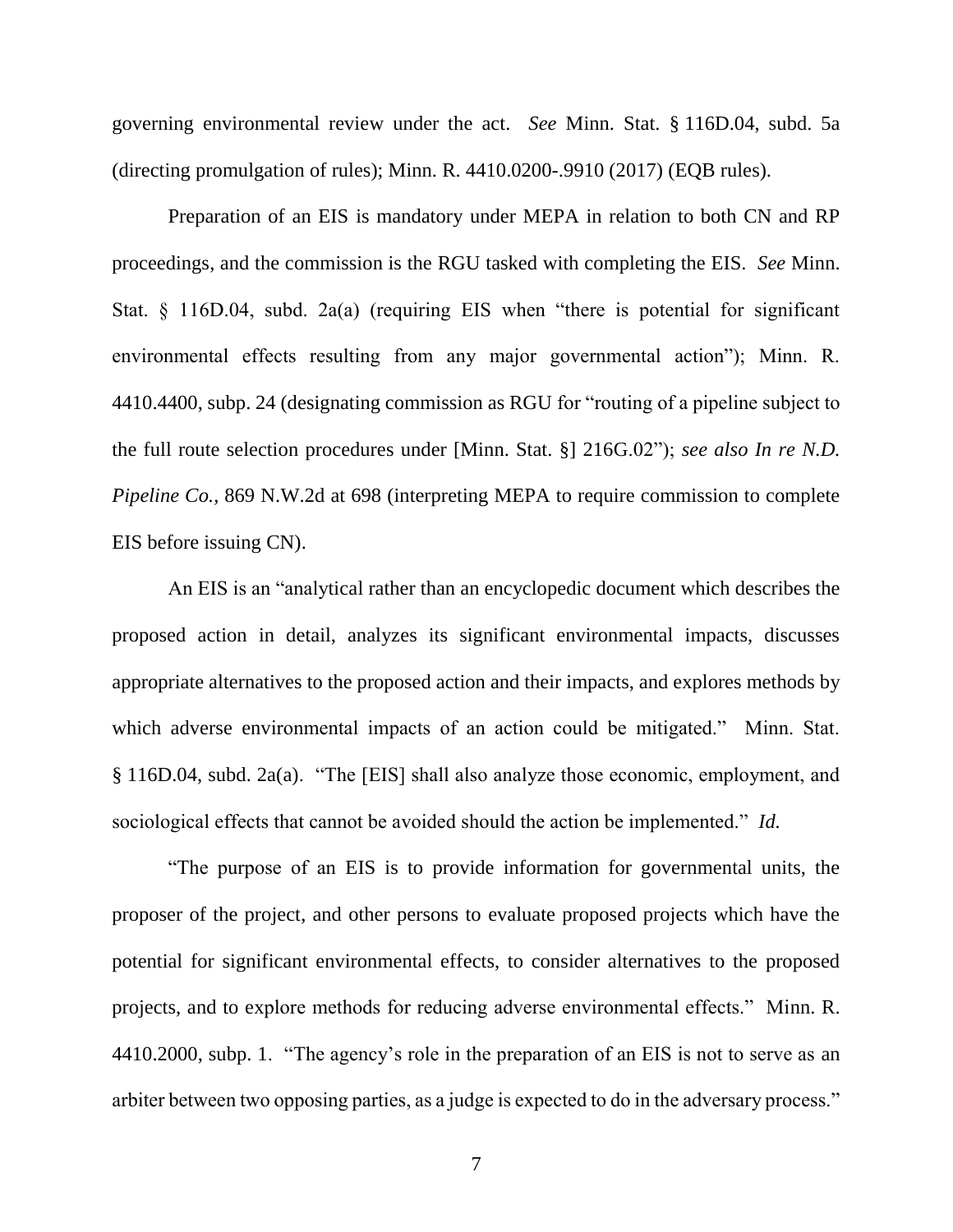*No Power Line*, 262 N.W.2d at 327. "Instead, it is expected to be a source of independent expertise whose scientific investigation can uncover the data necessary to make an informed environmental decision." *Id.*

As an investigative tool, the EIS does not authorize or preclude an action and does not take the place of permit or other proceedings governing a particular project. *See, e.g.*, *Iron Rangers for Responsible Ridge Action v. Iron Range Res.*, 531 N.W.2d 874, 880 (Minn. App. 1995) ("MEPA's purpose is to force agencies to make their own impartial evaluation of environmental considerations before reaching their decisions." (quotation omitted)), *review denied* (Minn. July 28, 1995). When an EIS is required, however, no permits may be issued until an EIS has been determined adequate. Minn. Stat. § 116D.04, subd. 2b(3). And, "[t]o ensure its use in the decision-making process, the [EIS] shall be prepared as early as practical in the formulation of an action." Minn. Stat. § 116D.04, subd. 2a.

The EIS process begins with "scoping" to determine the appropriate limits of the EIS in terms of "form, content, and level of detail" and to determine "the alternatives [to the project] that are appropriate for consideration in the [EIS]." *Id.*, subd. 2a(h); *see also*  Minn. R. 4410.2100 (governing scoping process). For projects for which an EIS is mandatory, an environmental-assessment worksheet is used as a scoping document. Minn. R. 4410.2100, subp. 2. And the RGU must prepare a draft scoping-decision document that is released for public comment and hold at least one scoping meeting before a final scopingdecision document is completed. *See* Minn. R. 4410.2100, subps. 2-3.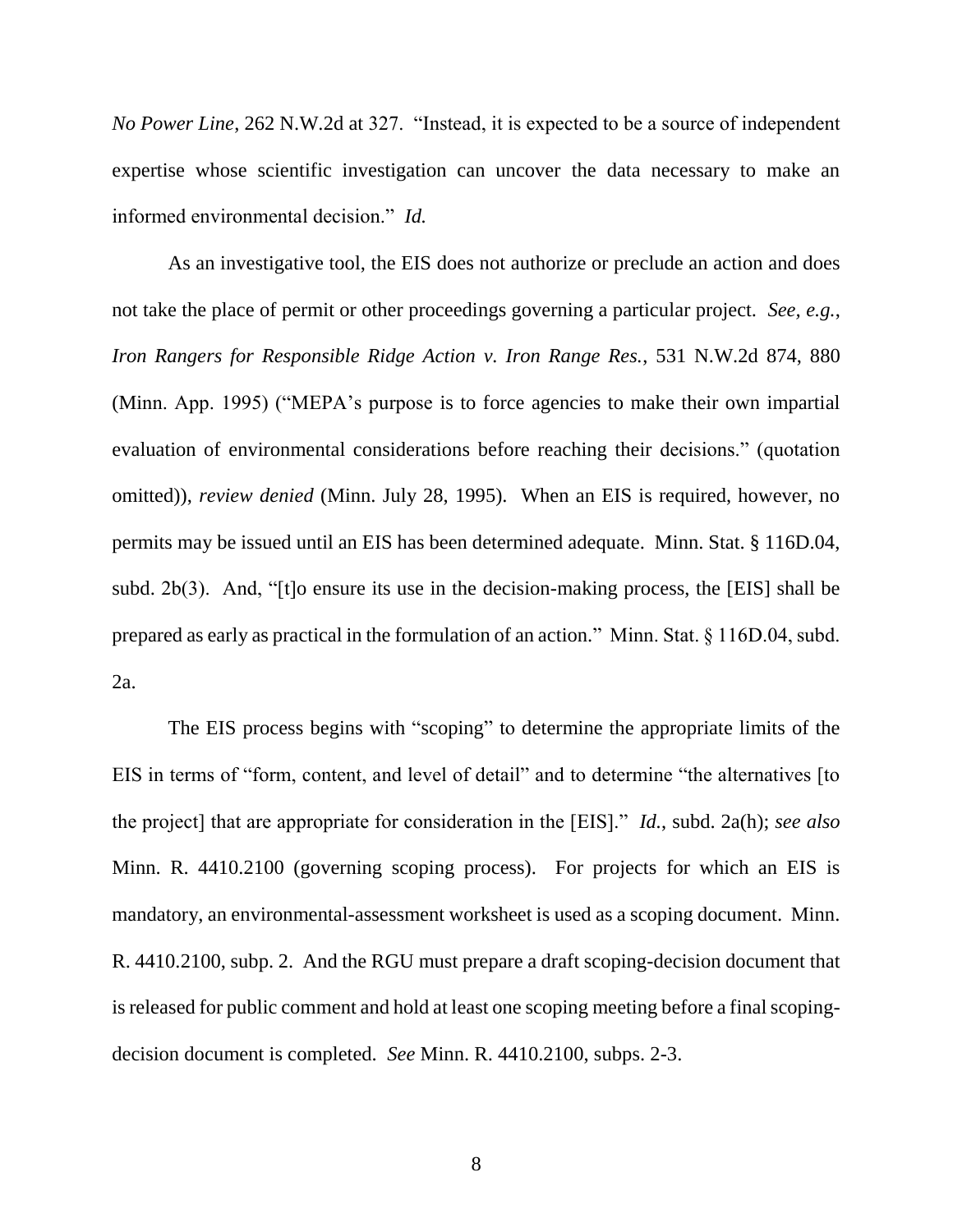Following scoping, an RGU must complete and make available for public comment

a DEIS and hold an informational meeting in the county where the project is proposed.

Minn. R. 4410.2600, subp. 2. The RGU must then respond to timely substantive comments

received on the DEIS and prepare the FEIS. *Id.*, subp. 10.

After an FEIS is released and distributed, *see* Minn. R. 4410.2700, subps. 3-5, the

RGU must make a determination on the adequacy of the FEIS, *see* Minn. R. 4410.2800

(2017). An FEIS shall be deemed adequate if it

A. addresses the potentially significant issues and alternatives raised in scoping so that all significant issues for which information can be reasonably obtained have been analyzed in conformance with [Minn. R.] 4410.2300, items G and H;

B. provides responses to the substantive comments received during the [DEIS] review concerning issues raised in scoping; and

C. was prepared in compliance with the procedures of the act and [Minn. R.] 4410.0200 to 4410.6500.

Minn. R. 4410.2800, subp. 4. "An [EIS] shall be prepared and its adequacy determined within 280 days after notice of its preparation unless the time is extended by consent of the parties or by the governor for good cause." Minn. Stat. § 116D.04, subd. 2a(j). If the RGU determines the FEIS inadequate, the RGU has 60 days to prepare an adequate EIS. Minn.

R. 4410.2800, subp. 5.

### **Certiorari Review**

An RGU's decision on the adequacy of an EIS is appealable to this court by petition

for a writ of certiorari. Minn. Stat. § 116D.04, subd. 10. This court reviews the decision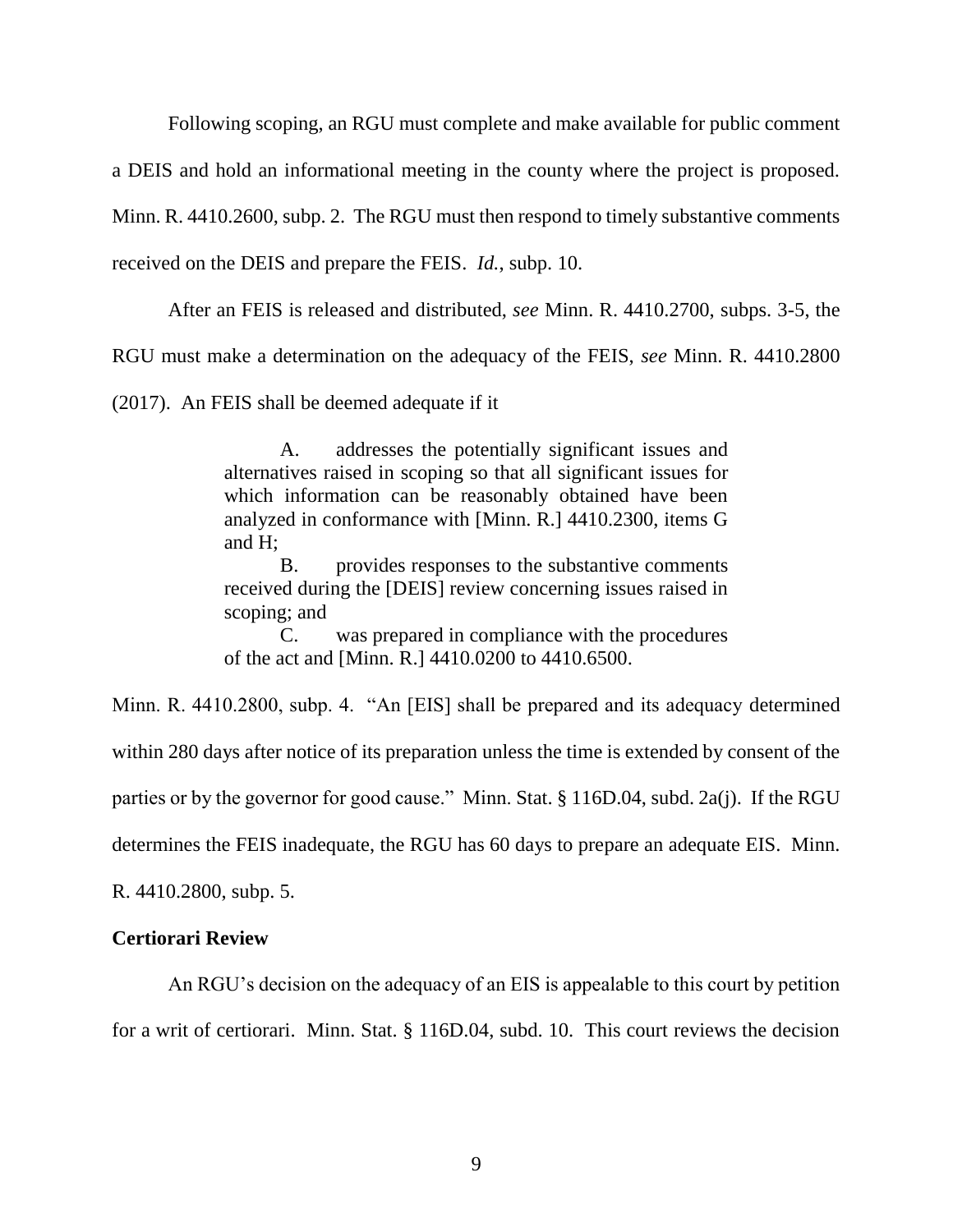under the Minnesota Administrative Procedure Act (MAPA), Minn. Stat. §§ 14.001-.69

(2018) to determine whether

the substantial rights of the [relators] may have been prejudiced because the administrative finding, inferences, conclusion, or decisions are:

- (a) in violation of constitutional provisions; or
- (b) in excess of the statutory authority or jurisdiction of the agency; or
- (c) made upon unlawful procedure; or
- (d) affected by other error of law; or
- (e) unsupported by substantial evidence in view of the entire record as submitted; or
- (f) arbitrary or capricious.

Minn. Stat. § 14.69; *see* Minn. Stat. § 116D.04, subd. 10 (directing review under MAPA). "Substantial evidence consists of: 1) such relevant evidence as a reasonable mind might accept as adequate to support a conclusion; 2) more than a scintilla of evidence; 3) more than 'some evidence'; 4) more than 'any evidence'; and 5) evidence considered in its entirety." *CARD*, 713 N.W.2d at 832 (quotation omitted). And

> an agency ruling is arbitrary and capricious if the agency (a) relied on factors not intended by the legislature; (b) entirely failed to consider an important aspect of the problem; (c) offered an explanation that runs counter to the evidence; or (d) the decision is so implausible that it could not be explained as a difference in view or the result of the agency's expertise.

*Id.*

Appellate courts "accord substantial deference to the agency's decision." *Id.* at 833. The burden is on relators to demonstrate agency error. *Id.* "[This court's] role when reviewing agency action is to determine whether the agency has taken a 'hard look' at the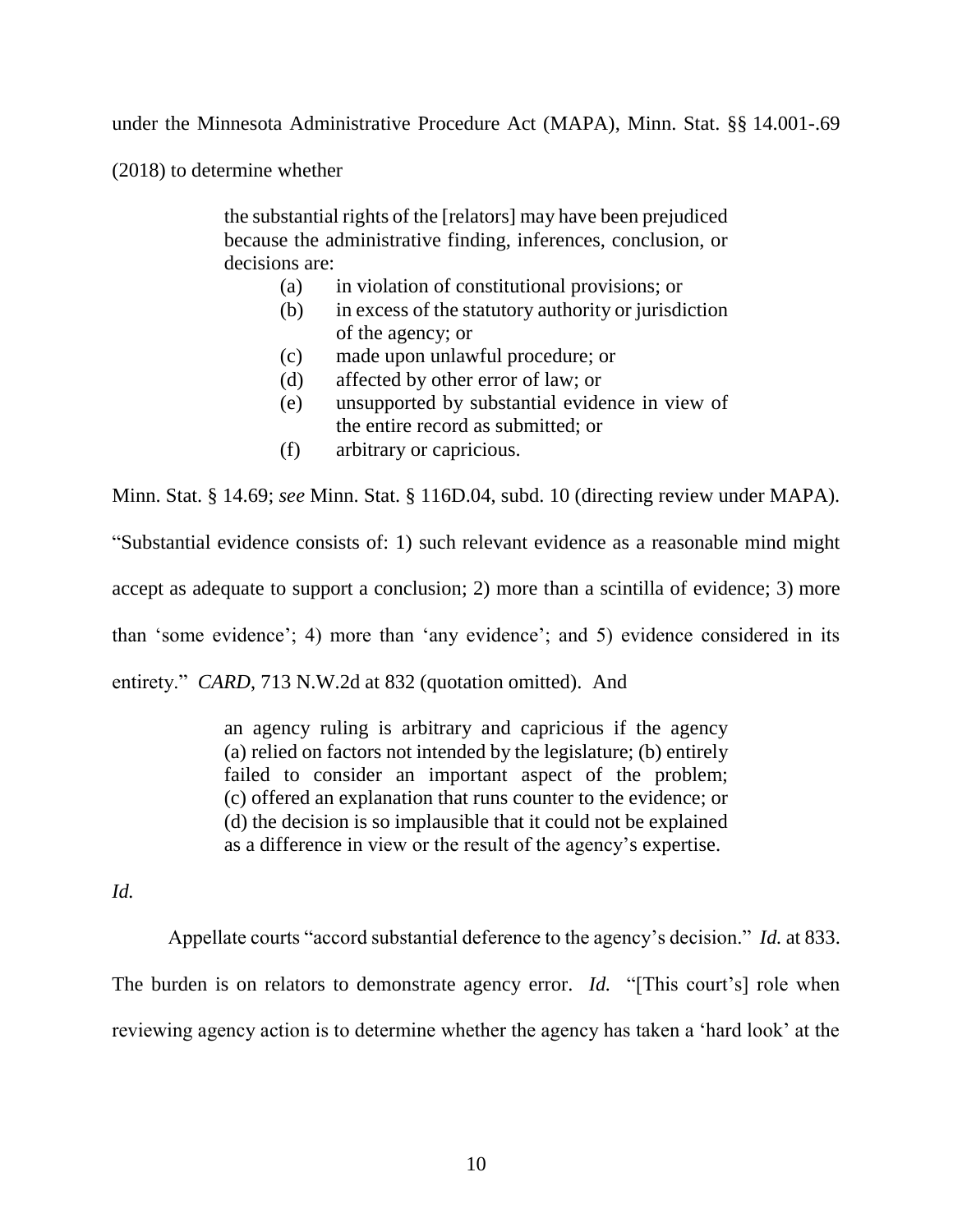problems involved, and whether it has 'genuinely engaged in reasoned decision-making.'" *Id.* at 832 (quoting *Reserve Mining Co. v. Herbst*, 256 N.W.2d 808, 825 (Minn. 1977)).

With all of these principles in mind, we turn to relators' arguments for reversing the commission's decision determining the FEIS adequate. We address the numerous arguments in the following sections covering (1) the identification of alternatives in the FEIS; (2) the analysis of environmental impacts in the FEIS; and (3) alleged "danger signals" indicating that the commission failed to take a "hard look" at the adequacy question.

# **I. The FEIS sufficiently identifies alternatives to the project, including a "no action" alternative.**

An EIS must address "appropriate alternatives to the proposed action and their impacts." Minn. Stat. § 116D.04, subd. 2a(a). With respect to alternatives, the EQB rules provide:

> [T]he EIS shall compare the potentially significant impacts of the proposal with those of other reasonable alternatives to the proposed project. The EIS must address one or more alternatives of each of the following types of alternatives or provide a concise explanation of why no alternative of a particular type is included in the EIS: alternative sites, alternative technologies, modified designs or layouts, modified scale or magnitude, and alternatives incorporating reasonable mitigation measures identified through comments received during the comment periods for EIS scoping or for the draft EIS. An alternative may be excluded from analysis in the EIS if it would not meet the underlying need for or purpose of the project, it would likely not have any significant environmental benefit compared to the project as proposed, or another alternative, of any type, that will be analyzed in the EIS would likely have similar environmental benefits but substantially less adverse economic, employment, or sociological impacts. Alternatives included in the scope of the EIS . . . that were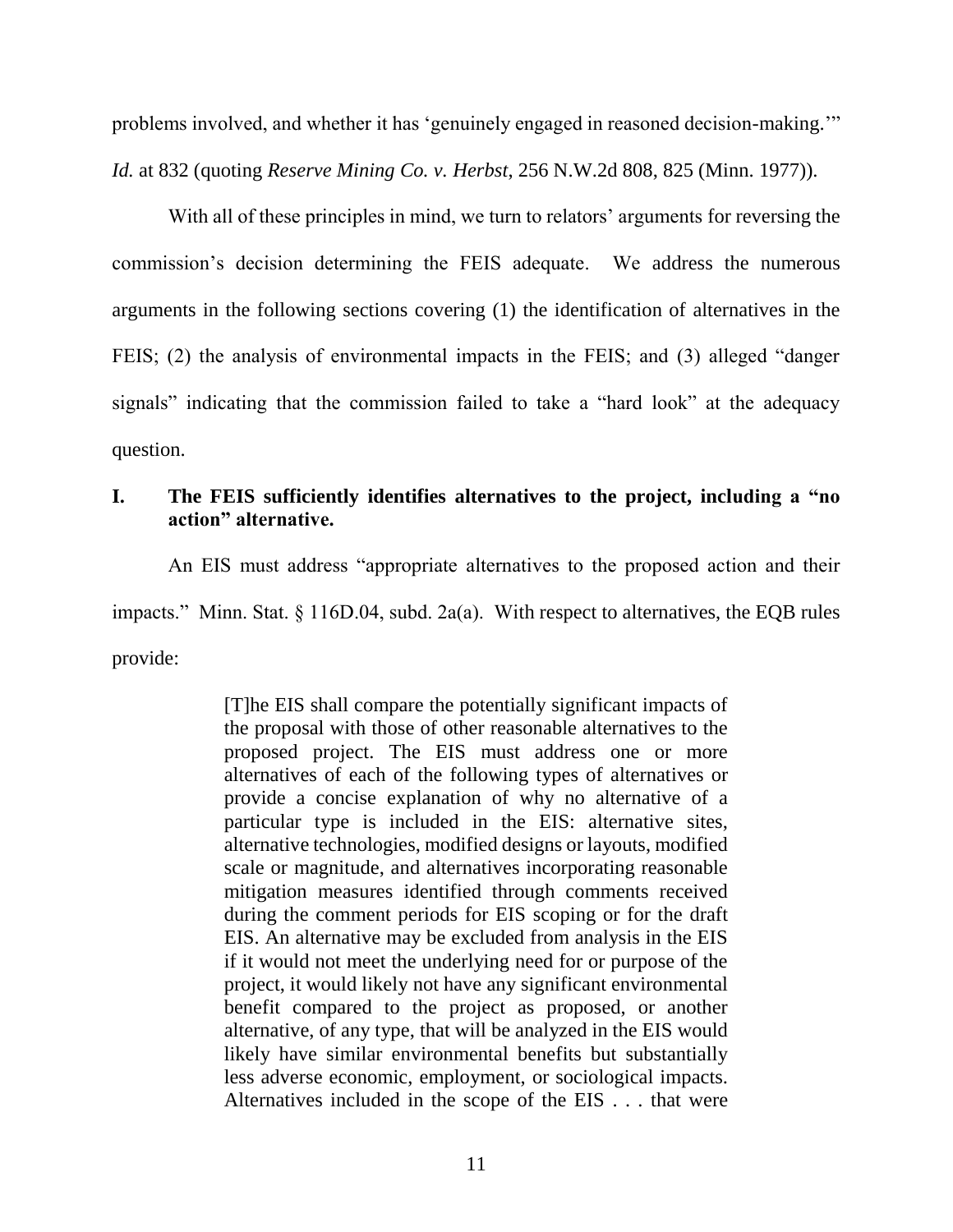considered but eliminated based on information developed through the EIS analysis shall be discussed briefly and the reasons for their elimination shall be stated. The alternative of no action shall be addressed.

### Minn. R. 4410.2300(G).

In this case, the FEIS examines the potential environmental impacts of Enbridge's proposed project and separately analyzes potential impacts of alternatives for the CN decision (system alternatives) and RP decision (route alternatives and route-segment alternatives). For the CN decision, the FEIS identifies and analyzes the alternatives of no action, continued use of existing Line 3, use of other pipelines, system alternative SA-04,<sup>4</sup> transportation by rail, transportation by truck, existing Line 3 supplemented by rail, and existing Line 3 supplemented by truck. For the RP decision, the FEIS identifies and analyzes impacts for four route alternatives (RA-03AM, RA-06, RA-07, and RA-08), and 24 route-segment alternatives. Figure 4.3-1, reproduced in color below, illustrates the locations of the various route and route-segment alternatives.<sup>5</sup>

<sup>&</sup>lt;sup>4</sup> SA-04 is a pipeline route that would pass through Minnesota but not connect to the Clearbrook or Superior terminals, rather connecting to Enbridge's Mainline System in Illinois.

<sup>5</sup> This image is also available in color at: [https://mn.gov/eera/web/project](https://mn.gov/eera/web/project-file?legacyPath=/opt/documents/34079/Line3%20FEIS%20Ch%2004%20Alternatives%20Complete.pdf)[file?legacyPath=/opt/documents/34079/Line3%20FEIS%20Ch%2004%20Alternatives%](https://mn.gov/eera/web/project-file?legacyPath=/opt/documents/34079/Line3%20FEIS%20Ch%2004%20Alternatives%20Complete.pdf) [20Complete.pdf,](https://mn.gov/eera/web/project-file?legacyPath=/opt/documents/34079/Line3%20FEIS%20Ch%2004%20Alternatives%20Complete.pdf) on page 4-21.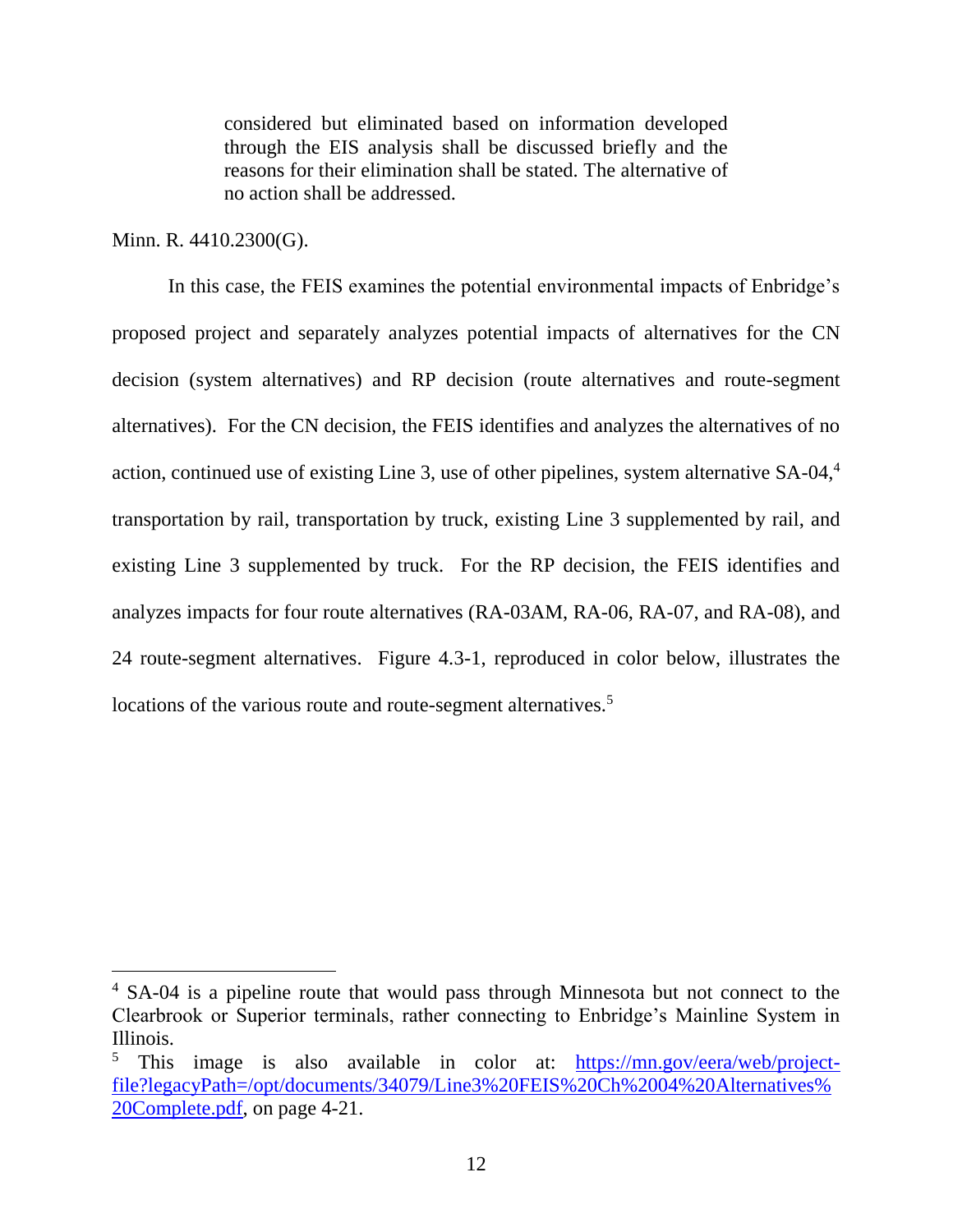

### **A. Defining need for and purpose of project**

Because "[a]n alternative may be excluded from analysis in the EIS if it would not meet the underlying need for or purpose of the project," Minn. R. 4410.2300(G), determining the scope of appropriate alternatives necessarily depends in part on a needand-purpose analysis. *See, e.g.*, *Theodore Roosevelt Conservation P'ship v. Salazar*, 661 F.3d 66, 72 (D.C. Cir. 2011) ("Because the goals of an action delimit the universe of the action's reasonable alternatives, determining whether an agency has included all reasonable alternatives requires us to decide first whether the agency has reasonably defined its stated goals." (quotation and citation omitted)). It is the agency's responsibility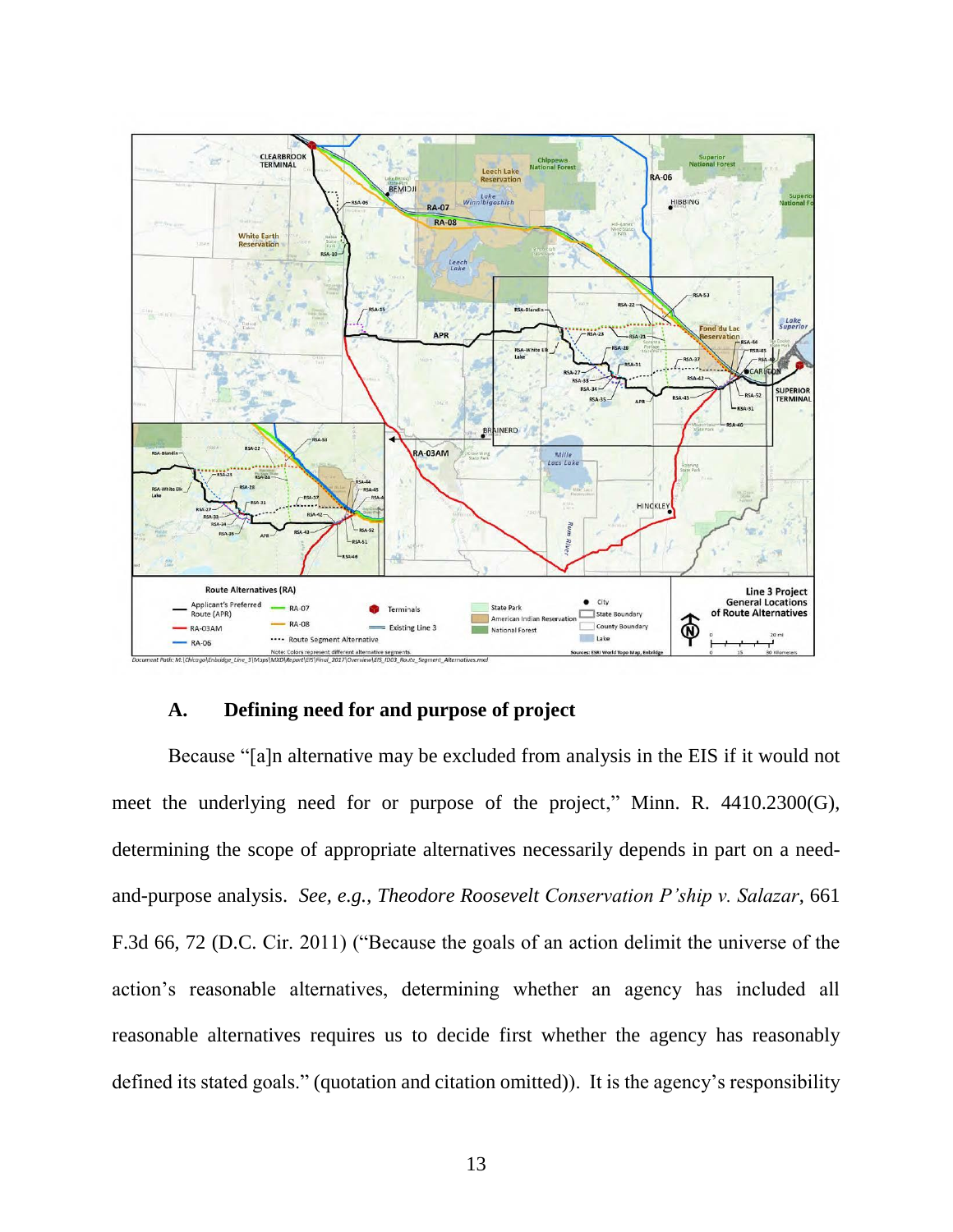to define the purpose of the project, and this court should not determine an EIS inadequate based on the stated purpose unless it is unreasonable. *See Simmons v. U.S. Army Corps of Eng'rs*, 120 F.3d 664, 669 (7th Cir. 1997); *Citizens Against Burlington, Inc. v. Busey*, 938 F.2d 190, 199 (D.C. Cir. 1991); *see also Sierra Club, Inc. v. U.S. Forest Serv*., 897 F.3d 582, 598 (4th Cir. 2018) ("The statement of a project's purpose and need is left to the agency's expertise and discretion, and we defer to the agency if the statement is reasonable." (quotation omitted)).

In this case, the FEIS defined the commission's need for the EIS as "primarily to help inform the Commission's decisions by evaluating the potential human and environmental effects of permitting the proposed Line 3 Project, considering reasonable alternatives, and exploring methods for reducing adverse effects." The FEIS defined Enbridge's purpose for the project as replacing the existing Line 3, which has been in operation since the 1960s, has suffered a high amount of corrosion and long-seam cracking, has been operating at a decreased pressure, and is required to be replaced under a consent decree between Enbridge and the Environmental Protection Agency and United States Coast Guard. Because the existing Line 3 connects to terminals in Clearbrook and Superior, the commission primarily limited its consideration to alternatives, including pipelines, that would serve those same locations.<sup>6</sup> The commission found that the "FEIS" properly defined the need and purpose for the Project as replacing the existing Line 3

 $\overline{a}$ 

<sup>6</sup> The one exception is SA-04, a system alternative that would connect to Enbridge's Mainline System farther south.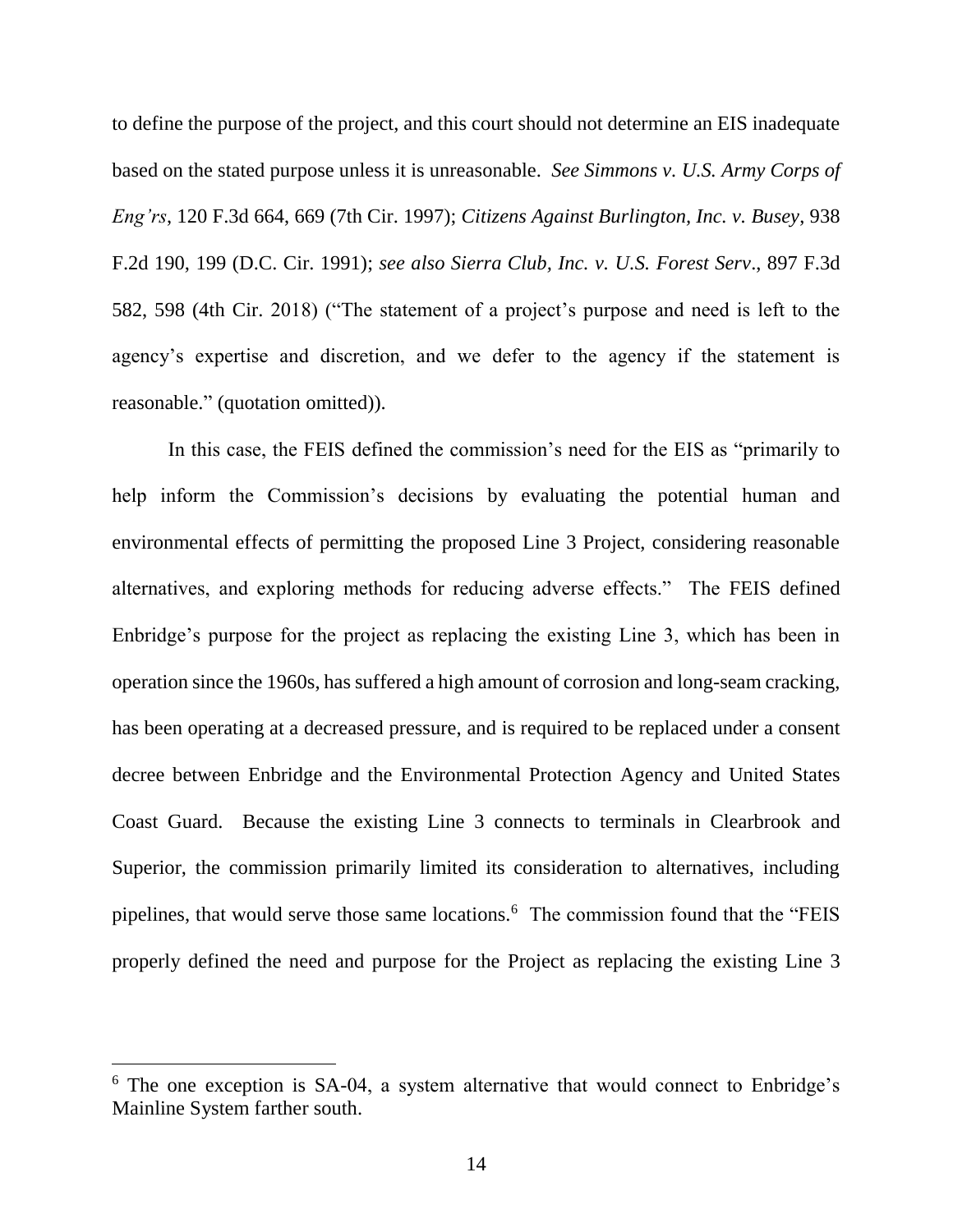pipeline with a new pipeline that increases the capacity of Enbridge's pipeline system to transport Canadian crude oil to Minnesota and regional refineries."

FOH argues that the FEIS defines the purpose of the project too narrowly as delivering crude oil to the Clearbrook and Superior terminals and, as a result, does not analyze certain alternatives that would have less potential environmental impact. FOH argues that the true purpose of the project is to "deliver crude oil to Enbridge's *refinery customers*, almost all of which are located in the lower Midwest, eastern Canada, and the Gulf Coast." Thus, it asserts, the alternatives to the project considered by the FEIS should encompass other methods of delivering to the refineries that do not involve the Clearbrook and Superior terminals.

In support of this argument, FOH relies on *Van Abbema v. Fornell*, in which the Seventh Circuit held that "the evaluation of 'alternatives' mandated by NEPA is to be an evaluation of alternative means to accomplish the *general* goal of an action; it is not an evaluation of the alternative means by which a particular applicant can reach his goals." 807 F.2d 633, 638 (7th Cir. 1986). The D.C. Circuit, however, has rejected this view, reasoning that "[w]hen an agency is asked to sanction a specific plan . . . the agency should take into account the needs and goals of the parties involved in the application." *Busey*, 938 F.2d at 196; *see also Theodore Roosevelt Conservation P'ship*, 661 F.3d at 73 (holding that Bureau of Land Management (BLM) did not err by stating purposes as to act upon a private proposal: "This objective permits a reasonable range of alternatives that either reject the proposal or adopt it to varying degrees or with alterations."). And other circuits similarly have recognized the relevance of a project proposer's goals in defining the need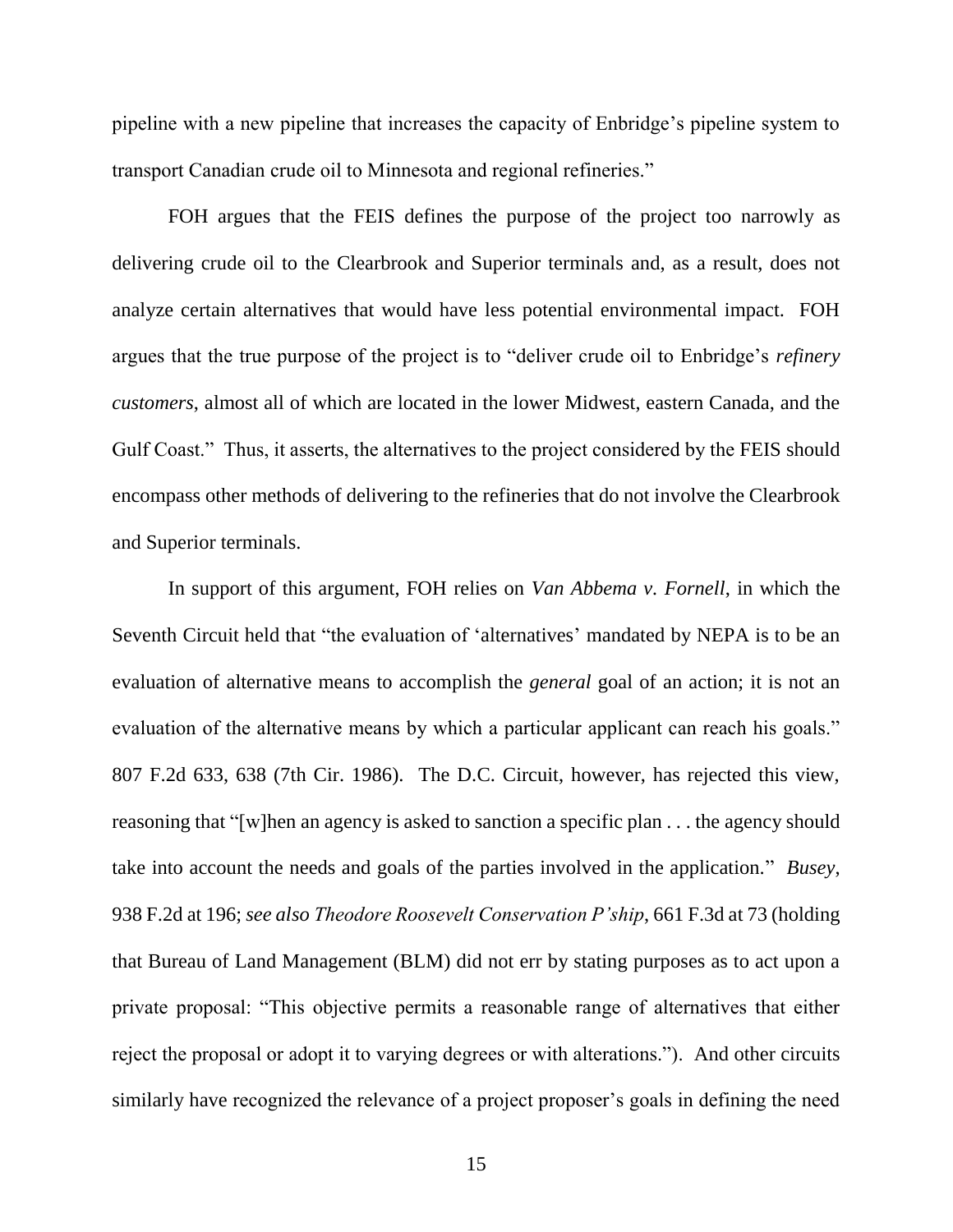for and purpose of the project. *See Nat'l Parks & Conservation Ass'n v. Bureau of Land Mgmt.*, 606 F.3d 1058, 1071 (9th Cir. 2010) ("Our task is to determine whether the BLM's purpose and need statement properly states the BLM's purpose and need, against the background of a private need, in a manner broad enough to allow consideration of a reasonable range of alternatives."); *see also Louisiana Wildlife Fed'n, Inc. v. York*, 761 F.2d 1044, 1048 (5th Cir. 1985) ("Indeed, it would be bizarre if the Corps were to ignore the purpose for which the applicant seeks a permit and to substitute a purpose it deems more suitable.").

Based on our review of MEPA, the EQB rules, and the federal caselaw, we conclude that the commission did not err by defining the purpose of and need for the project with reference to Enbridge's stated purpose. Because the commission was asked to "sanction a specific plan"—the Line 3 replacement project proposed by Enbridge—it appropriately took "into account the needs and goals of the parties involved in the application." *Busey*, 938 F.2d at 196, 199 ("An agency cannot redefine the goals of the proposal that arouses the call for action  $\dots$ "). Enbridge's stated need and goal is to replace a pipeline that connects to the Clearbrook and Superior terminals. Accordingly, we conclude that the decision to exclude from consideration alternatives that would not connect to these terminals was reasonable and does not provide a basis for reversal.

### **B. No-action alternative**

An EIS must address the alternative of "no action." Minn. R. 4410.2300(G). Neither MEPA nor the EQB rules define the nature of the no-action alternative, but the federal Council of Environmental Quality (CEQ) has provided some helpful guidance. *See*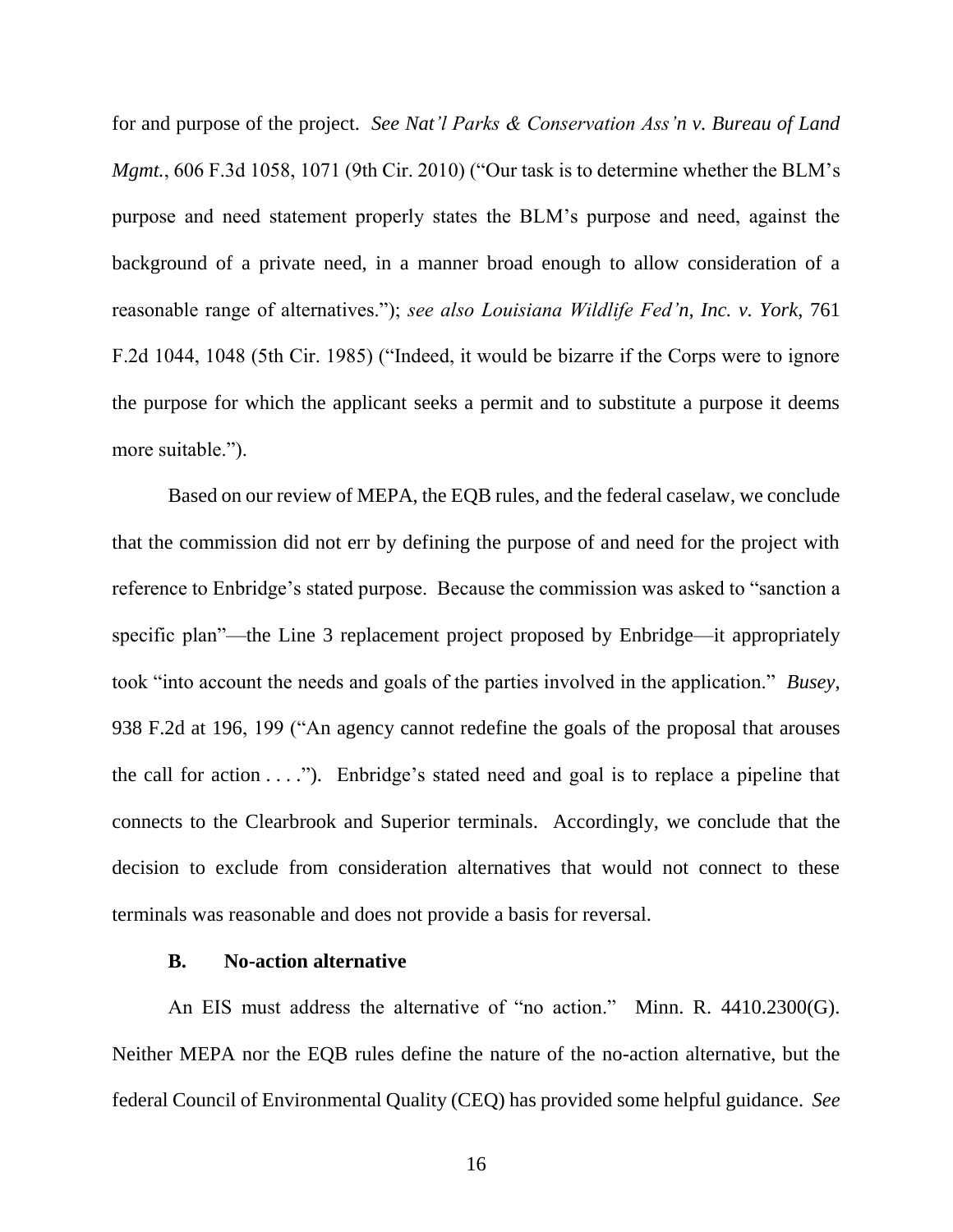Forty Most Asked Questions Concerning CEQ's National Environmental Policy Act Regulations, 46 Fed. Reg. 18,026-27 (Mar. 23, 1981). Under that guidance, in a case involving a government decision on a proposed project, the alternative of no action means that the proposed activity would not take place. *Id.* And, "[w]here a choice of 'no action' by the agency would result in predictable actions by others, this consequence of the 'no action' alternative should be included in the analysis." *Id.* Nevertheless, extensive analysis of the no-action alternative is not required. *See Hammond v. Norton*, 370 F. Supp. 2d 226, 241-42 (D.D.C. 2005) (holding that discussion of no action that "recapitulat[ed] the possible negative effect of pipeline construction and, by extension, the environmental effects that would *not* occur absent pipeline construction" and discussed unmet demand for petroleum products, laid "out the costs and benefits of the no action alternative with enough specificity to allow meaningful comparison with other alternatives. No more is required."). And, under certain circumstances, it may be appropriate to analyze multiple no-action alternatives. *See, e.g.*, *Indigenous Envtl. Network v. U.S. Dep't of State*, 347 F. Supp. 3d 561, 575 (D. Mont. 2018) ("Uncertainty regarding what would happen in the absence of Keystone supported the discussion of three no action alternatives in the 2014 [supplemental  $EIS|.$ ").

In this case, the FEIS acknowledged the need to address a no-action alternative and reasoned that "a Commission decision to deny the CN is the 'No Action' alternative." The FEIS further reasoned that, "[i]f the Commission determines that the demand for increased shipping capacity exists but denies the CN, [Enbridge or other entities] could reasonably be expected to meet shipper demand through other means, such as a different pipeline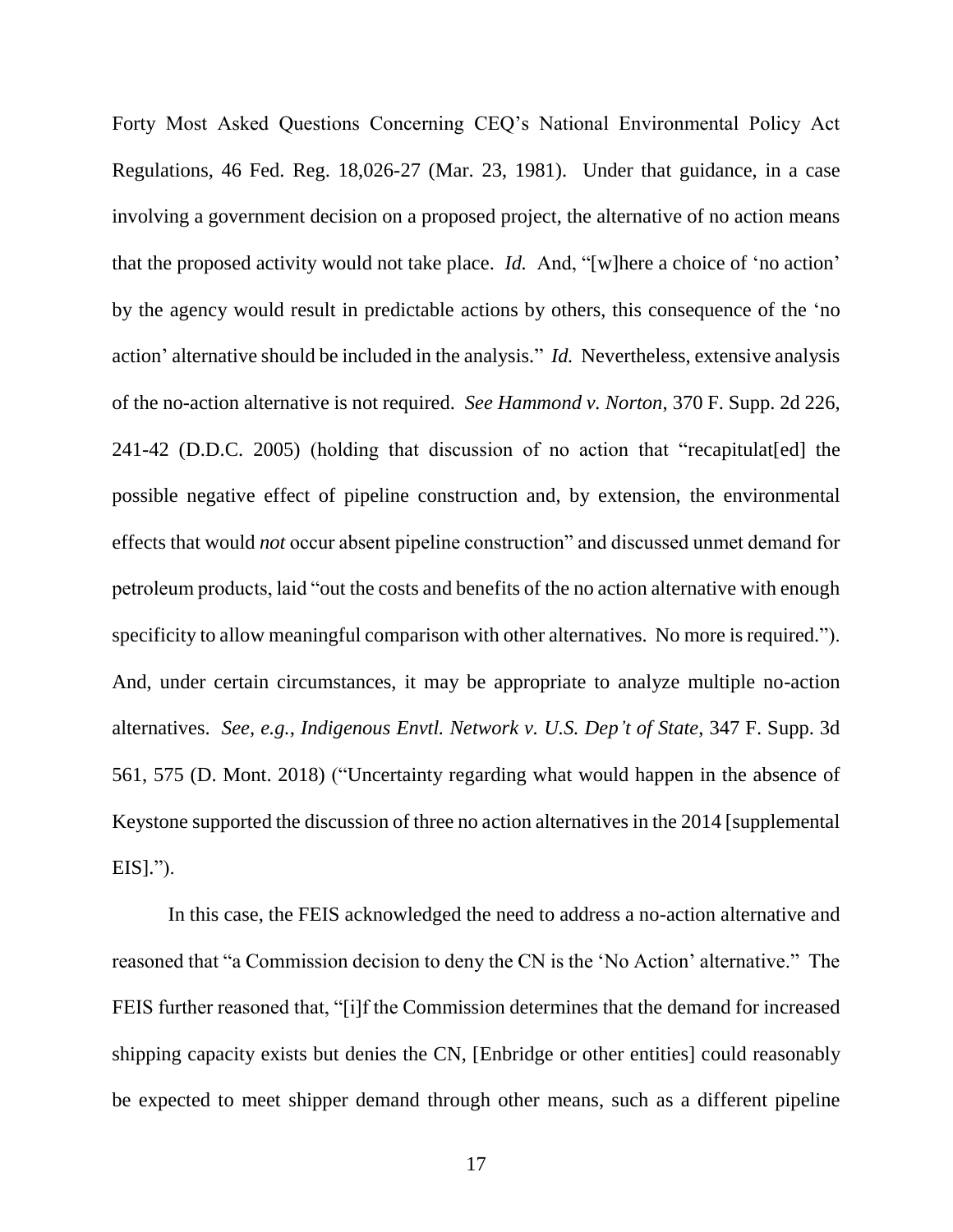system, or by train or truck." And the FEIS reasoned that denial of the CN could lead to any of the following: (1) continued use of existing Line 3, (2) use of other pipelines; (3) system alternative SA-04 (a pipeline not connecting to the Clearbrook and Superior terminals); (4) use of rail; (5) use of trucks; (6) existing Line 3 supplemented by rail; and (7) existing Line 3 supplemented by truck. The FEIS accordingly analyzed environmental impacts for each of these no-action alternatives.

HTE asserts that the no-action analysis in the FEIS is inadequate because it (1) fails to consider effects of upgrades to Enbridge's existing pipelines; and (2) incorporates an unrealistic rail alternative. Essentially, HTE challenges the commission's predictions of the actions that Enbridge or others would take in reaction to a decision denying the CN. These predictions are findings based on agency judgment, which we review to determine "whether the agency has adequately explained how it derived its conclusion and whether that conclusion is reasonable on the basis of the record." *Minn. Power & Light Co. v. Minn. Pub. Utils. Comm'n*, 342 N.W.2d 324, 330 (Minn. 1983).

With respect to upgrades to existing pipelines, HTE asserts that the commission erred by not considering the potential environmental impacts of upgrades to existing Enbridge pipelines that HTE asserts have been proposed by Enbridge and could accommodate the additional demand proposed for the Line 3 replacement. HTE bases this argument on several slides from Enbridge investor presentations that HTE submitted to the commission. The commission responds that there is no evidence in the record of any upgrades that would meet the capacity provided by the project. The commission's explanation is reasonable on the basis of the record. The investor slides on which HTE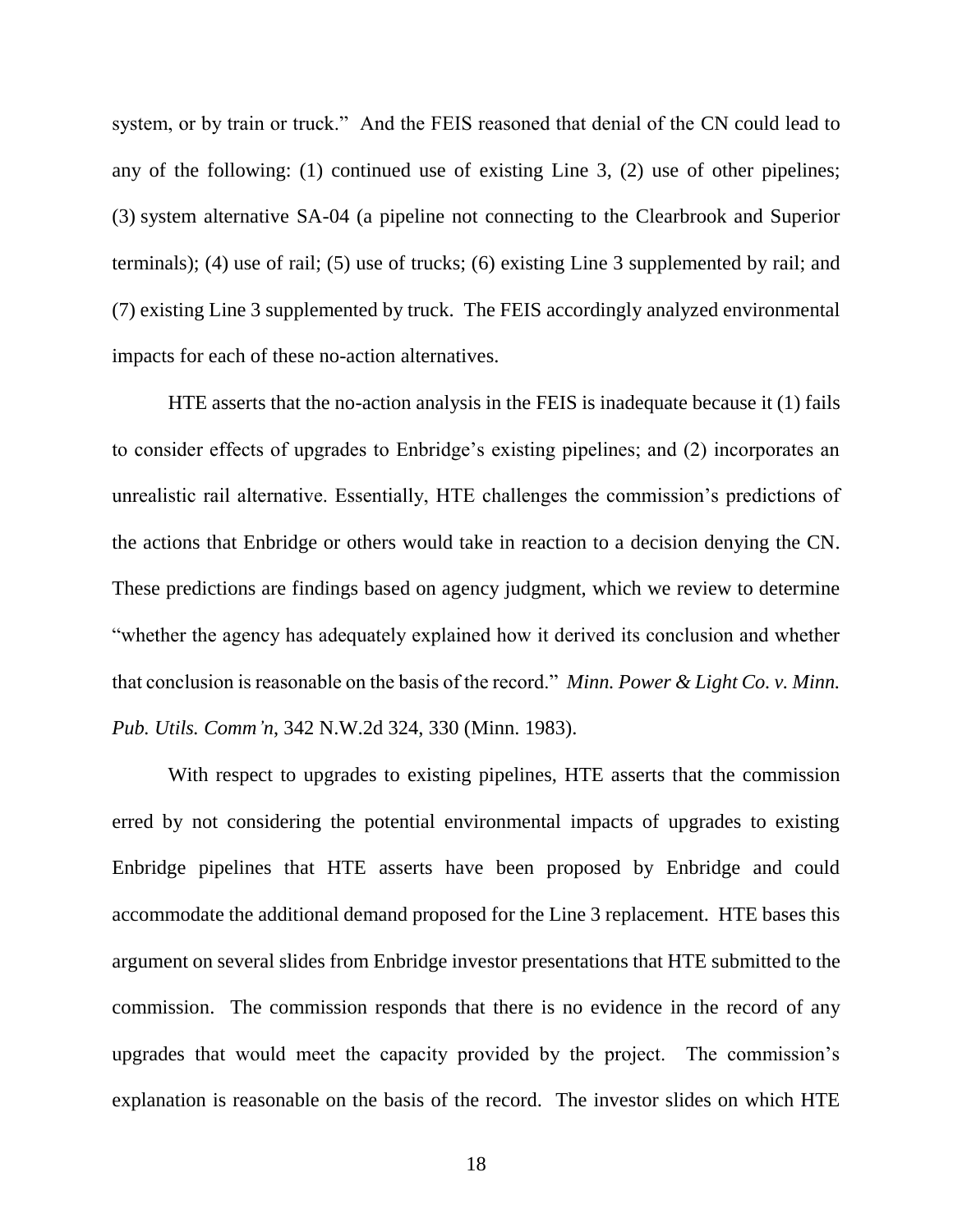relies support no more than speculation about Enbridge's expansion plans. Although the commission is required to take into account "predictable actions by others" in its no-action analysis, the commission reasonably determined not to include speculative Enbridge upgrade plans in the no-action analysis. HTE has not met its burden to demonstrate agency error in this regard.

With respect to the railroad analysis, HTE asserts that the commission erred by failing to consider a "realistic" rail alternative as part of the no-action analysis. HTE bases this argument on expert testimony presented by Enbridge during the CN proceedings, indicating the rail routes that would most likely be used if the Line 3 replacement were not built. HTE argues that the FEIS analysis of a rail alternative is flawed because it relies on different routes, and thus analyzes different environmental impacts than would be analyzed for the routes identified by Enbridge's experts. The commission responds that the FEIS rail analysis was based on "information the DOC-EERA had in hand, which included assumptions about oil being transported from Gretna at the Canadian border to Superior, WI via Clearbrook, MN to mirror the delivery capabilities of the Project to transport oil between those two end points." The commission's explanation is reasonable on the basis of the record, and HTE has failed to meet its burden to demonstrate error in this regard as well.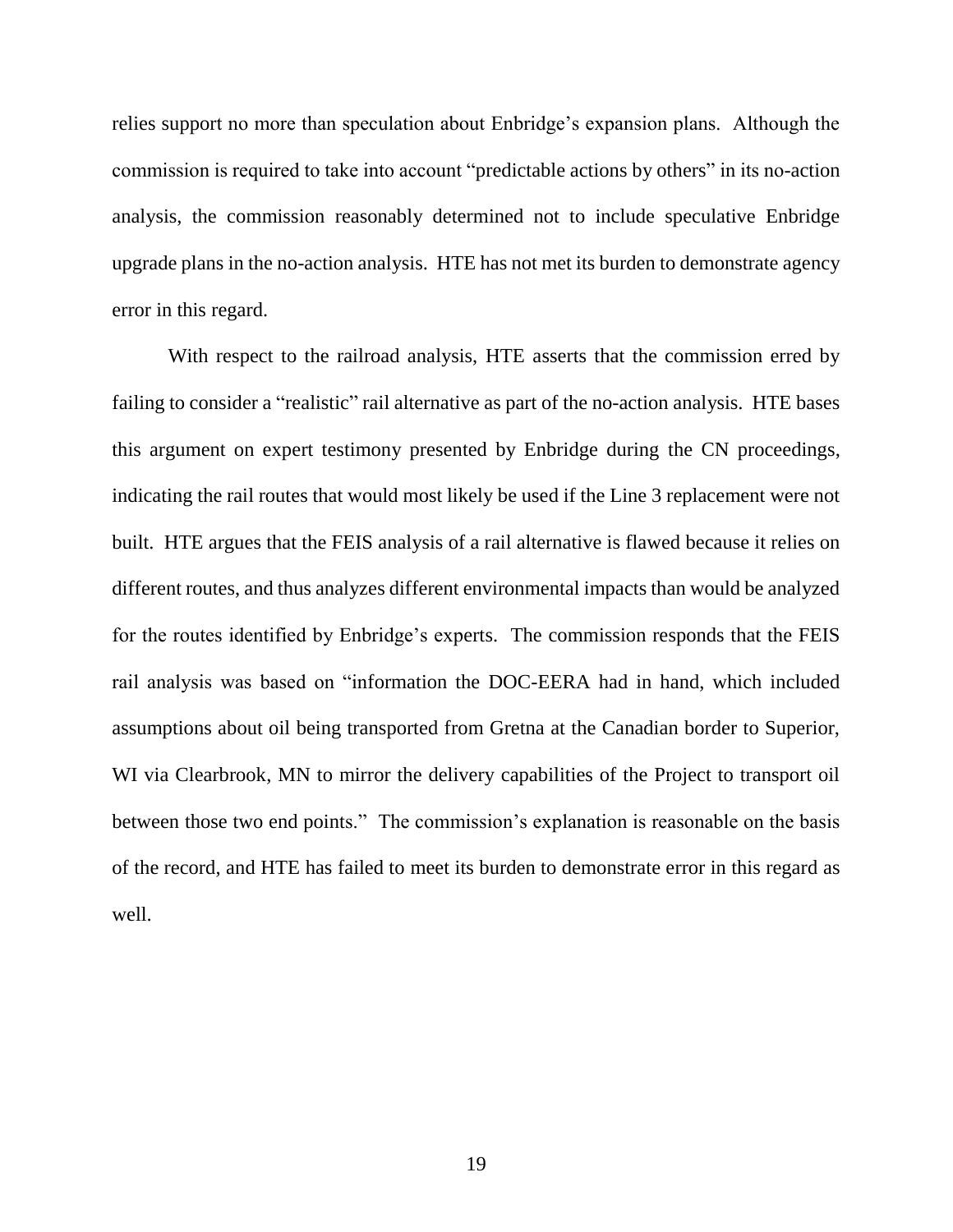# **II. The FEIS fails, in part, to address environmental impacts identified in scoping and raised by public comments.**

An EIS must discuss environmental impacts of the proposed action and appropriate

alternatives. Minn. Stat. § 116D.04, subd. 2a(a). With respect to environmental effects,

the EQB rules provide:

[F]or the proposed project and each major alternative there shall be a thorough but succinct discussion of potentially significant adverse or beneficial effects generated, be they direct, indirect, or cumulative. Data and analyses shall be commensurate with the importance of the impact and the relevance of the information to a reasoned choice among alternatives and to the consideration of the need for mitigation measures; the RGU shall consider the relationship between the cost of data and analyses and the relevance and importance of the information in determining the level of detail of information to be prepared for the EIS. Less important material may be summarized, consolidated, or simply referenced. The EIS shall identify and briefly discuss any major differences of opinion concerning significant impacts of the proposed project on the environment.

Minn. R. 4410.2300(H) (2017). An EIS may be determined adequate only if it "addresses the potentially significant issues and alternatives *raised in scoping*," and "*provides responses* to the substantive comments received during the draft EIS review." Minn. R. 4410.2800, subp. 4 (emphasis added).

# **A. Potential impacts of an oil spill on Lake Superior**

As the FEIS acknowledges, a potential environmental impact of this pipeline project is an accidental release of crude oil—an oil spill. Chapter 10 of the FEIS is devoted to analyzing the potential impacts of an oil spill for the APR and each of the project, route, and route-segment alternatives. In addition to providing a baseline spill-risk analysis based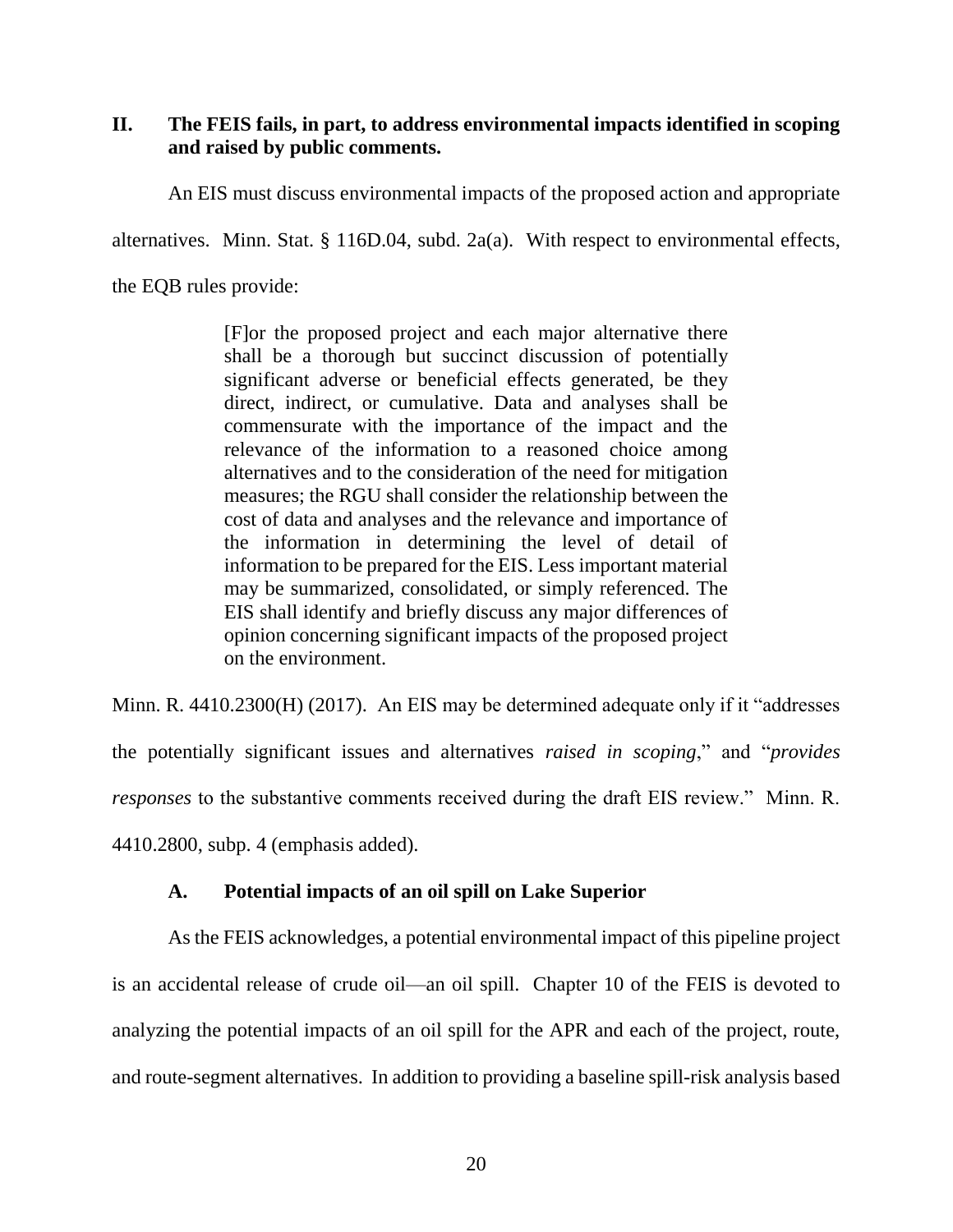on past spills, analyzing the behavior of crude oil in a spill, assessing the potential resource impacts of an oil spill on resources along the APR and alternatives, and addressing spill prevention and mitigation, the FEIS incorporates a study modeling the potential spread of oil from spills at seven sites along the APR and alternative routes. The seven spillmodeling sites were chosen to represent a diversity of environmental conditions. Three of the sites are at separate locations on the Mississippi River; none of the sites are in the Lake Superior watershed.<sup>7</sup>

HTE argues that the FEIS is inadequate because it fails to address the impact of an oil spill into the Lake Superior watershed. Throughout the environmental-review process, environmental organizations and members of the public raised concerns about the impact of an oil spill on Lake Superior and its watershed, including the St. Louis River Estuary. The final scoping decision document (FSDD) addressed this concern, stating:

> Impacts to Lake Superior and Great Lakes: The EIS will consider potential impacts to the Lake Superior watershed including potential impacts of oil spills along the proposed Project. Potential impacts to the Great Lakes from incidents involving transportation of crude oil by ship, rail, or other pipelines are existing potential effects and not changed by the construction or operation of the proposed pipeline.<sup>8</sup>

 $\overline{a}$ 

<sup>&</sup>lt;sup>7</sup> The seven selected sites are (1) Mosquito Creek to Lower Rice Lake (47.4604-95.3066);

<sup>(2)</sup> Mississippi River at Ball Club (47.2360-93.9596); (3) Sandy River (46.6363-93.2431); (4) Shell River Crossing to Twin Lakes (46.8196-95.0430); (5) Red River (48.70533-

<sup>97.1148); (6)</sup> Mississippi River at Palisade (46.6983-93.4950); and (7) Mississippi River at Little Falls (46.0483-94.3420).

<sup>8</sup> This language appears in a section titled "Issues Entirely or Partially Outside the Scope of the EIS," but it makes affirmative statements that the impact to Lake Superior and its watershed will be considered.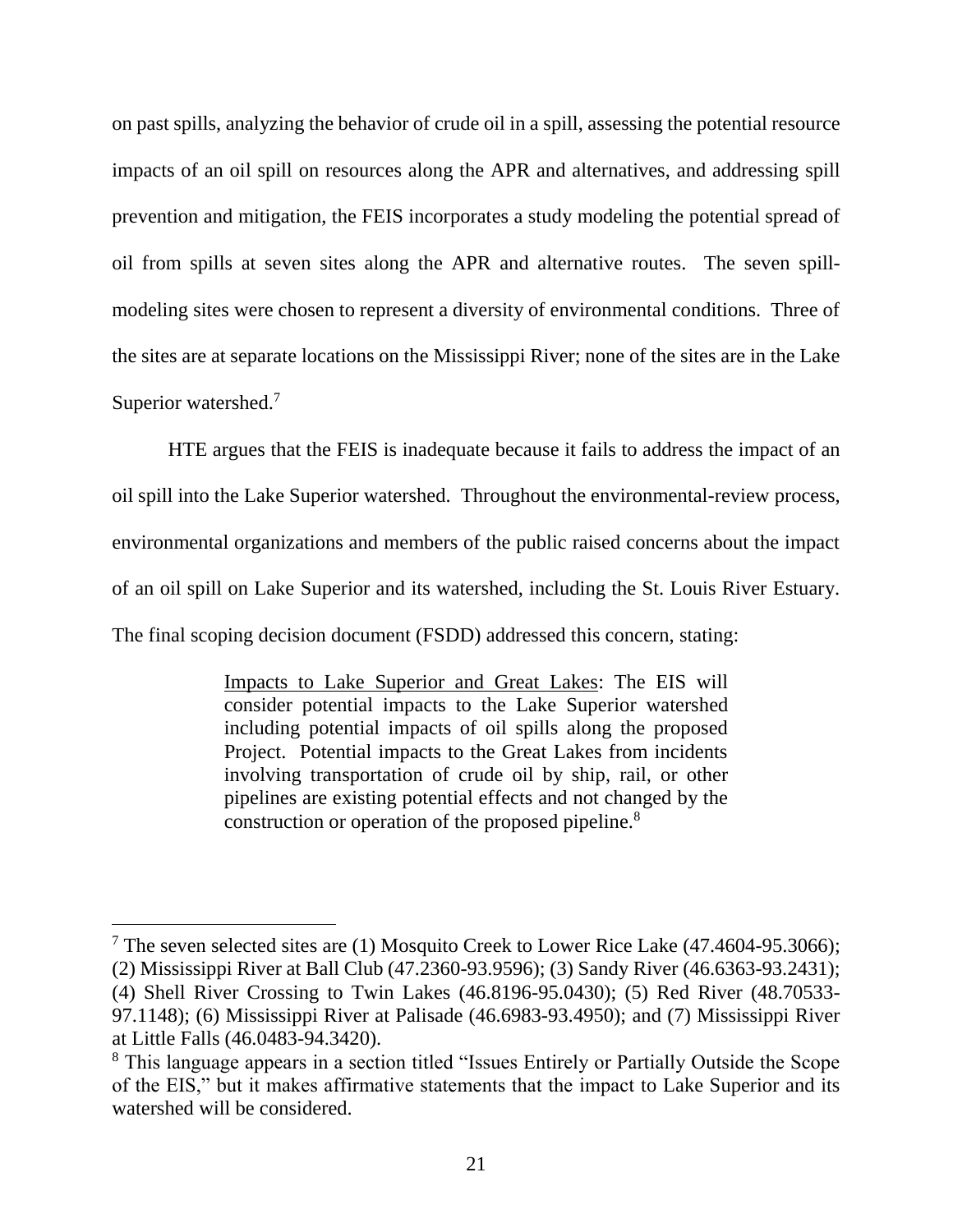Notwithstanding this language in the FSDD, the DEIS did not address the potential impacts of an oil spill in the Lake Superior watershed. Concerns about Lake Superior were renewed in public comments on the DEIS. But, in spite of these persistent concerns, neither the FEIS nor the responses to comments directly address the failure to analyze potential impacts of an oil spill on Lake Superior and its watershed.

The responses to comments generically addressed concerns over the modeling approach used. While those responses may support the reasonableness of a decision to model spills at a limited number of locations, they do not explain why none of those locations were situated within the Lake Superior watershed, or otherwise address the very specific concerns raised about Lake Superior and its watershed.

During a hearing on the adequacy of the FEIS, one member of the commission asked why the spill analysis did not include a location in the Lake Superior watershed. A representative for DOC-EERA explained that the sites were chosen for their environmental diversity, and identified a site that would provide the closest comparison to a spill in the Lake Superior watershed. The representative asserted that modeling in the Lake Superior watershed would not be particularly helpful, in light of multiple existing pipelines and the fact that all route alternatives would cross through the area. And the representative asserted that a spill at a potential modeling site within the watershed would be unlikely to reach Lake Superior. There would be little point in compiling an FSDD if the requirements of the document—that the identified potential impacts be evaluated and analyzed in the FEIS—could be ignored and replaced by cursory oral assertions during the adequacy hearing before the commission. The determination of whether the FEIS is adequate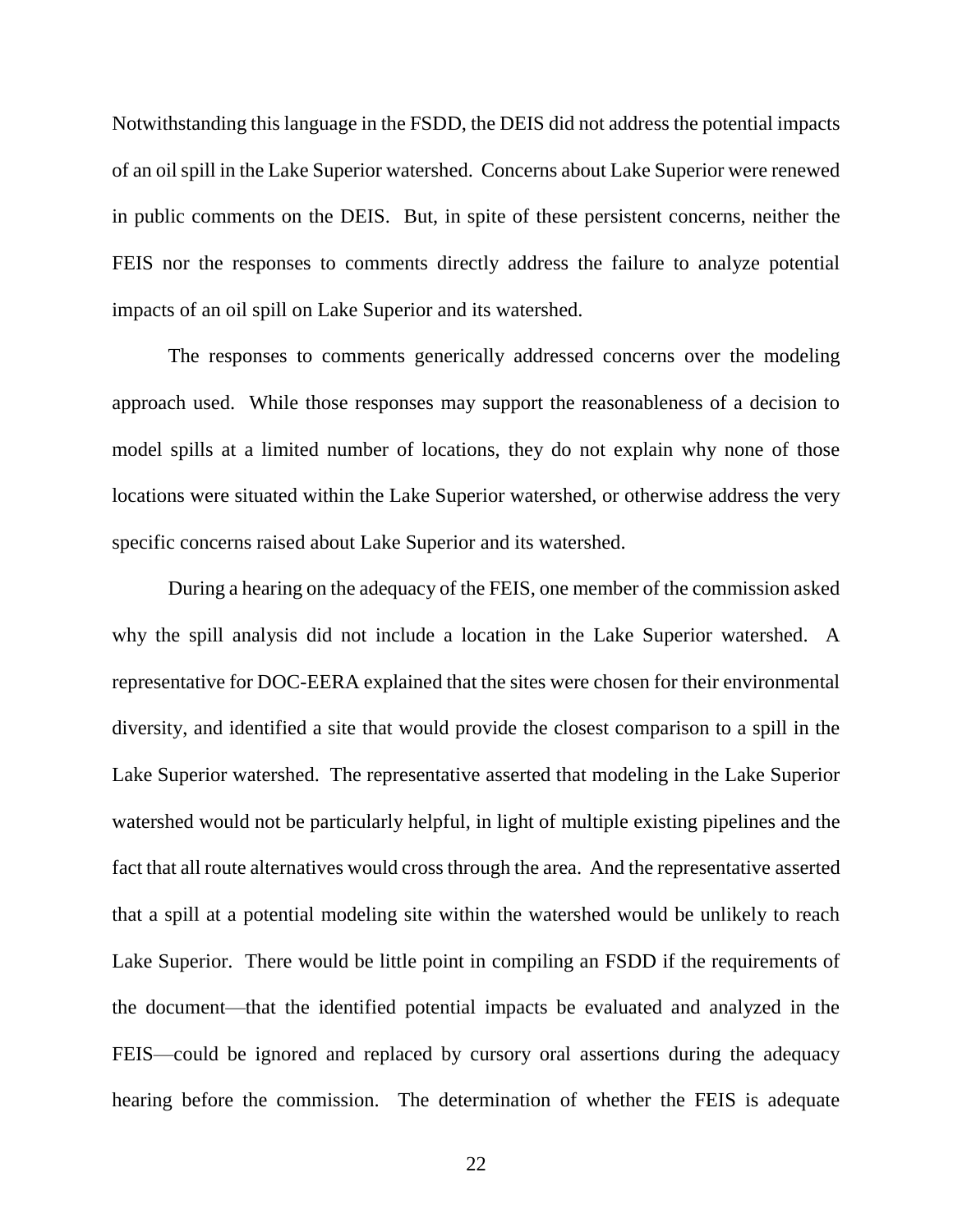necessarily focuses on the contents of the FEIS itself. *See* Minn. Stat. § 116D.04, subd. 2b(3); Minn. R. 4410.2800, subp. 4. Thus, even had DOC-EERA presented more substantiated analysis at the adequacy hearing, it would not have cured deficiency of the FEIS itself.

Notwithstanding its expressed concerns about the lack of analysis in the FEIS of the impact of an oil spill on Lake Superior and its watershed, the commission determined that the FEIS was adequate. We agree with HTE that the commission's decision is, in this regard, arbitrary and capricious and unsupported by substantial evidence. As we note above, an RGU shall determine an EIS adequate if it addresses the potentially significant issues raised in scoping and responds to substantive comments received on the DEIS. Minn. R. 4410.2800, subp. 4. With respect to Lake Superior and its watershed, this FEIS does neither.

In determining the FEIS adequate, the commission acted in a manner arbitrary and capricious because it failed to consider a critical aspect of the analysis, as directed in the FSDD, and it acted contrary to the substantial evidence because the record reflects that neither the FEIS, nor the responses to comments, addressed the impact of an oil spill on the Lake Superior watershed. *See CARD*, 713 N.W.2d at 833. Even considering the deferential standard of review, the failure to specifically address the potential impacts to the Lake Superior watershed renders the finding of adequacy arbitrary and capricious and unsupported by substantial evidence. Because HTE has met its burden to demonstrate agency error in this regard, we reverse the commission's adequacy decision and remand for further proceedings consistent with this decision.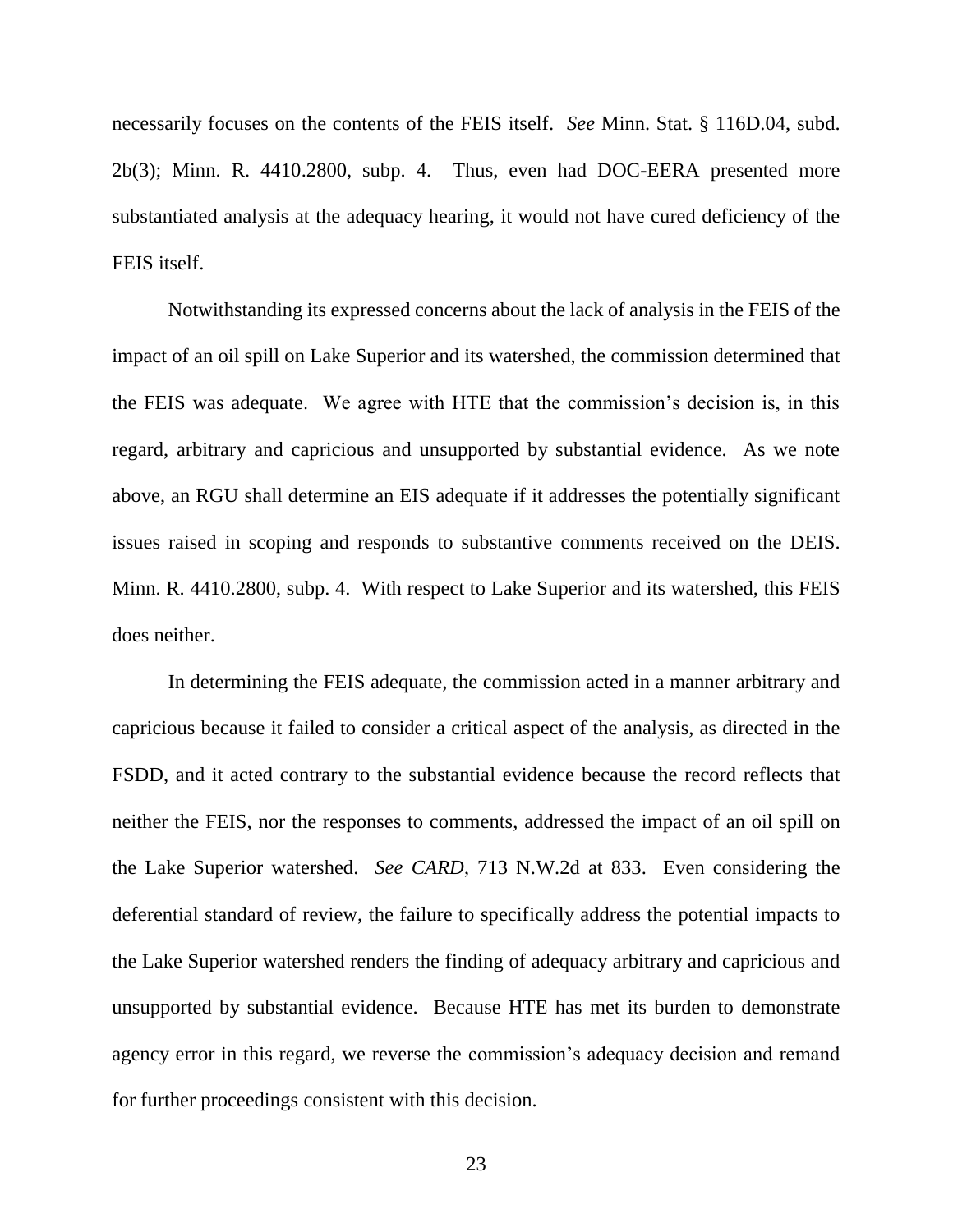#### **B. Sufficiency of oil-spill analysis at modeled sites**

FOH argues that, even with respect to the seven sites chosen for modeling, the FEIS is inadequate because it does not analyze the specific impacts that would result from an oil spill originating from any particular location. As the FEIS explains, however, the impact of any particular spill will depend on multiple variables, many of which are subject to chance. Rather than attempting to predict the consequences of an oil spill from a particular location, the FEIS focuses on analyzing the potential resource impacts of a spill at all locations along the APR and alternatives. *See* Minn. Stat. § 116D.04, subd. 2a(a) ("The environmental impact statement shall be an analytical rather than an encyclopedic document . . . ."); Minn. R. 4410.2300(H) (providing that "the RGU shall consider the relationship between the cost of data and analyses and the relevance and importance of the information in determining the level of detail of information to be prepared for the EIS"). We conclude that FOH has not met its burden to demonstrate the commission acted unreasonably in this regard.<sup>9</sup>

#### **C. Potential impacts on climate through greenhouse-gas emissions**

FOH argues that the FEIS fails to adequately analyze potential impacts to upstream and downstream greenhouse-gas (GHG) emissions. Recent federal decisions have held

 $9$  Our conclusion that the commission reasonably selected a methodology to analyze potential impacts from oil spills does not contradict our conclusion that the FEIS must analyze the potential impacts from a spill into the Lake Superior watershed. As we note above, the issue of potential impacts to Lake Superior and its watershed was raised both in scoping and public comments on the DEIS. Under these circumstances, the commission erred by determining adequate an FEIS that does not discuss those potential impacts. *See*  Minn. R. 4410.2800, subp. 4.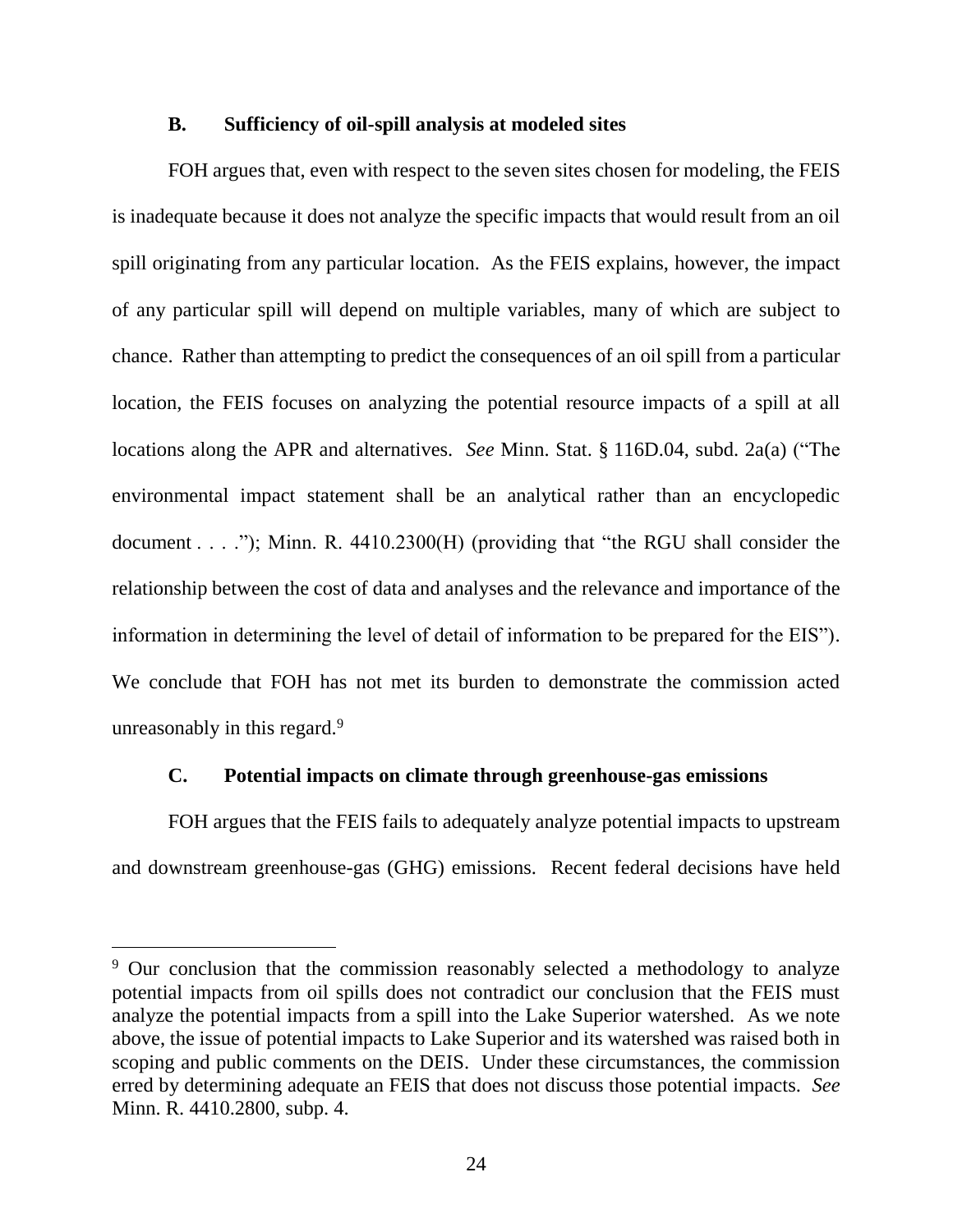that an EIS must address impacts of GHG emissions, including indirect impacts from upstream and downstream emissions. *See Sierra Club v. Fed. Energy Regulatory Comm'n*, 867 F.3d 1357, 1374 (D.C. Cir. 2017) (*Sierra Club v. FERC*); *San Juan Citizens All. v. U.S. Bureau of Land Mgmt.*, 326 F. Supp. 3d 1227, 1244 (D.N.M. 2018); *see also Mid States Coal. for Progress v. Surface Transp. Bd.*, 345 F.3d 520, 549-50 (8th Cir. 2003). And federal courts addressing GHG issues generally have rejected arguments that the impact of a single project on GHG emissions need not be analyzed because climate change is a global problem with many causes. *See WildEarth Guardians v. U.S. Bureau of Land Mgmt.*, 870 F.3d 1222, 1222 (10th Cir. 2017) (holding arbitrary and capricious agency's assumption "that there was no real world difference between approving . . . leases . . . and declining to issue them because third party sources of coal would perfectly substitute for any volume lost on open market should [the agency] decline to issue leases"); *Sierra Club v. FERC*, 867 F.3d at 1372-73 (rejecting argument that downstream GHG emissions need not be forecasted because permit would not be legally relevant cause of emissions). *But see Sierra Club v. Clinton*, 689 F. Supp. 2d 1123, 1134 (D. Minn. 2010) (holding that EIS for pipeline project was not required to analyze impacts caused by increased exploitation of Canadian tar sands, because tar sands would continue to be developed regardless of whether pipeline is built).

In this case, the FEIS addresses the impact of the project on GHG emissions, including upstream emissions (from oil extraction) and downstream emissions (from oil consumption). The FEIS summarizes market forecasts, which seem to suggest that demand for petroleum products has plateaued in the United States, "with some variance depending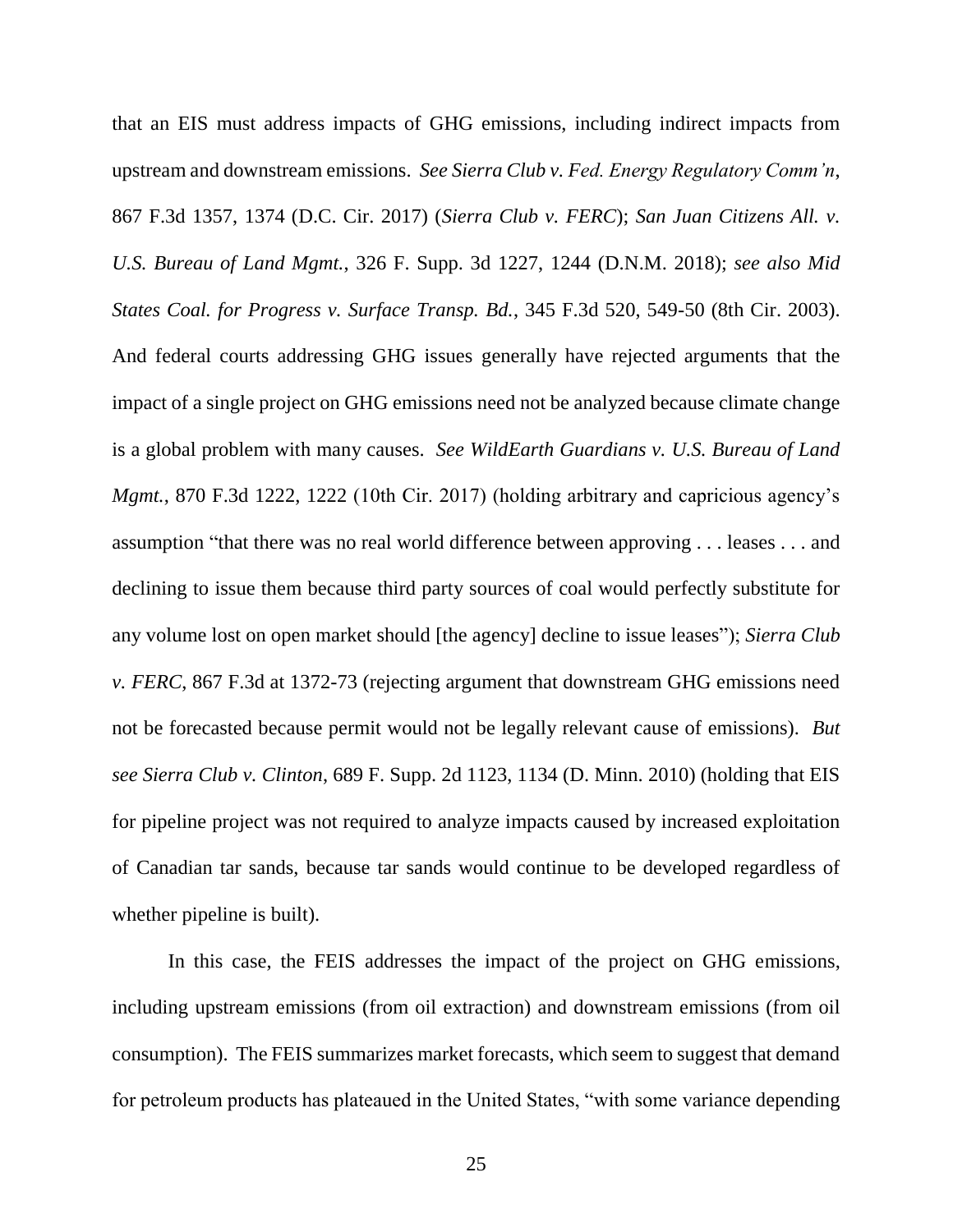on price developments." But the FEIS nevertheless analyzes the "life-cycle GHG emissions that could result if upstream or downstream changes did occur." The FEIS provides average life-cycle GHG emissions for the various crude types that are expected to be transported by the project, and provides life-cycle emissions estimates that "bookend the possible outcomes from full displacement to zero displacement." And the project estimates a 30-year social cost of carbon for the life-cycle GHG emissions of up to \$120 billion.

FOH relies on a recent federal district court decision to assert that the commission was required to conduct a market analysis to more specifically determine the upstream impact on GHG emissions. *See Indigenous Envtl. Network*, 347 F. Supp. 3d 561. In that case, however, the government had relied on outdated market forecasts to conclude that there would be *no* upstream impact. *See id.* at 576-77. The court held that more recent market information required the government to prepare a supplemental EIS. *Id.* at 576.

In this case, the FEIS similarly concludes that demand for crude oil is likely to remain flat, but relies on recent (2017) information from the U.S. Energy Information Administration. And, notwithstanding its conclusions about the market, the FEIS goes on to estimate the range of impacts to upstream GHG emissions that the project could have. Thus, this case is distinguishable from the federal caselaw on which FOH relies, and FOH has not demonstrated that the commission acted unreasonably in determining the FEIS adequate in this regard. *See Sierra Club v. FERC*, 867 F.3d at 1371 (concluding that "at a minimum, FERC should have estimated the amount of power-plant carbon emissions that the pipelines will make possible").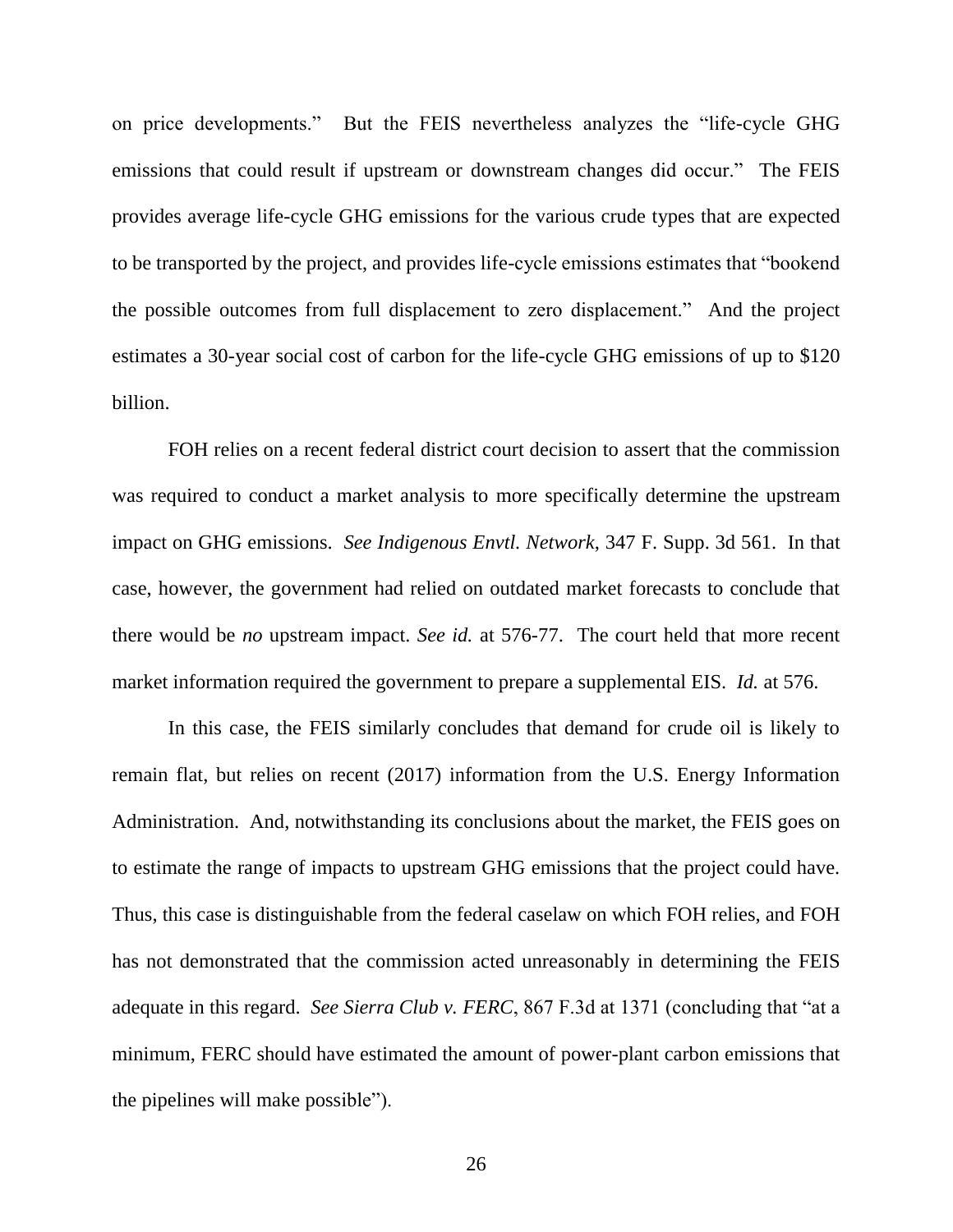#### **D. Potential impacts on historic and cultural resources**

The Bands assert that the FEIS fails to adequately address potential impacts to historic and cultural resources. The EQB rules define "environment" to encompass "artifacts or natural features of historic, geologic, or aesthetic significance," Minn. R. 4410.0200, subp. 23, and it is generally understood that an EIS must include a discussion of cultural and historic resources, including impacts to tribal properties and culture. However, neither MEPA nor the EQB rules prescribe particular procedures that must be employed to investigate the scope and nature of impacts on tribal property and culture.

The Bands assert that the commission erred by determining the FEIS adequate before completion of a survey of traditional cultural properties (TCP) under the National Historic Preservation Act (NHPA), 16 U.S.C. §§ 470-470x-6. "The NHPA is a procedural statute designed to ensure that, as part of the planning process for properties under the jurisdiction of a federal agency, the agency takes into account any adverse effects on historical places from actions concerning that property." *Friends of the Atglen-Susquehanna Trail, Inc. v. Surface Transp. Bd.*, 252 F.3d 246, 252 (3d Cir. 2001). To comply with the NHPA, federal agencies must engage in consultation with interested parties through a process referred to as "Section 106 consultation" to determine whether historic properties or TCPs exist in the area of the planned activity. *Id.*; *San Juan Citizens All. v. Norton*, 586 F. Supp. 2d 1270, 1280 (D.N.M. 2008). A Section 106 consultation was undertaken for the Line 3 project, but was not complete at the time that the commission determined the FEIS adequate.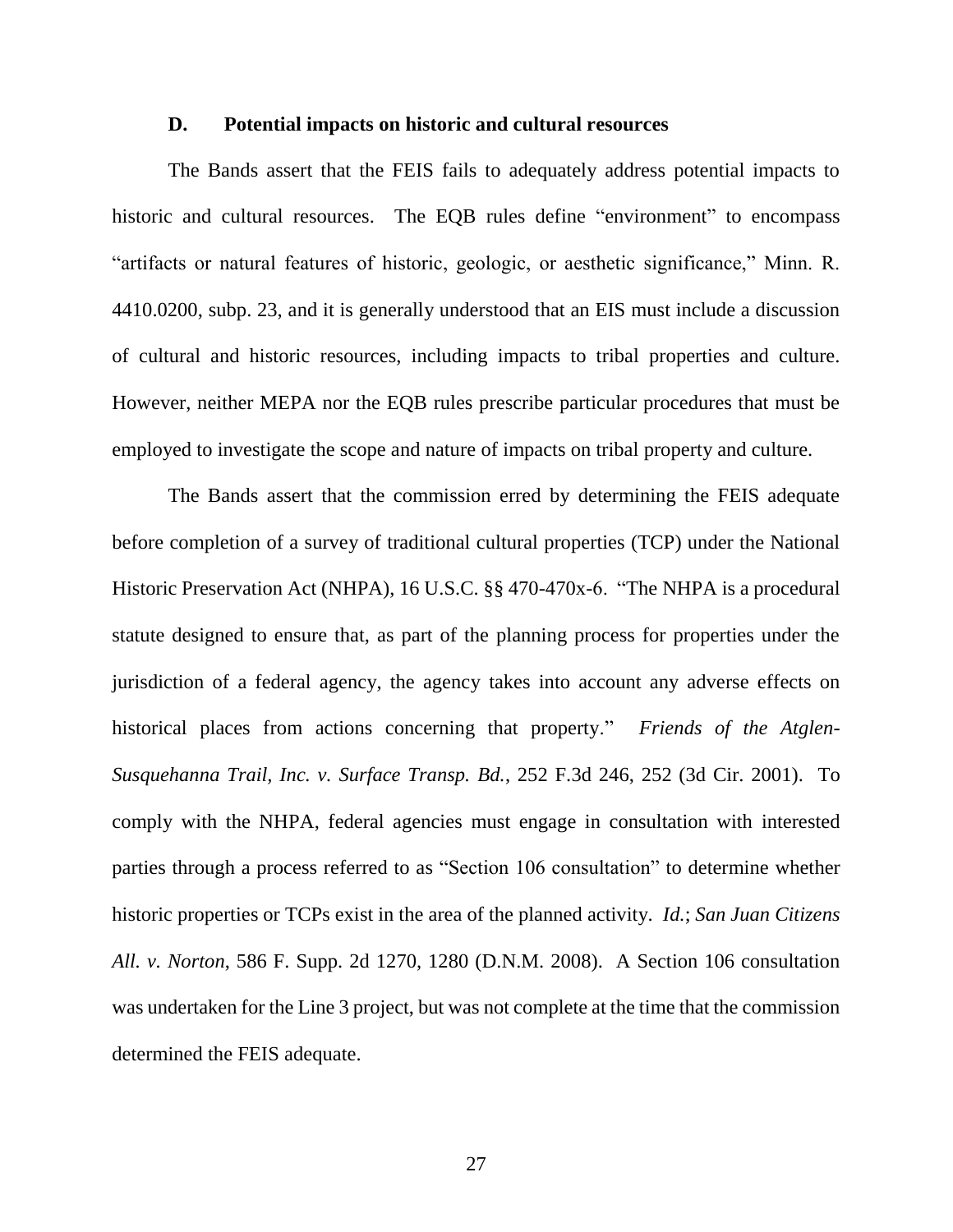Relying on federal caselaw, the Bands assert that the FEIS could not be considered adequate until the Section 106 consultation was complete for the APR and all alternative routes considered by the FEIS. But the NHPA does not govern a decision determining the FEIS adequate under MEPA. And, as we note above, MEPA does not require any particular approach to analyzing potential impacts to historic and cultural impacts. Accordingly, we conclude that an EIS may be determined adequate before a federal Section 106 TCP survey is complete if the discussion of potential impacts to historic and cultural impacts is otherwise sufficient.

The FEIS addresses historic and cultural resources in several chapters. Chapter 5 discusses the comparative effects of the project and alternatives on resources, including historic and cultural resources. And Chapters 6 and 7 discuss the comparative effects of route alternatives and route-segment alternatives on resources, including historic and cultural resources. Chapters 5 and 6 cross-reference Chapter 9, which is devoted to "an alternative, qualitative measure of the impacts of Enbridge's proposed Line 3 Project . . . on American Indian Tribes."

The FEIS describes the efforts undertaken to determine impacts to historic and cultural resources of the APR and alternatives, which included obtaining existing data on historic places from the Minnesota Historical Society and reviewing cemetery data from available Geographic Information Systems data. The FEIS also considers archaeological surveys completed by Enbridge for the APR. The FEIS acknowledges the limitations of available data with respect to TCPs, particularly with respect to sacred tribal places, and notes that, although no specific studies of TCPs were complete, "information gathered from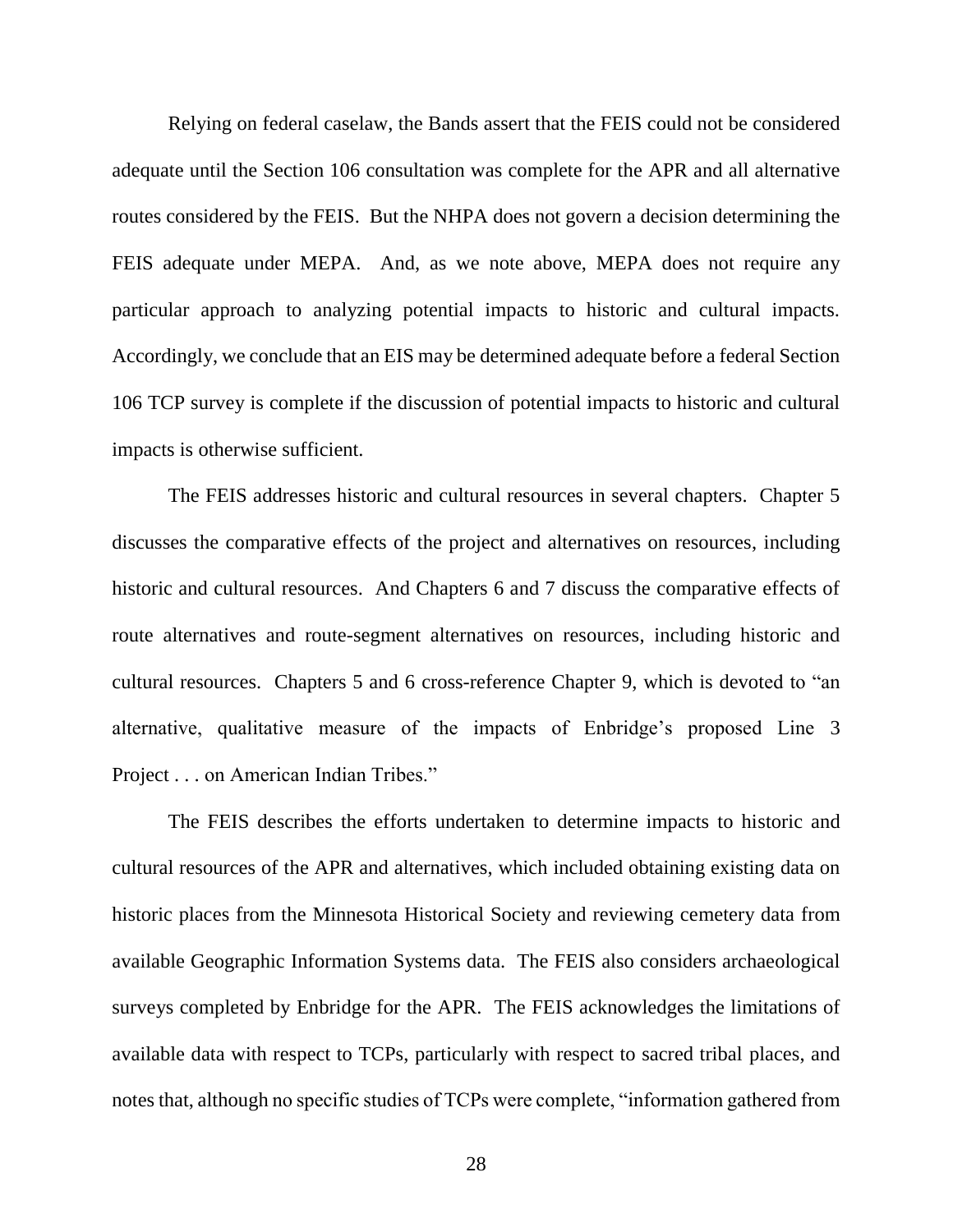the consultation with American Indian tribes with an interest within the [region of interest] have indicated that TCPs are present." The FEIS discusses historic and cultural resources, based on available information, with respect to the APR and each of the project, route, and route-segment alternatives.<sup>10</sup>

In Chapter 9, the FEIS summarizes the tribal consultation undertaken by DOC-EERA in connection with preparing the FEIS, which included community meetings and interviews with tribal elders and historians, through which "Commerce Department Staff collected information about traditionally important cultural and spiritual sites across Northern Minnesota." The FEIS also discusses the spiritual nature of the tribes' relationship with the land, which extends to both reservation land owned by or held in trust for the tribes, and to territory ceded by the tribes pursuant to treaties.

Chapter 9 expresses the challenge presented by any attempt to comparatively analyze the potential impacts to the tribes of the APR and alternatives. The FEIS notes that "[a]ll of the proposed routes and route alternatives cross ceded lands" and that "[p]otential impacts to tribal resources associated with the CN alternatives would be similar for those areas that cross reservation or ceded lands." On the issue of impacts, Chapter 9 states:

> The CN alternatives would have varying levels of quantifiable impacts to tribal resources dependent on their geographic proximity and the construction activities necessary for

<sup>&</sup>lt;sup>10</sup> The Bands fault a table included in the executive summary as representing that there are zero cultural resources in the area of interest for the APR, notwithstanding the acknowledgment in the FEIS that TCPs are present along this route. But the FEIS also cautions that the quantitative tables should be read in conjunction with more detailed information in the text of the FEIS.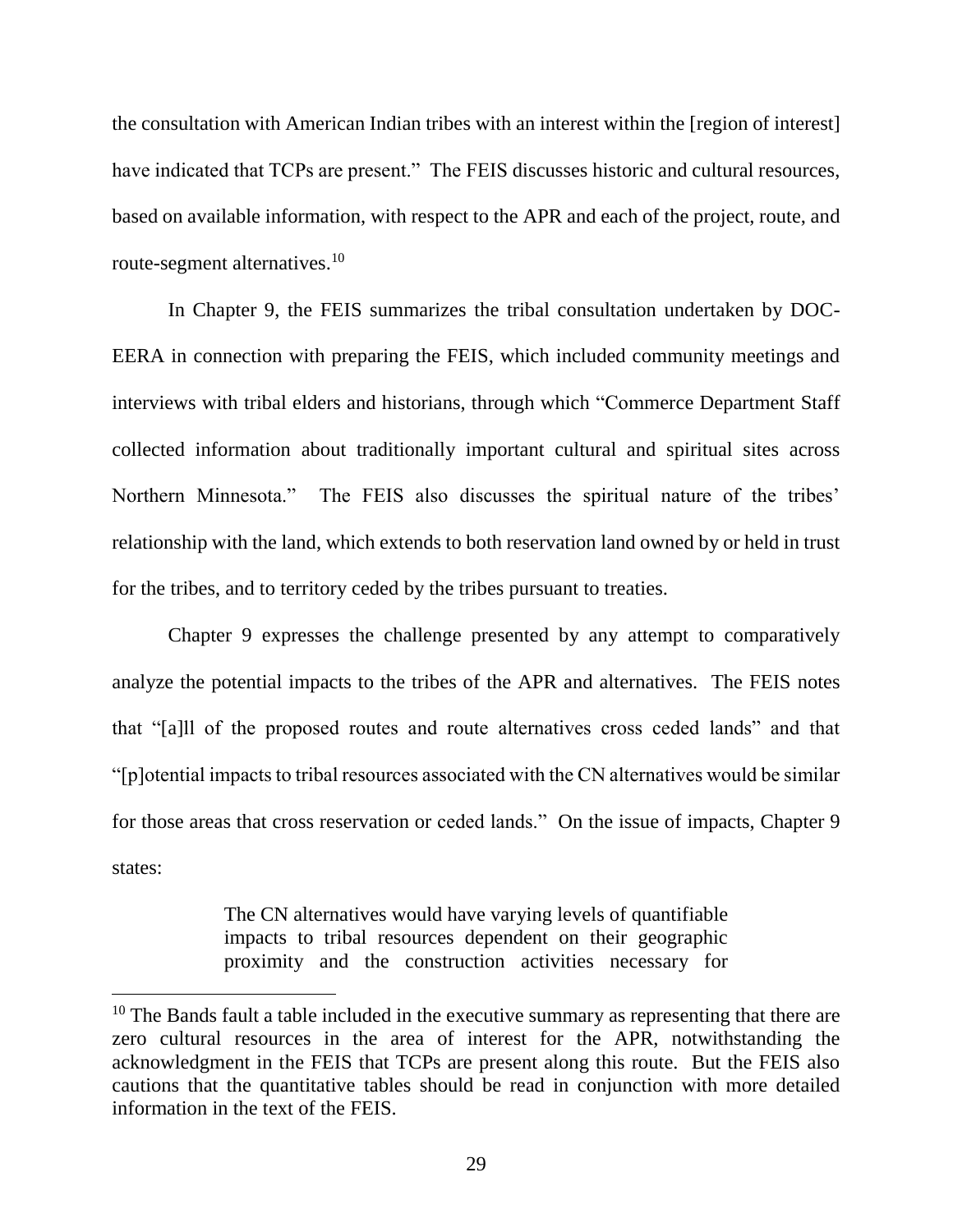operation (see Chapters 5 and 10 for a discussion of potential impacts to CN alternatives and those related to releases). The qualitative discussion of impacts to tribal resources, however, would be similar to that presented within Chapter 9 regardless of the CN alternative.

In summarizing overall impacts, Chapter 9 states:

For American Indians, cultural resources cannot be separated from natural resources; therefore, the conclusion is that any pipeline route would affect cultural and natural resources. The degree to which these resources are affected would vary; if quantitative values are assigned, the impacts are direct and localized. If a holistic tribal perspective is used to determine impacts, any pipeline would have direct and permanent effects.

In support of this reasoning, the FEIS recounts an interview with one elder, who, when informed that DOC-EERA was trying to analyze the impacts of each route, "responded that it could not be done, and the impact could not be isolated or measured—any impact is harmful and equally concerning."

The Bands assert that the FEIS is inadequate because it fails to sufficiently analyze the comparative impacts to tribal properties and resources, as required by MEPA. In support of this argument, the Bands rely on a federal district court decision addressing the State Department's issuance of a presidential permit for the Keystone pipeline despite an acknowledgement in the SEIS that 1,038 acres of the pipeline route had not yet been surveyed for cultural resources. *Indigenous Envtl. Network*, 347 F. Supp. 3d at 581. The court held that the State Department "jumped the gun when it . . . acted on incomplete information regarding potential cultural resources along the 1,038 acres of unsurveyed route." *Id.* That decision arises under federal law, which requires a Section 106 consultation under the NHPA before a federal undertaking, including issuance of a permit.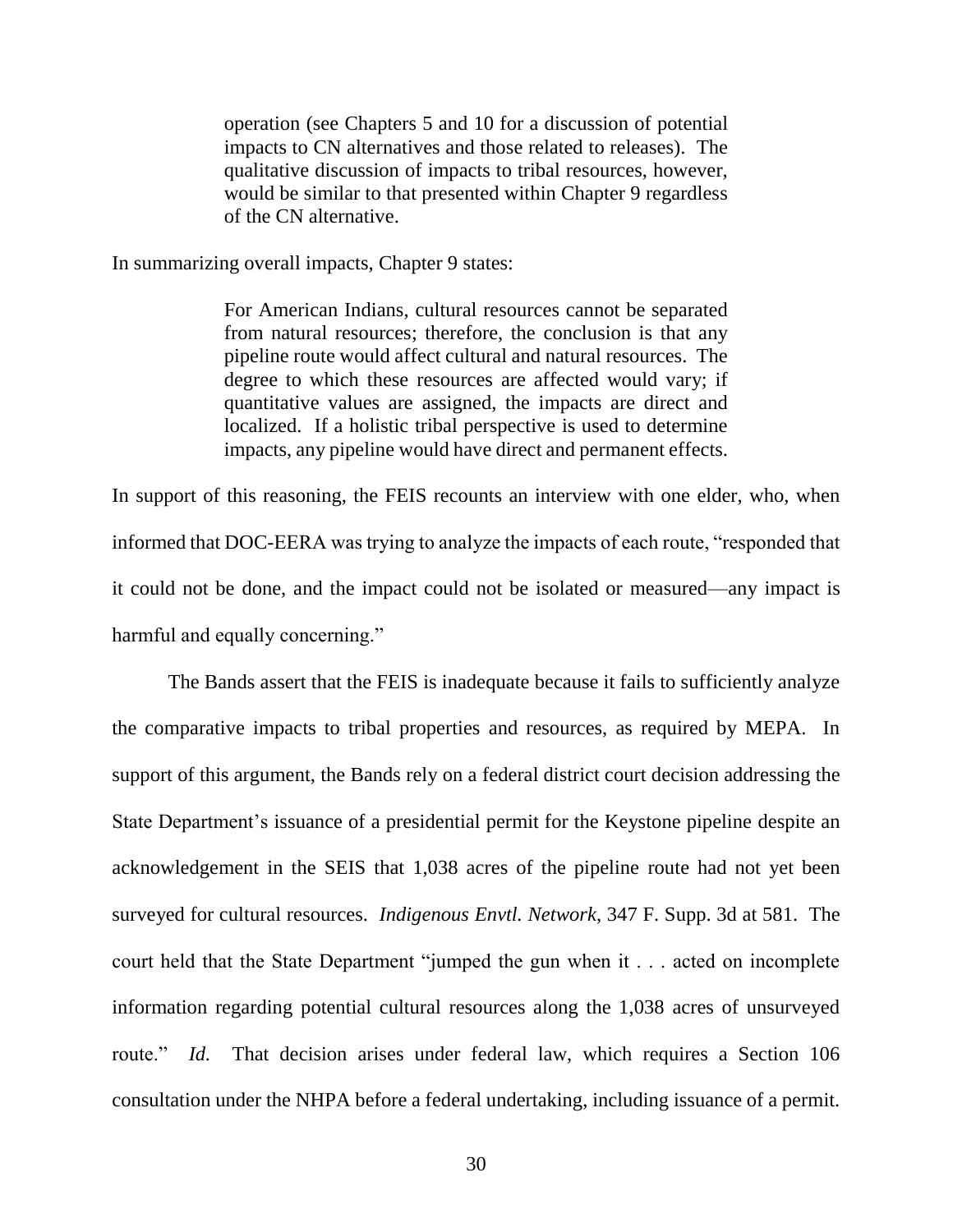As is noted above, under MEPA, there is no requirement for any particular type of level of analysis of cultural resources.

The Bands also rely on two other cases, neither of which is helpful to our analysis. *See Pit River Tribe v. U.S. Forest Serv.*, 469 F.3d 768 (9th Cir. 2006) (reversing lease extensions granted without any environmental review or NHPA consultation); *Diné Citizens Against Ruining Our Env't v. Klein*, 747 F. Supp. 2d 1234 (D. Colo. 2010) (reversing permit decision based on finding of no significant impact (FONSI), holding that government erred by relying on perfunctory description of mitigation measures to conclude that cultural impacts did not require EIS).

In determining the FEIS adequate, the commission concluded:

Although the FEIS does not contain the results of the stillunderway traditional cultural properties survey, it does contain extensive analysis of the potential impacts to traditional cultural properties and other cultural resources in compliance with MEPA, including a summary of all known cultural resources located in each of the route alternatives.

Based on our careful review of the record, we conclude that the Bands have not met their burden to demonstrate that the commission's decision is unreasonable in this regard.

## **E. Relative impacts of alternative routes**

"[T]he EIS shall *compare* the potentially significant impacts of the proposal with those of other reasonable alternatives to the proposed project." Minn. R. 4410.2300(G) (emphasis added). The Bands argue that the analysis of alternatives is inadequate because it fails to account for existing conditions in the analysis of the impacts of each alternative. In particular, the Bands assert that a table in the executive summary of the FEIS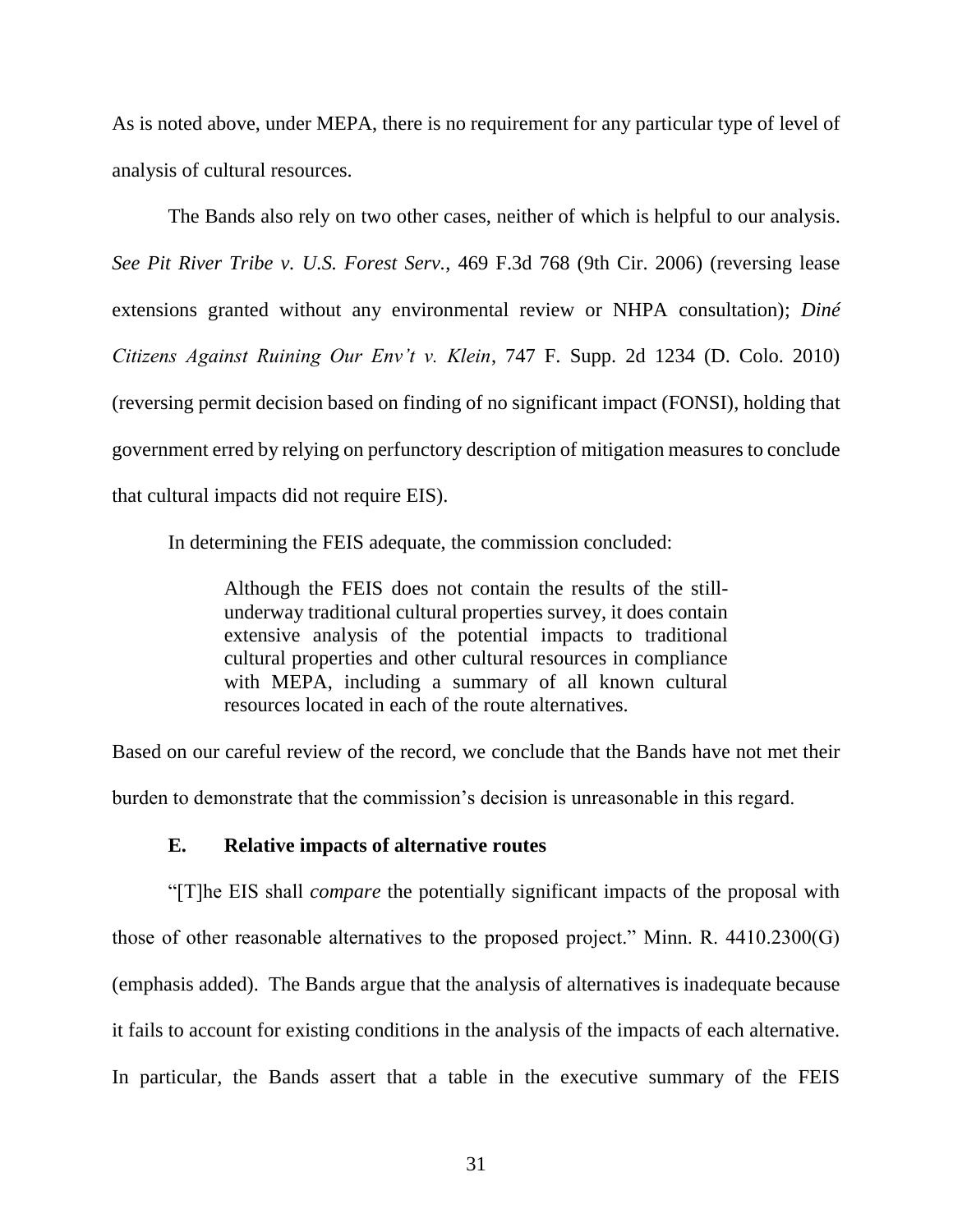inaccurately represents the risk of exposure of resources along the APR and alternative routes because it does not reflect the extent to which the routes are co-located with existing pipelines—such that there is already some oil-spill risk.

This argument by the Bands formed the basis for one of the modifications directed by the commission in its order determining the FEIS inadequate as originally submitted. The commission ordered that the FEIS "need[ed] to clearly identify the extent to which resource impacts of route alternatives in the existing Line 3 corridor are or are not additive—i.e., the extent to which that route alternative would introduce new or additional impacts beyond the impacts of the existing pipelines in that corridor."

In response to the commission's order, Chapters 5 and 6 were amended to include additional information on co-location of the various routes and to clarify that impacts discussed were incremental. In addition, footnotes were added to tables summarizing comparative impacts, stating that: "Impacts reported in this EIS are the incremental impacts of the [specified route]" and that "[w]here the fact that [that route] is in an existing corridor influences the extent of the incremental impacts, relevant discussion is included in the text of the impacts assessment."

Chapter 10 of the EIS was amended to explain that, because the proposed project "includes both the construction of a new pipeline and the abandonment of an old one," the "extent and type of resources at risk due to an accidental release could change in the old corridor as well as in the new corridor, depending on the route alternative selected." The FEIS further explains that, regardless of the route selected, construction of a new pipeline would cause an incremental decrease in risk based on existing Line 3 being removed from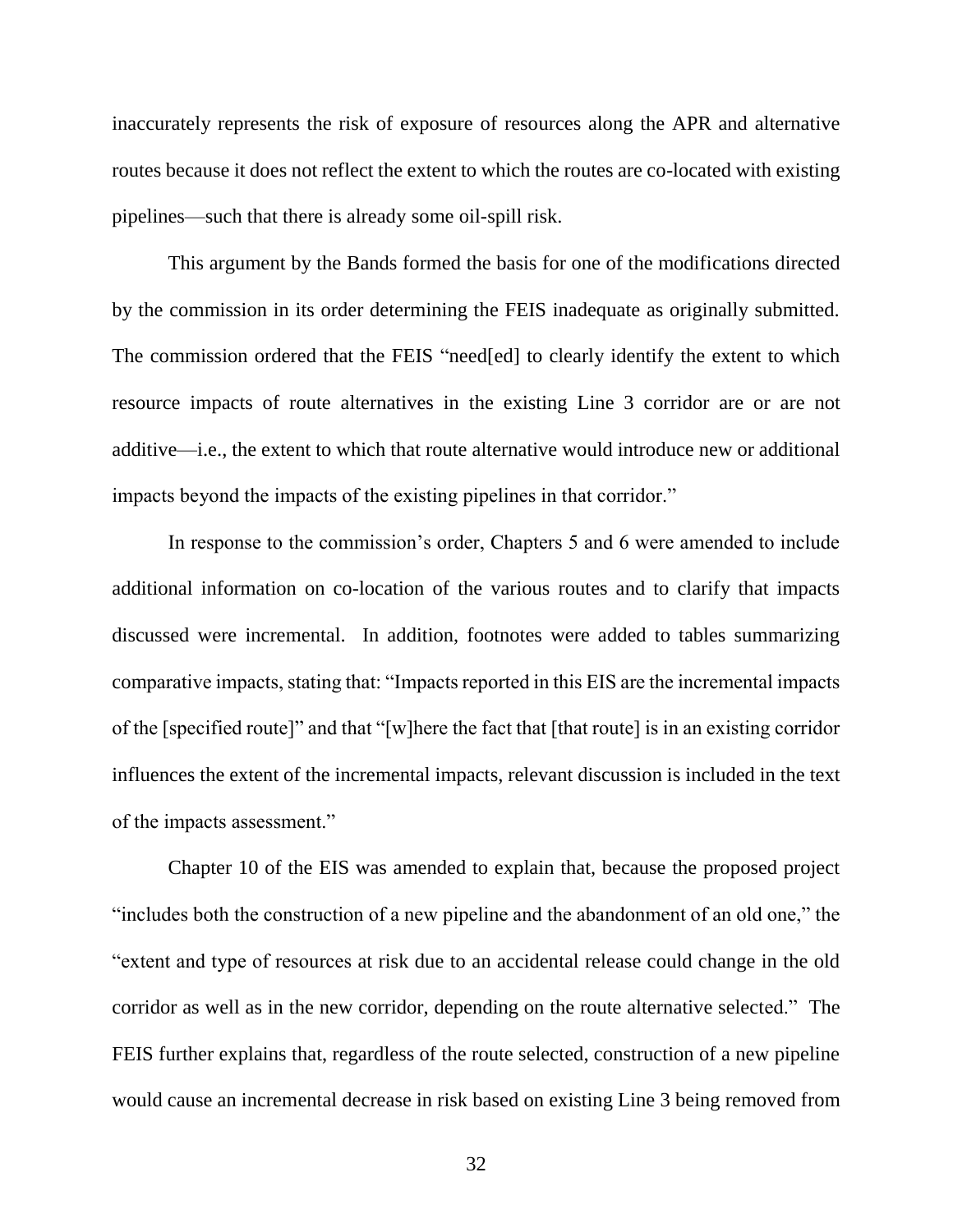service, and an incremental increase in risk based on the new pipeline. If built in the existing Line 3 corridor, the increased incremental risk "would not cause any notable change in the existing type, number, or geographic distribution of resources exposed, [but] it would perpetuate the existing exposure of these resources." If built in a different corridor, it would change "the type, number, [and/or] geographic distribution of resources exposed."

In its order determining the FEIS adequate, the commission found the added language regarding incremental effects fulfilled the commission's directive for clarification of whether impacts were additive.

On appeal, the Bands assert that the commission acted arbitrarily and capriciously by reversing its position and failing to respond to comments from other agencies regarding the revisions to the initial FEIS. We find both arguments unpersuasive. As to the first argument, the commission does not appear to have changed its position. It sought clarification on whether impacts being assessed were additive, and it subsequently was satisfied that it had received that clarification. As to the second argument, it ultimately was the commission's responsibility to determine whether the revised FEIS was adequate. The MPCA and DNR expressed reservations about whether the revisions were sufficient to fulfill the commission's directive in requiring supplementation. The commission—which issued the directive—determined that the revisions were sufficient. Accordingly, this case is distinguishable from those in which an agency has acted arbitrarily by failing to consider the opinions of sister agencies. *See, e.g.*, *Trout Unlimited, Inc. v. Minn. Dep't of Agric*., 528 N.W.2d 903, 908 (Minn. App. 1995) (holding that commissioner of agriculture acted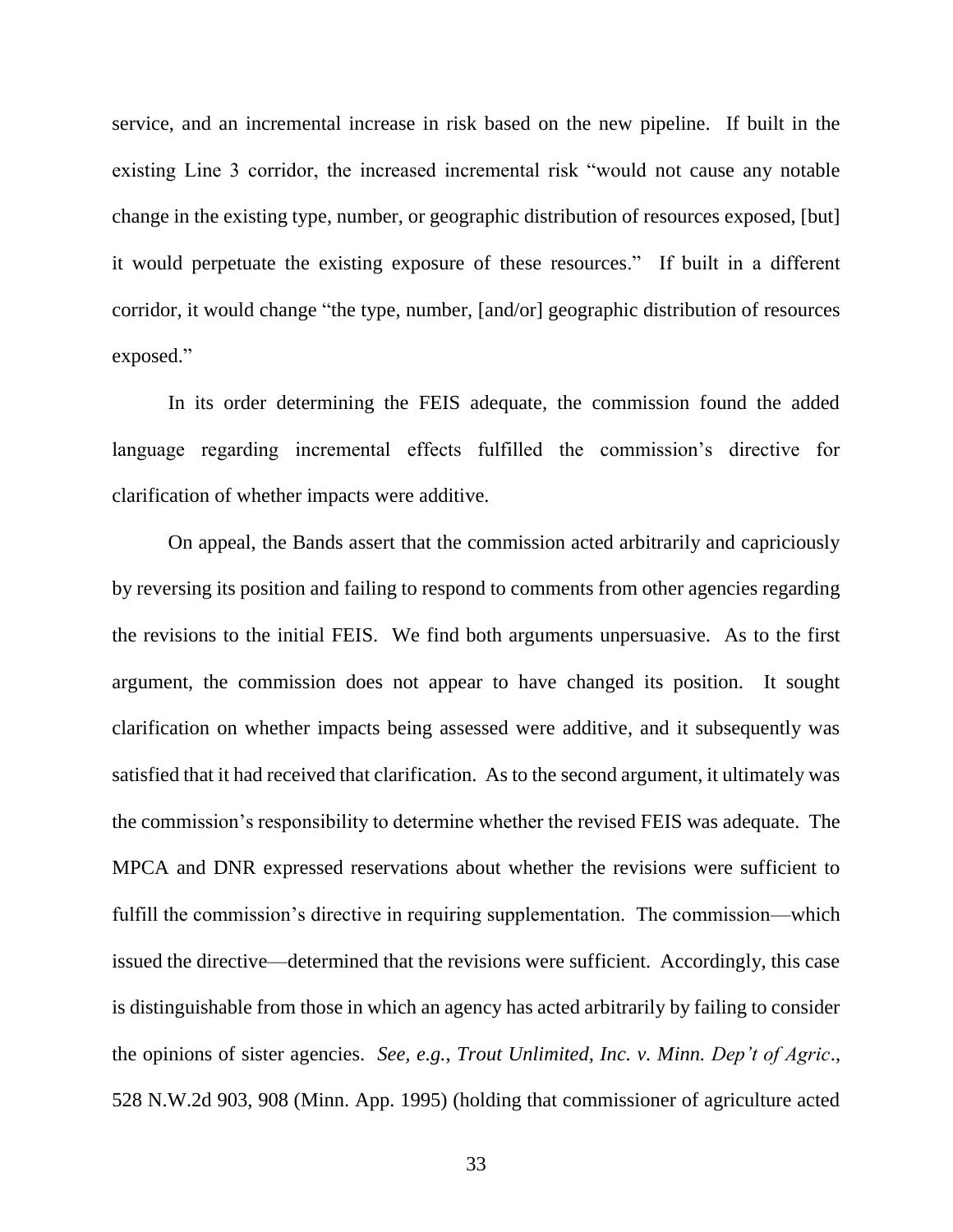arbitrarily by determining that water-appropriate permit would not have cumulative potential effects in light of letters from the MPCA, DNR and Minnesota Department of Health indicating to the contrary), *review denied* (Minn. Apr. 27, 1995).

#### **F. Cumulative potential effects**

 $\overline{a}$ 

In an EIS, "for the proposed project and each major alternative there shall be a thorough but succinct discussion of potentially significant adverse or beneficial effects generated, be they direct, indirect, or *cumulative*." Minn. R. 4410.2300(H) (emphasis added). The EQB rules define "cumulative potential effect" to mean the "effect on the environment that results from the incremental effects of a project in addition to other projects in the environmentally relevant area that might reasonably be expected to affect the same environmental resources, including future projects actually planned or for which a basis of expectation has been laid." Minn. R.  $4410.0200$ , subp.  $11a$ .<sup>11</sup> "In determining if a basis of expectation has been laid for a project, an RGU must determine whether a project is reasonably likely to occur and, if so, whether sufficiently detailed information is

<sup>&</sup>lt;sup>11</sup> Prior to 2009, the EQB rules did not define cumulative potential effects, and the supreme court, in its *CARD* decision, declined to equate them with "cumulative impacts," which were defined under the rules. 713 N.W.2d at 823. *CARD* held that "a cumulative potential effects analysis is limited geographically to projects in the surrounding area that might reasonably be expected to affect the same natural resources—for instance, a nearby lake as the proposed project." *Id.* at 830. In 2009, the EQB amended the rules to incorporate the above definition of "cumulative potential effects," which is consistent with the *CARD*  decision, although the new rule uses the phrase "environmentally-relevant area" rather than "surrounding area." *See* EQB, *Guide to Minn. Envtl. Review Rules* 17 (May 2010), [https://www.eqb.state.mn.us/sites/default/files/documents/Guide%20to%20MN%20ER%](https://www.eqb.state.mn.us/sites/default/files/documents/Guide%20to%20MN%20ER%20Rules-May%202010.pdf) [20Rules-May%202010.pdf.](https://www.eqb.state.mn.us/sites/default/files/documents/Guide%20to%20MN%20ER%20Rules-May%202010.pdf)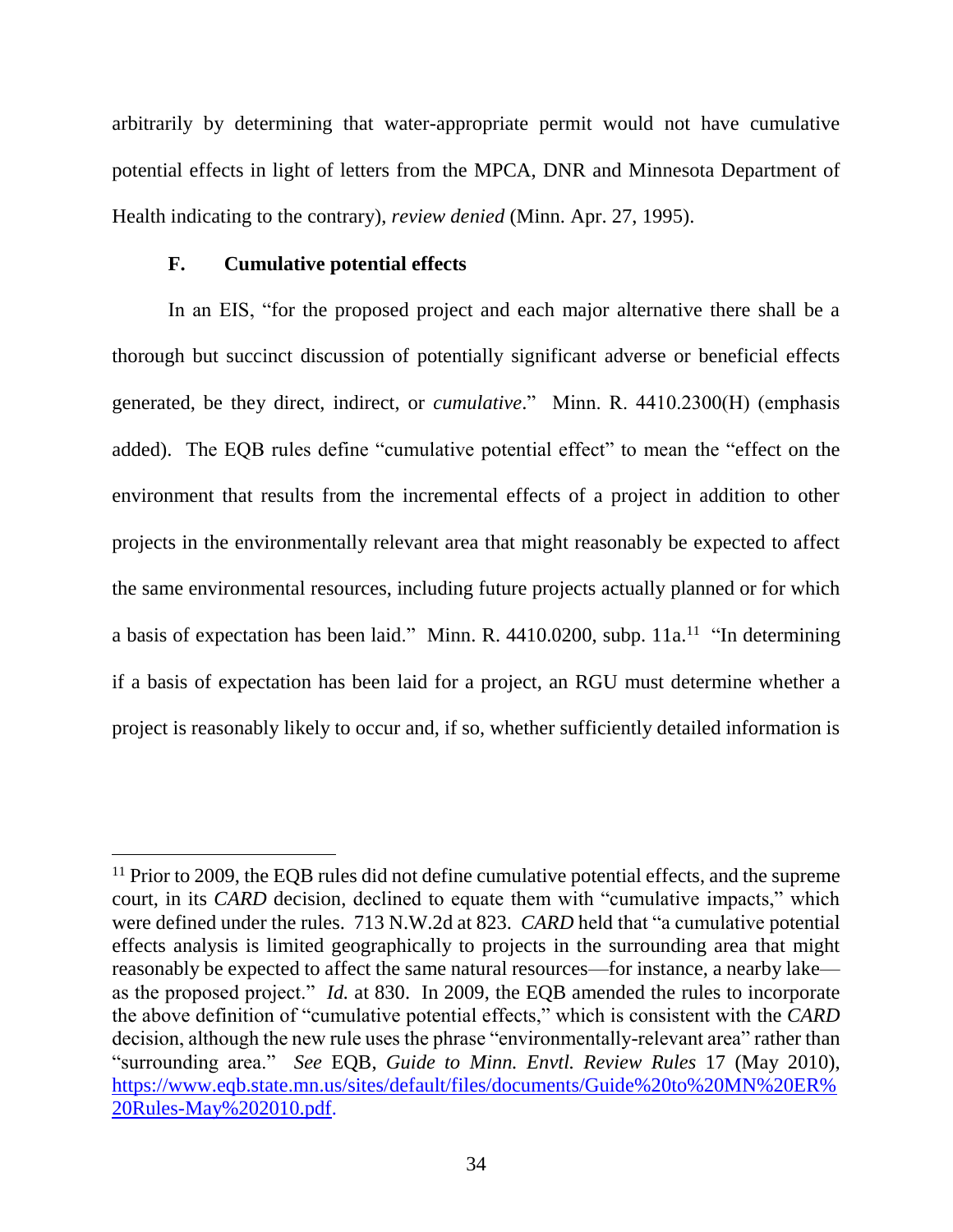available about the project to contribute to the understanding of cumulative potential effects." *Id.* Further, under the EQB rules:

> In making these determinations, the RGU must consider: whether any applications for permits have been filed with any units of government; whether detailed plans and specifications have been prepared for the project; whether future development is indicated by adopted comprehensive plans or zoning or other ordinances; whether future development is indicated by historic or forecasted trends; and any other factors determined to be relevant by the RGU.

*Id.* 

Chapter 12 of the FEIS considers cumulative potential effects. The FEIS identifies as reasonably foreseeable actions affecting the environmentally relevant area multiple pipeline projects by Enbridge and others, multiple high-voltage transmission-line projects, and the Fargo-Moorhead flood management project. The FEIS also identifies an additional pipeline in the same corridor as the APR as a potential cumulative effect, "acknowledge[ing] that if a new pipeline corridor is permitted for this Project outside of the existing Enbridge Mainline, the new corridor creates an opportunity for future corridor sharing that could ultimately result in accumulation of multiple pipelines within the corridor chosen for the Line 3 project." The FEIS then considers potential cumulative impacts to each of the resources identified in Chapters 5 and 6 of the FEIS for each of the APR, project alternatives, and route and route-segment alternatives.

HTE asserts that the FEIS is inadequate because it does not consider as a cumulative potential effect operation of the new Line 3 at its full flow capacity of 915,000 barrels per day (bpd) rather than the 760,000 bpd proposed for the project by Enbridge. But HTE cites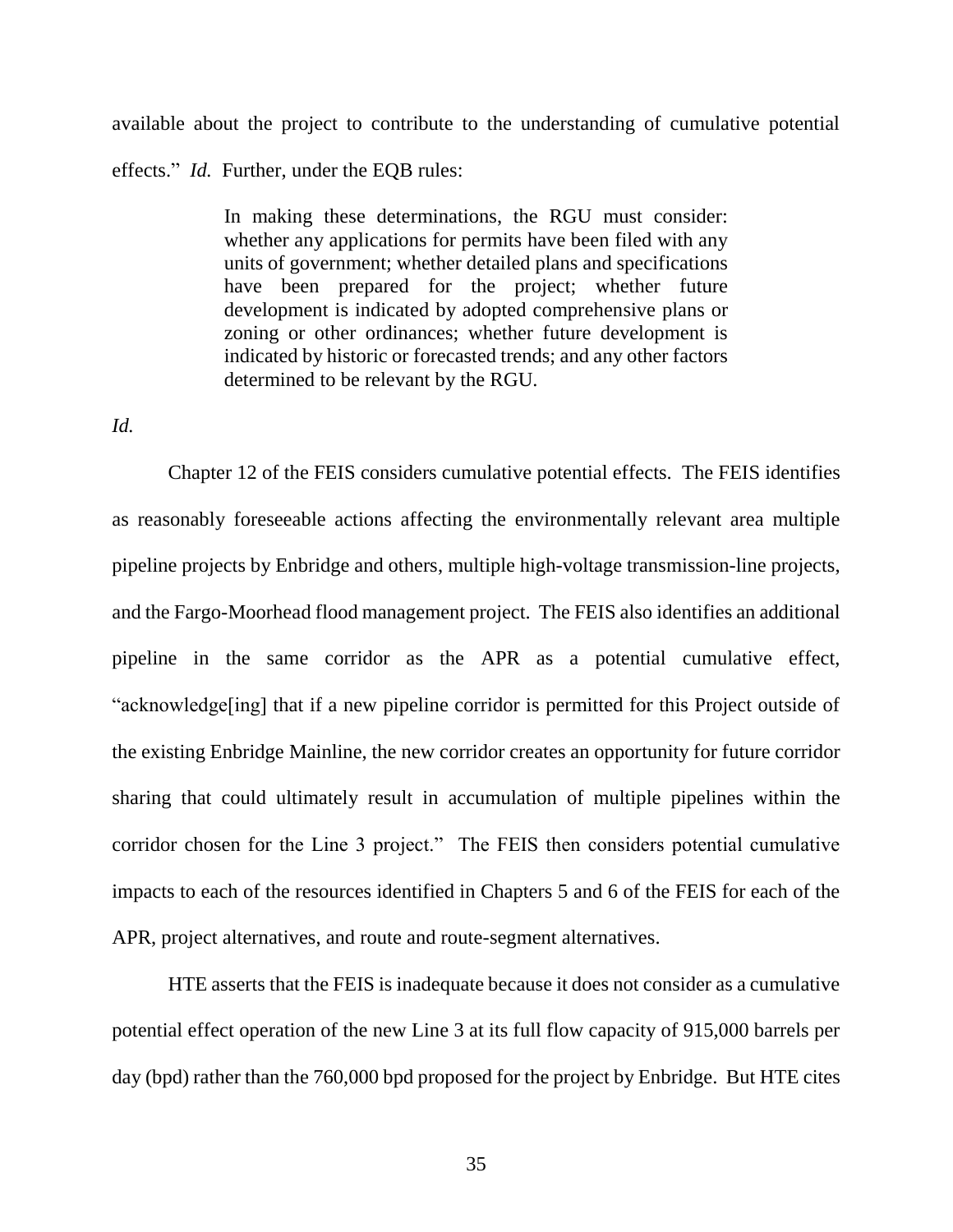only ambiguous slides from Enbridge investor presentations to support its assertion that this expansion in capacity is likely to occur. FOH argues that the FEIS is inadequate because it does not consider the cumulative potential effects of other pipelines that FOH asserts are likely to be built in Minnesota and Wisconsin. But FOH concedes that Enbridge denies having plans to build such pipelines, and FOH offers nothing beyond its own assertion that the pipelines are likely to be built.

The commission was required to analyze only those projects "actually planned or for which a basis of expectation has been laid." Minn. R. 4410.0200, subp. 11a. Because there is no basis, beyond speculation, for either of the scenarios posited, neither HTE nor FOH has met its burden to demonstrate the commission erred by determining the FEIS adequate with respect to its analysis of cumulative potential effects. *See White v. Minn. Dep't of Nat. Res*., 567 N.W.2d 724, 732 (Minn. App. 1997) (holding that DNR did not err by excluding from cumulative-effects analysis future trails when no future projects were anticipated: "Because there were no specific plans . . . any effects they may have . . . are speculative, and any consideration of these effects is equally speculative."), *review denied*  (Minn. Oct. 31, 1997).

# **III. The alleged "danger signals" do not indicate that the commission failed to take a "hard look" at the adequacy of the FEIS.**

This court may intervene on agency action when "there is a combination of danger signals which suggest the agency has not taken a 'hard look' at the salient problems and has not genuinely engaged in reasoned decision-making." *Reserve Mining Co.*, 256 N.W.2d at 825 (quotation omitted). FOH argues that the following "danger signals" in this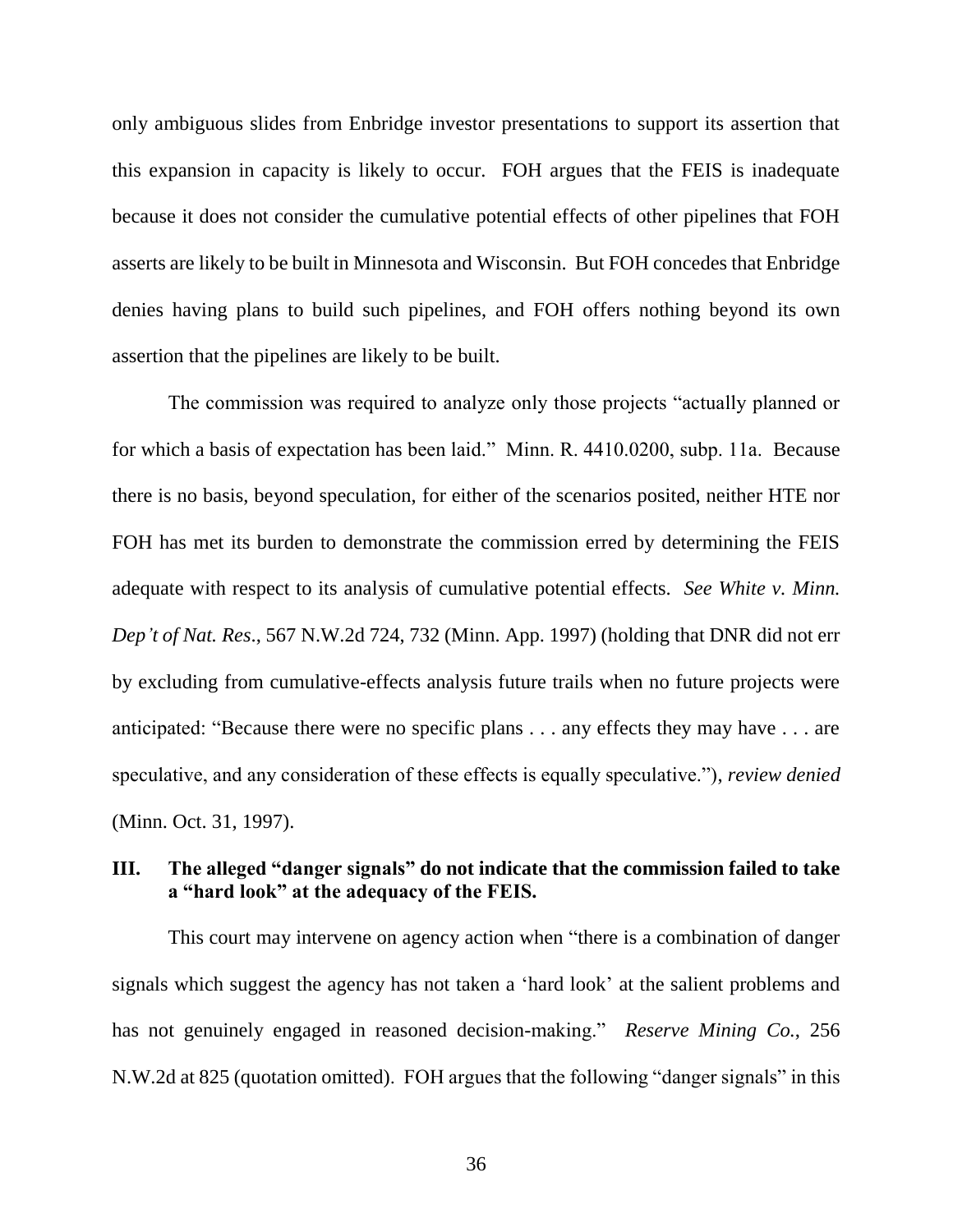case warrant intervention: (1) failure to assign the EIS to the DNR or MPCA; (2) limiting the time to complete the EIS; and (3) assigning the adequacy review to the ALJ who had presided in previous, related proceedings.<sup>12</sup>

With respect to the failure to assign the EIS to the DNR or MPCA, the EQB regulations expressly designate the commission as the RGU, and "[t]he RGU may request that another governmental unit help in the completion of the EIS." Minn. R. 4410.2200, .4400, subp. 24. Here the commission sought assistance from DOC-EERA to complete the EIS, and DOC-EERA designated the DNR and MPCA as assisting agencies. As the commission notes, the department of commerce is statutorily obligated to provide technical expertise and other assistance to the commission in relation to pipeline-routing matters. *See* Minn. Stat. § 216E.03, subd. 11 (2018). Accordingly, we reject the assertion that the assignment of DOC-EERA to complete the EIS was a "danger signal."

With respect to the limitation on time to complete the EIS, MEPA expressly provides a 280-day deadline for completion of an EIS and determination of its adequacy, unless the time is extended by the commission with consent of the parties, or by the governor. Minn. Stat. § 116D.04, subd. 2a(j). FOH argues that this deadline is directory rather than mandatory because the statute provides no consequence for noncompliance. This directory-mandatory analysis goes to whether a decision-maker is divested of jurisdiction when it fails to comply with a deadline; it does not authorize the disregard of

<sup>&</sup>lt;sup>12</sup> FOH also labels as "danger signals" the commission's commencement of the CN and RP proceedings before the final FEIS adequacy decision and treatment of the FEIS as "peripheral." But FOH does not explain how actions in the CN and RP proceedings impugn the adequacy determination.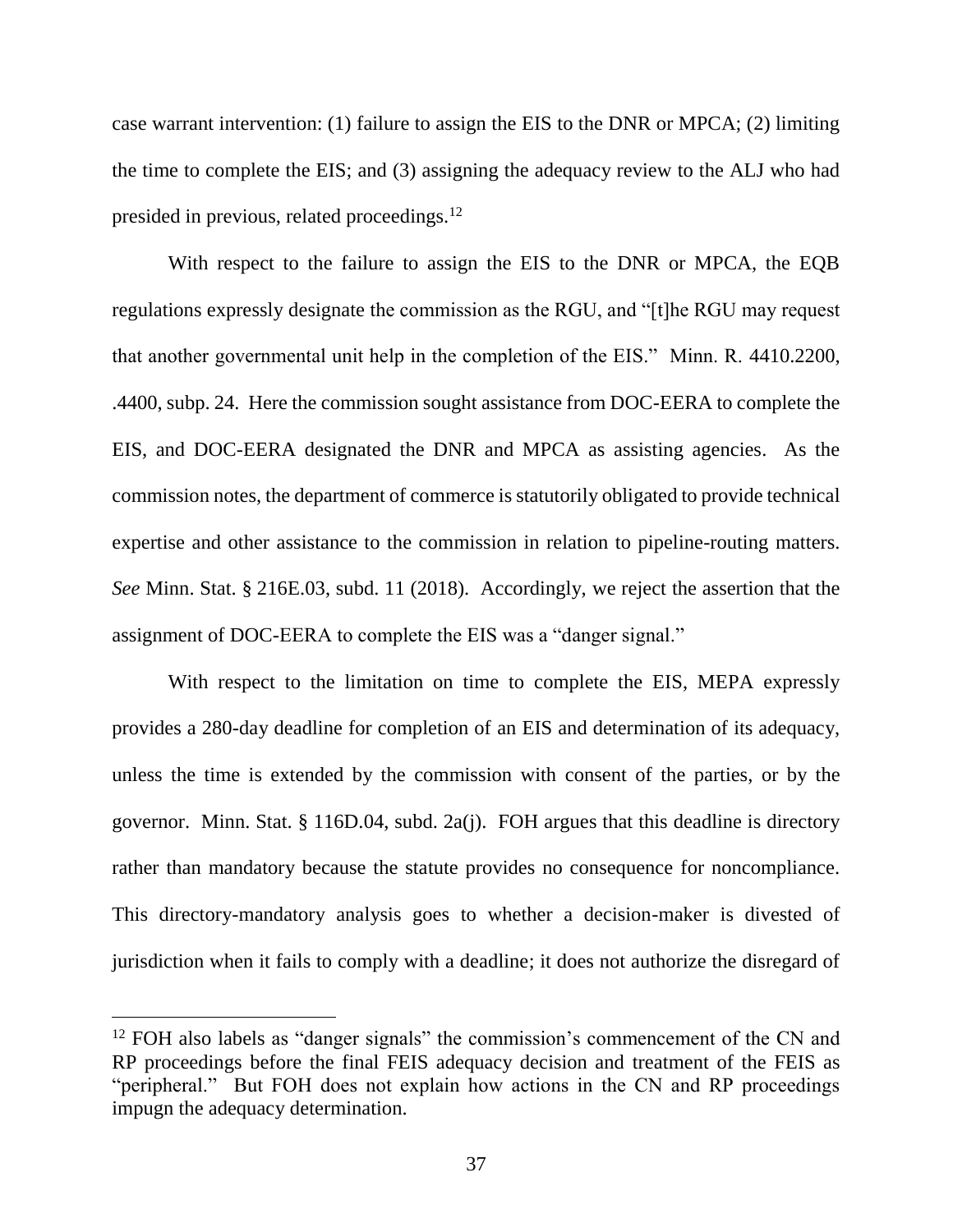an express statutory requirement. *See Sawh v. City of Lino Lakes*, 823 N.W.2d 627, 638 n.3 (Minn. 2012) (explaining that "mandatory-directory dichotomy is irrelevant here because this case does not involve a question about the consequences of an entity's *failure to comply* with the duties imposed upon it"). Moreover, the commission *did* extend the deadline, as permitted by the statute with Enbridge's consent, to allow development of a record on adequacy by an ALJ and more deliberate consideration by the commission. Accordingly, we reject the assertion that the commission's failure to further extend the statutory deadline was a "danger signal."

With respect to the assignment of the ALJ, the record demonstrates that OAH, not the commission, assigned the ALJ. *See also* Minn. R. 1400.5400 (2017) (providing that chief ALJ assigns ALJ to hear matter upon agency request for contested-case proceedings). Moreover, neither familiarity with a case nor prior adverse rulings demonstrate bias requiring recusal of a judge. *See United States v. Beneke*, 449 F.2d 1259, 1261 (8th Cir. 1971) (holding insufficient to require removal "[a] mere showing of prior judicial exposure to the present parties or questions" (quotation omitted)); *Olson v. Olson*, 392 N.W.2d 338, 341 (Minn. App. 1986) ("Prior adverse rulings, however, clearly cannot constitute bias . . . ."). Accordingly, we reject the assertion that the assignment of the same ALJ was a "danger signal."

### **D E C I S I O N**

The FEIS properly defined the purpose of the project, sufficiently identified alternatives, including a "no action" alternative, and utilized an appropriate methodology to analyze potential impacts from oil spills. The FEIS adequately analyzed potential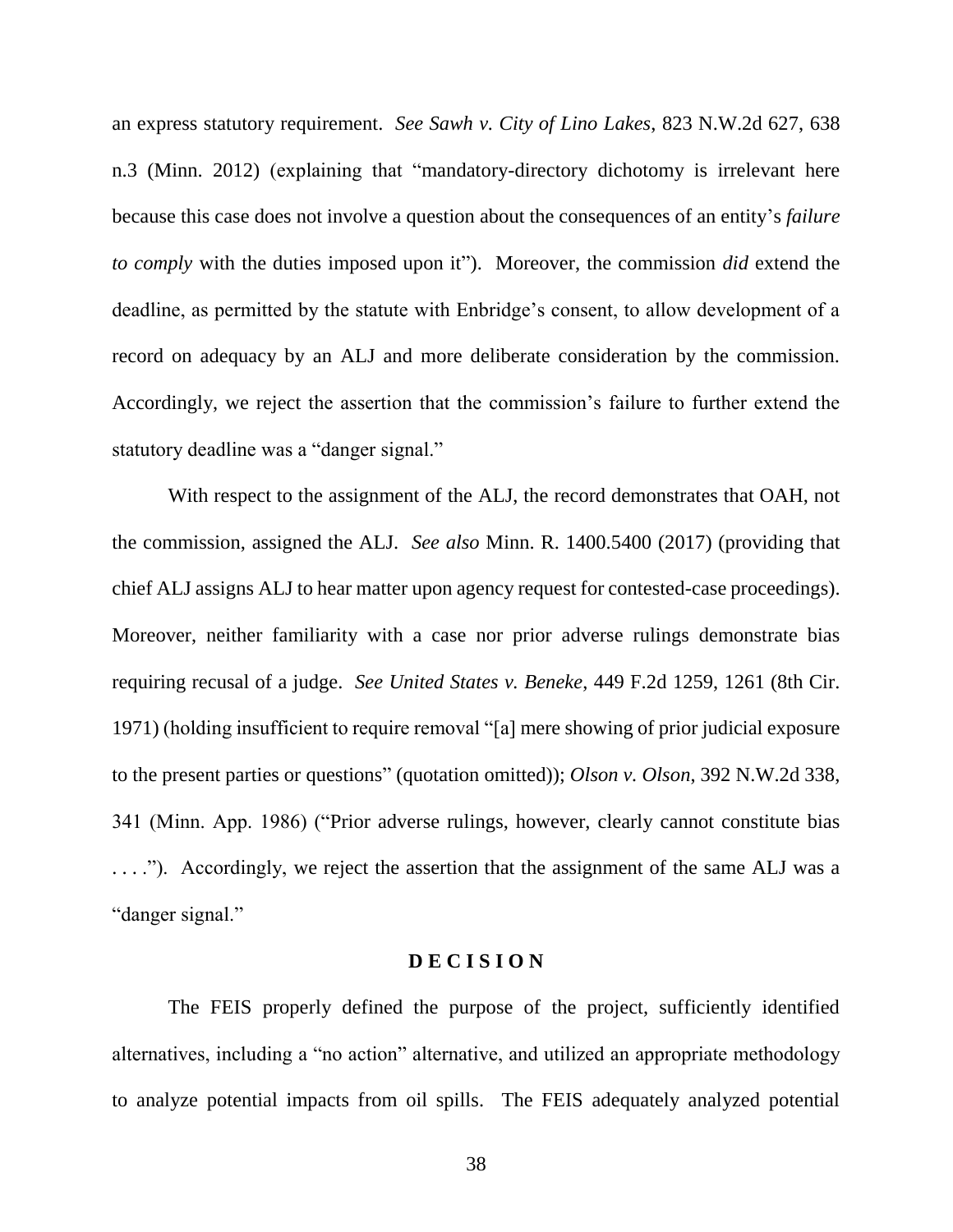impacts to GHG emissions, potential impacts on historic and cultural resources, the relative impacts of alternative routes, and cumulative potential effects. However, the commission acted in a manner unsupported by substantial evidence and arbitrary and capricious when it determined the FEIS adequate despite its failure to address the issue—raised during scoping and in public comments on the DEIS—of how an oil spill from Enbridge's Line 3 project would impact Lake Superior and its watershed. Accordingly, we reverse the commission's adequacy decision and remand for further proceedings consistent with this decision.

### **Reversed and remanded.**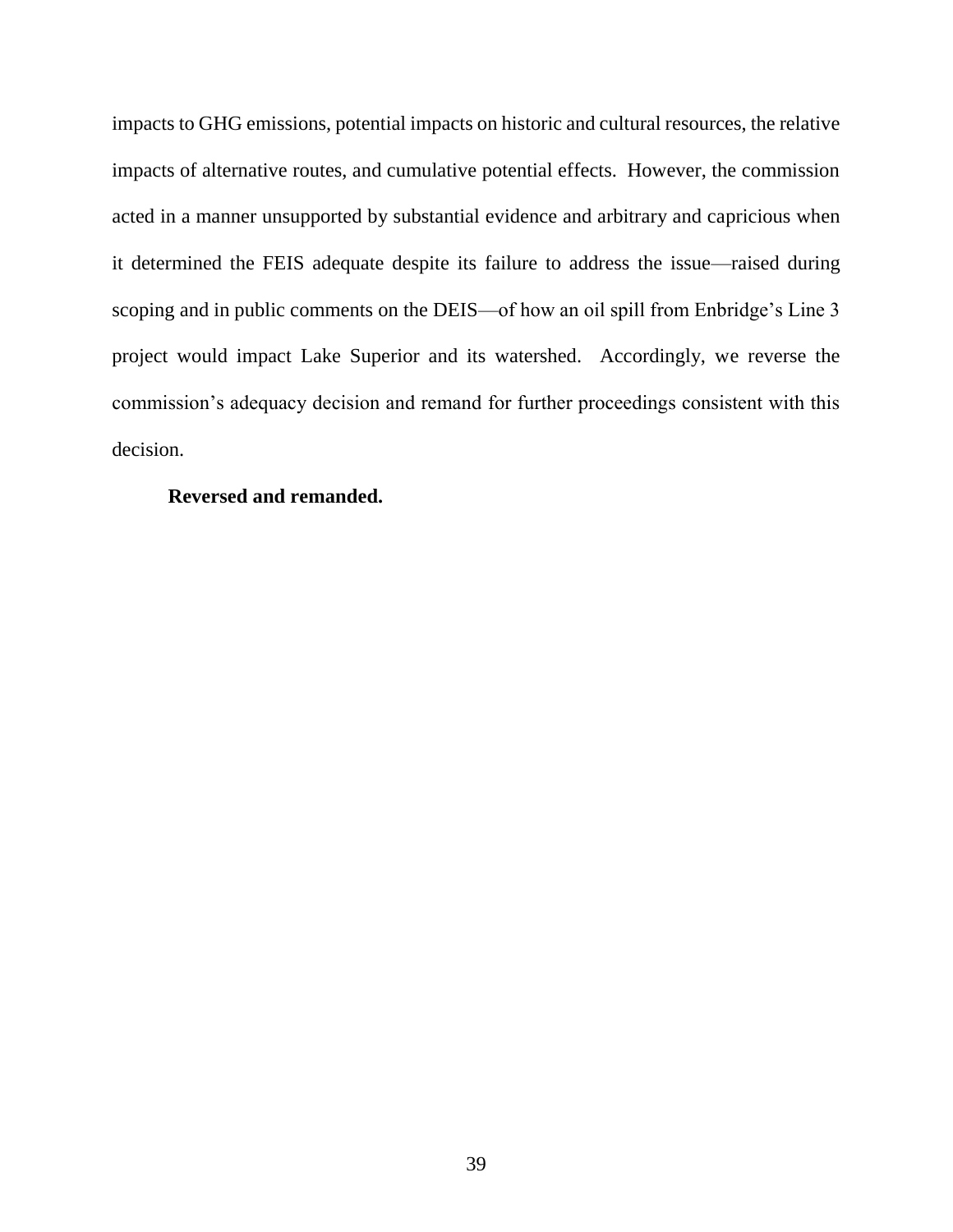#### **CONNOLLY**, Judge (dissenting)

I respectfully dissent. I do not believe that the decision of respondent Minnesota Public Utilities Commission (commission) was arbitrary and capricious or unsupported by substantial evidence. Relator Honor the Earth (HTE) contends that the final environmental-impact statement (FEIS) failed to consider the effect of oil spills on the Lake Superior watershed. HTE is wrong. It did.

We review the commission's decision under the Minnesota Administrative

Procedure Act (MAPA) to determine whether

the substantial rights of the [relators] may have been prejudiced because the administrative finding, inferences, conclusion, or decisions are:

(a) in violation of constitutional provisions; or (b) in excess of the statutory authority or jurisdiction of the agency; or (c) made upon unlawful procedure; or (d) affected by other error of law; or (e) unsupported by substantial evidence in view of the entire record as submitted; or (f) arbitrary or capricious.

Minn. Stat. § 14.69 (2018); *see* Minn. Stat. § 116D.04, subd. 10 (2018) (directing review under MAPA). We "accord substantial deference to the agency's decision." *Citizens Advocating Responsible Dev. v. Kandiyohi Cty. Bd. of Comm'rs*, 713 N.W.2d 817, 832 (Minn. 2006). We "adhere to the fundamental concept that decisions of administrative agencies enjoy a *presumption of correctness*, and deference should be shown by courts to the agencies' expertise and their special knowledge in the field of their technical training,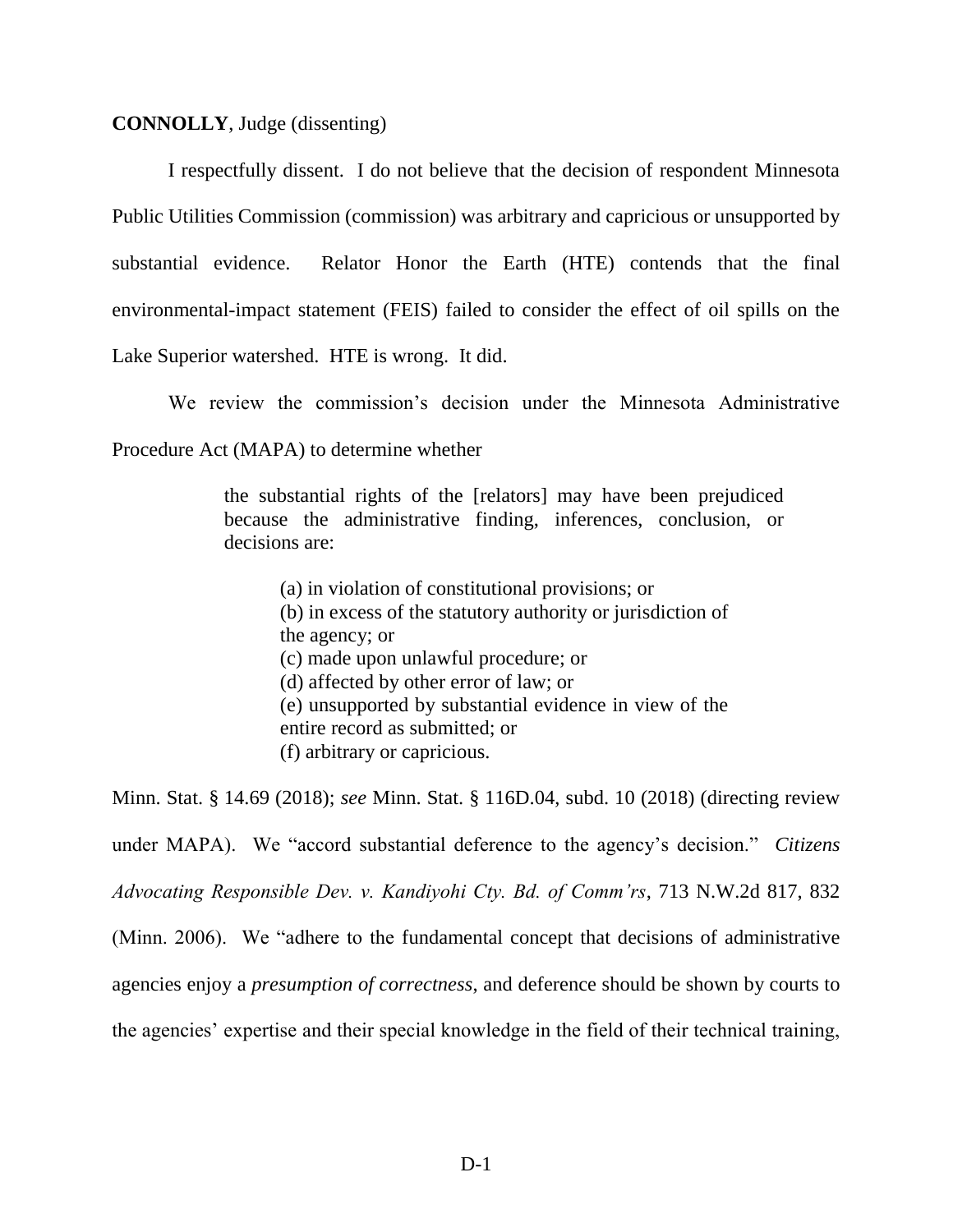education, and experience." *Reserve Mining Co. v. Herbst*, 256 N.W.2d 808, 824 (Minn. 1977) (emphasis added).

The "hard look" analysis relating to environmental review is borrowed from federal cases reviewing agency decisions. *See id.* at 825 (adopting language from *Greater Boston Tel. Corp. v. F.C.C.*, 444 F.2d 841, 851-53 (D.C. Cir. 1970)). In reviewing the adequacy of an EIS, federal courts have applied a "rule of reason." *See No Power Line, Inc. v. Minn. Envtl. Quality Council*, 262 N.W.2d 312, 327 (Minn. 1977) (collecting federal cases). Describing that standard, one federal court has stated:

> This does not mean that the courts are to "fly speck" environmental impact statements. The preparation of such a statement necessarily calls for judgment, and that judgment is the agency's. But the courts can, and should, require full, fair, bona fide compliance with [the National Environmental Policy Act].

*Lathan v. Brinegar*, 506 F.2d 677, 693 (9th Cir. 1974), *quoted with approval in No Power Line*, 262 N.W.2d at 327.

An environmental-impact statement (EIS) is an "*analytical rather than an encyclopedic* document which describes the proposed action in detail, analyzes its significant environmental impacts, discusses appropriate alternatives to the proposed action and their impacts, and explores methods by which adverse environmental impacts of an action could be mitigated." Minn. Stat. § 116D.04, subd. 2a (2018) (emphasis added). As respondent Enbridge Energy Limited Partnership (Enbridge) argues,

> The FEIS is not required to exhaustively review every conceivable permutation of the Project and every possible alternative and theoretical effect. Instead, the [Minnesota Public Utilities Commission] "shall" find the FEIS is adequate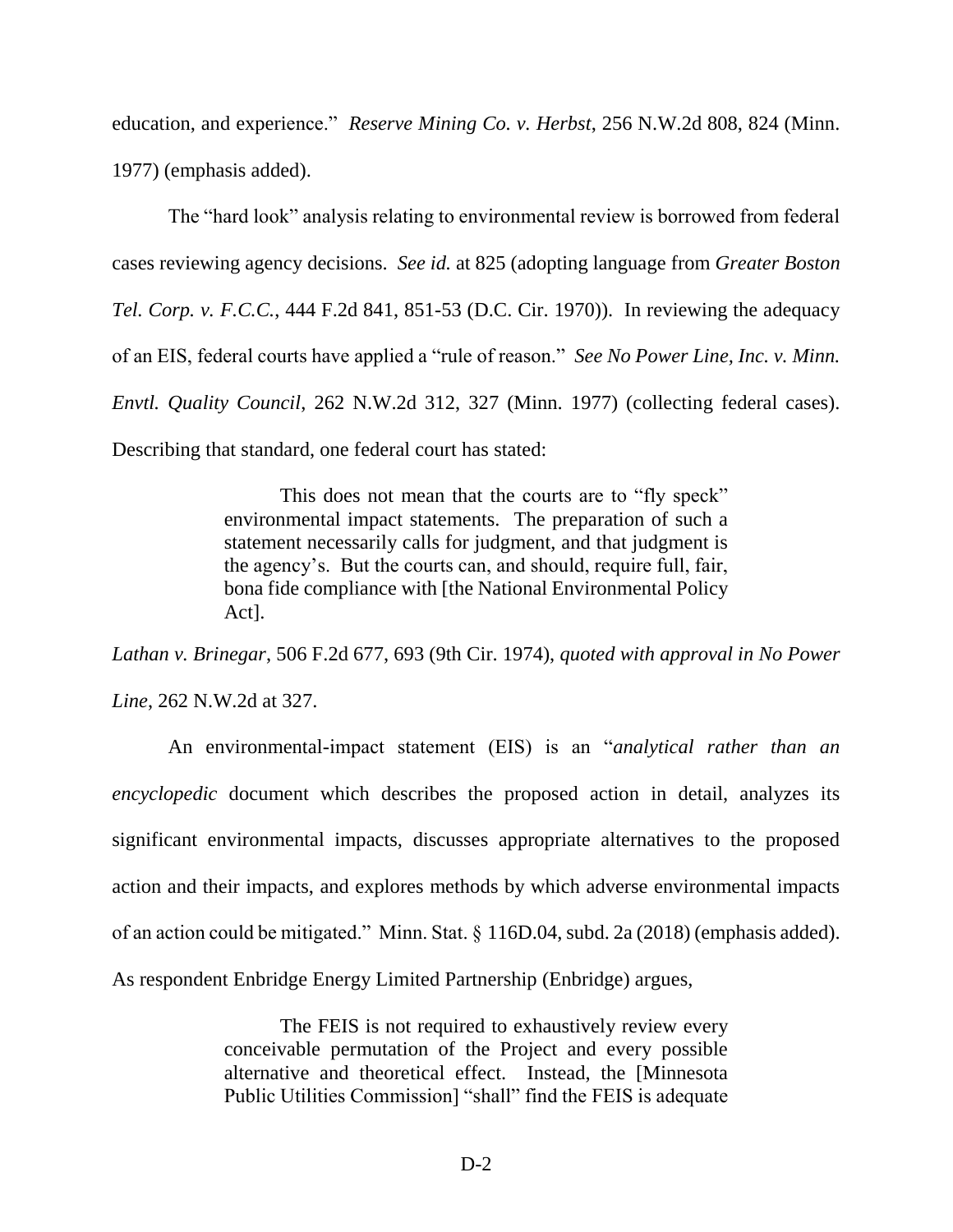if it satisfies the standards for adequacy set forth in Minnesota Rules 4410.2800, subpart 4. The FEIS far exceeds the standards for adequacy.

This argument has merit.

"It is of course always possible to explore a subject more deeply and to discuss it more thoroughly. The line-drawing decisions necessitated by this fact of life are vested in the agencies, not the courts." *Coal. on Sensible Transp., Inc. v. Dole*, 826 F.2d 60, 66 (D.C. Cir. 1987). The FEIS was thoughtfully prepared by the Minnesota Department of Commerce's Energy Environmental Review and Analysis division (DOC-EERA) with assistance from other responsible agencies. It consists of 13 chapters, 21 appendices, and thousands of pages that address the potentially significant issues and alternatives raised in scoping. It was subjected to extensive public hearings and comments. It was thoroughly reviewed and determined adequate both by an experienced administrative-law judge (ALJ) and a unanimous commission.

The majority appears to opine that the FEIS is inadequate because it did not conduct a *specific* analysis of the Lake Superior watershed or include it as one of the seven modeling sites. The final scoping decision document (FSDD) committed the FEIS to

> consider potential impacts to the Lake Superior watershed including potential impacts of oil spills along the proposed Project. Potential impacts to the Great Lakes from incidents involving transportation of crude oil by ship, rail, or other pipelines are existing potential effects and not changed by the construction or operation of the proposed pipeline.

*See* Minn. R. 4410.2800, subp. 4 (2017) ("The final EIS shall be determined adequate if it: (A) *addresses the potentially significant issues and alternatives raised in scoping* so that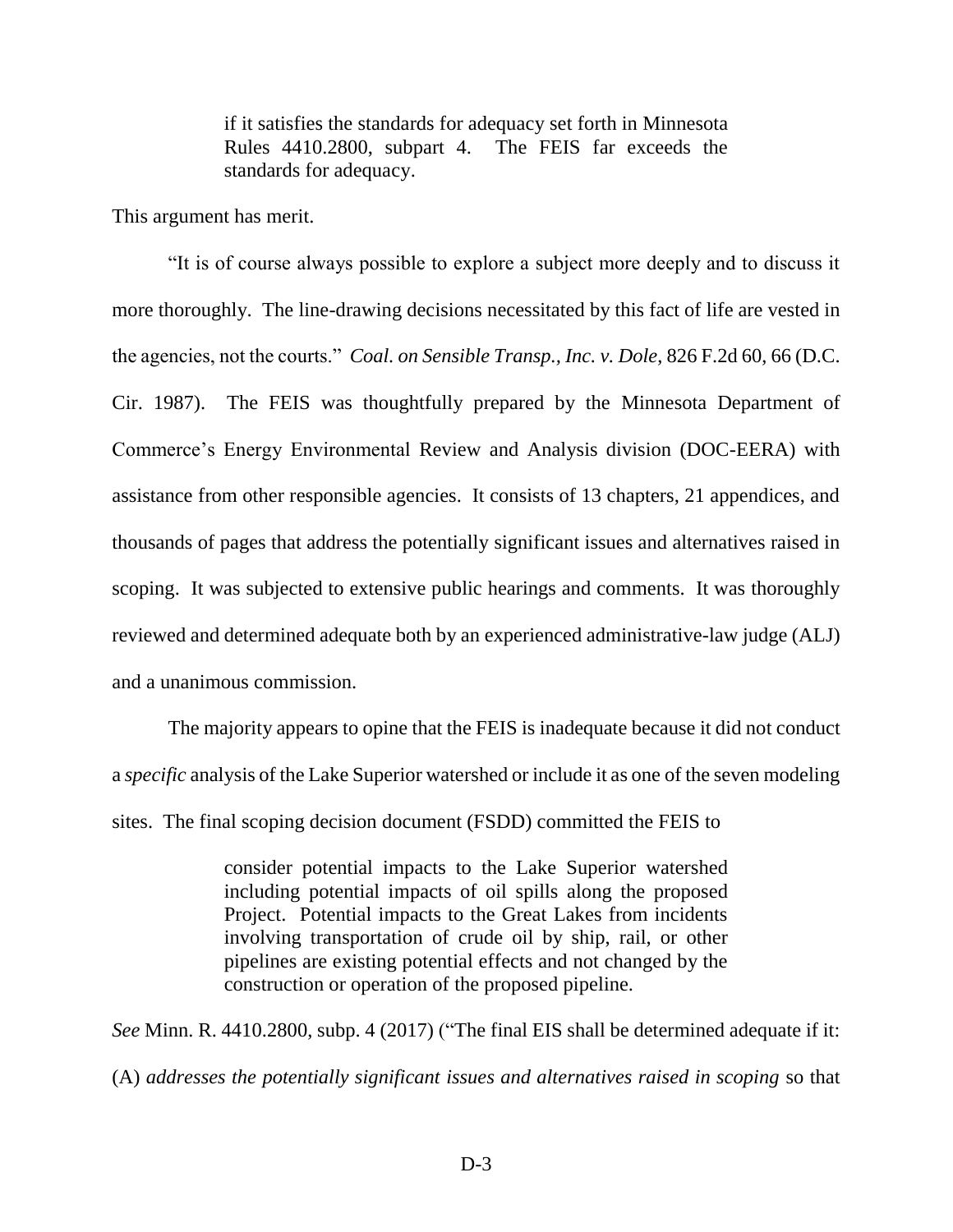all significant issues for which information can be reasonably obtained have been analyzed in conformance with part 4410.2300, items G and H; [and] (B) *provides responses to the substantive comments received during the draft EIS review concerning issues raised in scoping*[.]" (emphasis added)). While I agree that the FEIS needed to address the concerns raised in scoping, which committed it to "consider potential impacts to Lake Superior watershed," I would nonetheless conclude that the representative-modeling approach sufficiently considered the effect of oil spills on the Lake Superior watershed.

I start my analysis by reviewing a case in which this court unanimously found that an administrative agency acted in an arbitrary and capricious manner. In *Builders Ass'n of Twin Cities v. Minn. Dep't of Labor & Indus.*, a challenge was raised to an amendment to the Minnesota Residential Code (MRC) promulgated by the Minnesota Department of Labor and Industry, which "required sprinkler systems in all newly constructed townhouses and one- and two-family dwellings, with an exception for one-family dwellings with a floor area under 4,500 square feet (Sprinkler Rule)." 872 N.W.2d 263, 266-67 (Minn. App. 2015). Under the arbitrary-and-capricious standard, we reviewed the record and queried the parties for an explanation of how the 4,500-square-foot threshold was reached. *Id.* at 268-70. We found that the record reflected "no *reasoned* determination of how respondent arrived at the indefinite 4,500-square-foot exception." *Id.* at 270 (emphasis added). We concluded that the Sprinkler Rule's exception for new one-family dwellings under 4,500 square feet was arbitrary because it was unsupported by the record. *Id.* at 274.

Distinguishable from *Builders Ass'n of Twin Cities*, the record here reflects a reasoned determination of why the representative-modeling approach was selected to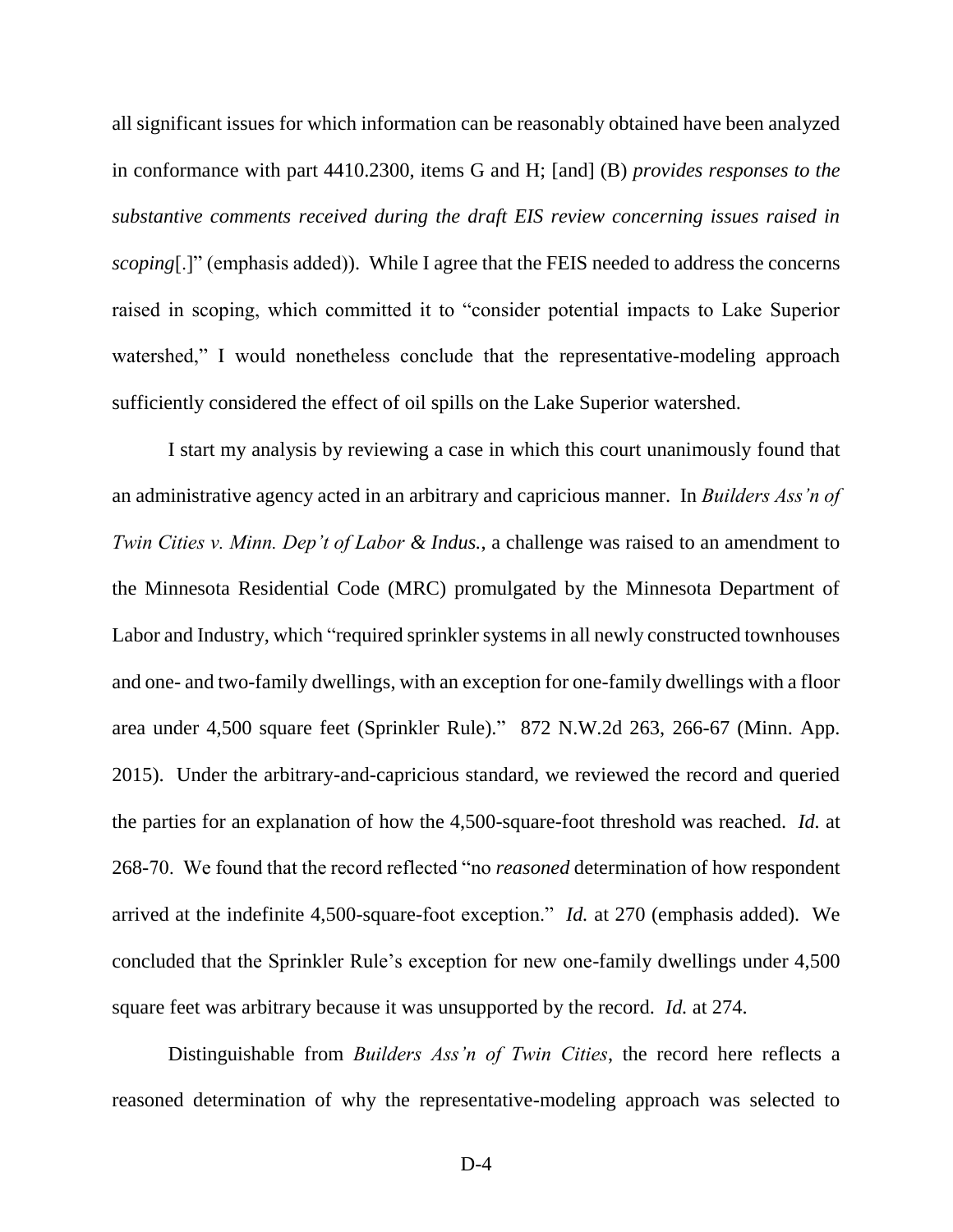consider the potential impacts to the Lake Superior watershed, as opposed to a site-specific approach. As the FEIS explains, the impact of any particular spill will depend on many variables, including "weather, time of year, water levels, human error, and even what type of wildlife is present." Considering these unpredictable factors, the FEIS does not present an encyclopedic report on the impact of every conceivable oil spill that could occur. Instead, it "provides a general assessment of the probability of a spill occurring, a general evaluation of the behavior of crude oil in the environment, a general evaluation of how spilled oil affects the environment, and an assessment of the type and quantity of resources that are exposed along each alternative." (Emphasis omitted.)

During oral argument, when asked how the FEIS was inadequate in addressing the Lake Superior watershed, relator Friends of the Headwaters (FOH) responded that there was no information projecting the quantity of oil that could reach Lake Superior or the specific impact on the natural resources. The fact remains that it is impossible to model every possible impact.

As the DOC-EERA explained:

The specific impacts of large oil releases are highly dependent on incident-specific factors that are impossible to predict with certainty. For example, as the commenter notes, the largest ever inland spill in Grand Rapids did not produce the damages a model may have suggested from a spill of its magnitude because incident-specific conditions happened to include ice cover on the Prairie River.

One purpose of the EIS is to provide decision makers with relevant information for their decision. Detailed modeling of site/situation specific environmental damages is so incident-specific, it does not provide decision makers with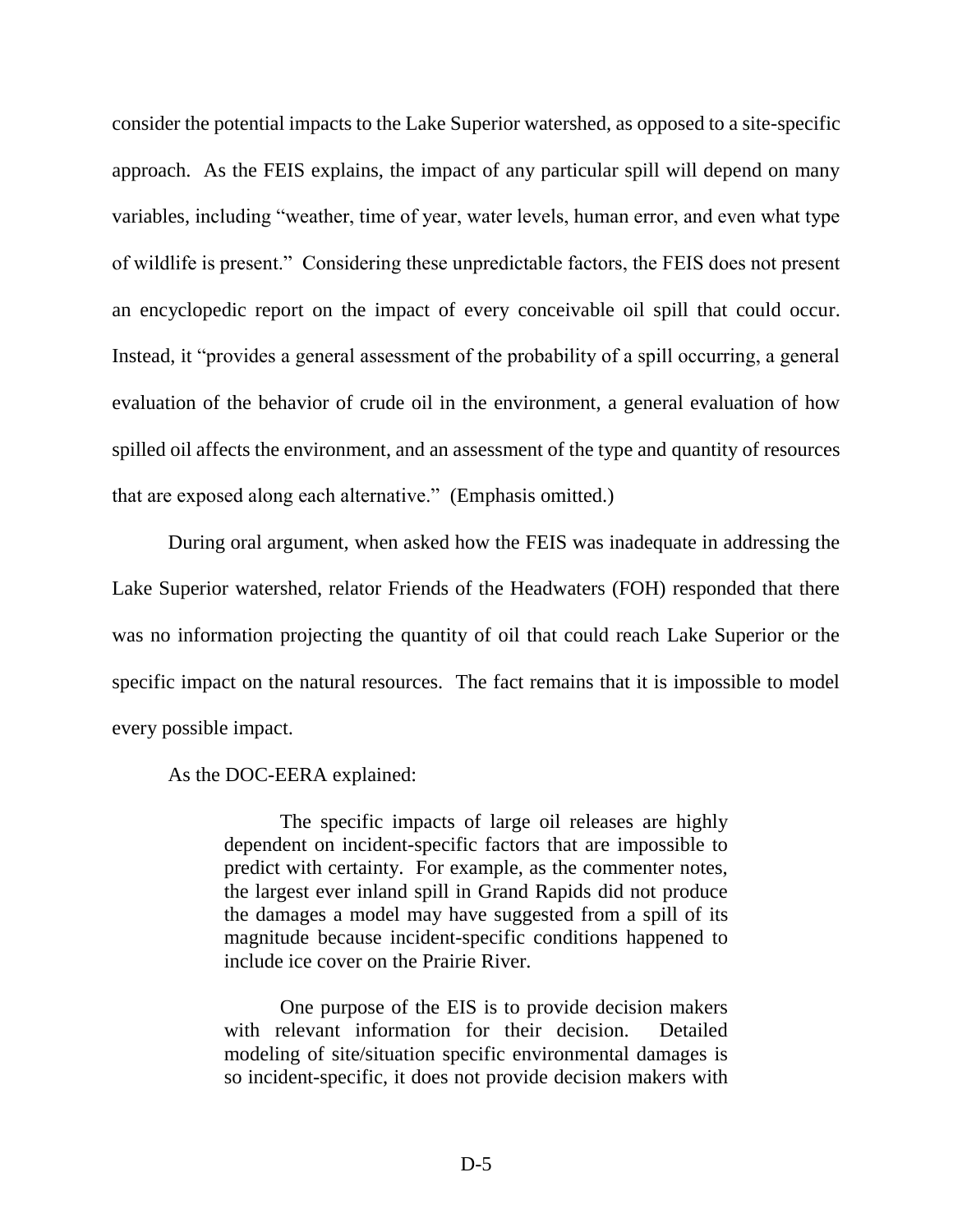particularly actionable information about which alternative is environmentally preferable.

In fact, this sort of impact modeling is likely to provide a false level of precision that is counterproductive. The modeling approach used in the EIS is intended to provide information relevant to a reasoned choice among the alternatives by focusing on several components of spill risk that can be considered to develop a broader understanding of the risks and tradeoffs of different routes.

Forecasting impacts at any particular location would require the FEIS to predict each of these unpredictable variables, or to analyze all of the potential permutations. I would conclude, and the record supports, that the FEIS reasonably took another approach. *See* Minn. Stat. § 116D.04, subd. 2a(a) ("The environmental impact statement shall be an analytical rather than an encyclopedic document  $\dots$ "); Minn. R. 4410.2300(H) (2017) (providing that the responsible government unit "shall consider the relationship between the cost of data and analyses and the relevance and importance of the information in determining the level of detail of information to be prepared for the EIS").

During the administrative proceedings, HTE and FOH both challenged the representative-modeling approach arguing that additional or different sites should have been modeled. The ALJ stated,

> Enbridge commissioned a modeling analysis of hypothetical crude oil releases on behalf of, and with input from, DOC-EERA, DNR, and MPCA. The analysis modeled the impacts following seven different hypothetical crude oil releases. The computer modeling involved "simulating the chemical and physical behavior of hypothetical oil spills in the selected environments under specified conditions, including weathering processes."<sup>1</sup>

 $\overline{a}$ 

<sup>&</sup>lt;sup>1</sup> This specific finding was modified by the commission. The modified finding states: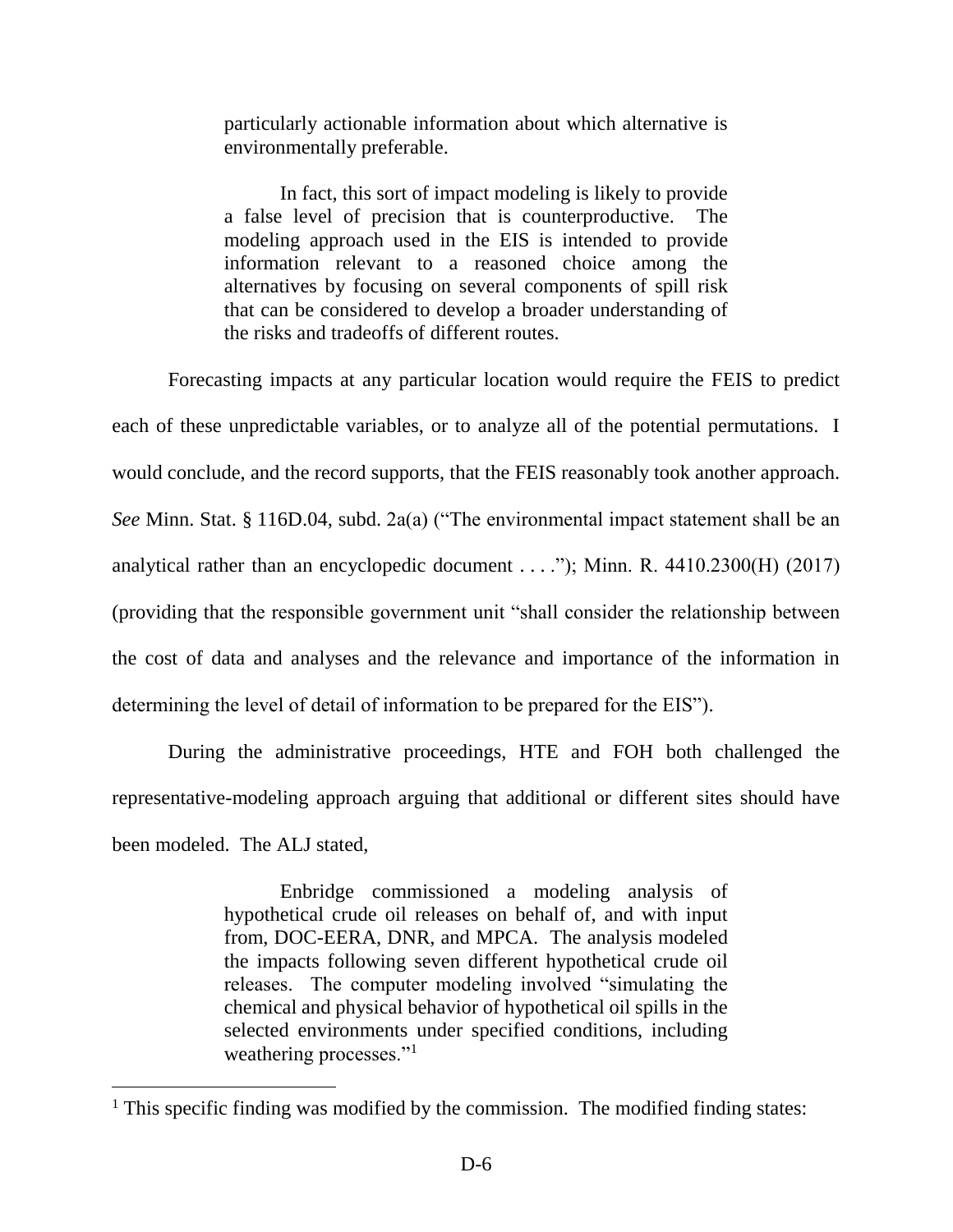. . . The oil spill scenarios were set at different locations along the Applicant's Preferred Route and route alternatives. This study later informed both agency and independent analyses of the behavior of crude oil after a release and the assessment of likely impacts following a release. All of these items are detailed in the FEIS.

. . . Further the DOC-EERA commissioned a study from a private consulting firm, Ecology and Environment, Inc., to conduct an analysis of previous oil spills. In an effort to "quantify the incremental risk for the Line 3 Project," the report provided "an overview of pipeline spill rates and trends in the inland [United States] as a whole, as well as an analysis of historical data for existing crude oil pipelines in Minnesota."

. . . Drawing upon these materials, and other items, the FEIS analyzed the relationship between the volume of oil that would be transported by the project in relation to the risk of later spills and still broader "cumulative potential effects."

. . . Among the findings made in the FEIS were:

(a) The average volume of pipeline spills has decreased significantly since the late 1960s, and particularly in the last dozen years. The average spill volume (all oil types) is now less than 50 percent of the average volume 10 years ago, and 12 percent of the volume in the late 1960s.

(b) Overall, half of the pipeline spills that do occur would be expected to involve 1 barrel of oil or less. About 90 percent would

 $\overline{a}$ 

Enbridge commissioned a modeling analysis of hypothetical crude oil releases on behalf of, and with input from state and federal agency staff, including DOC-EERA, Minnesota Department of Health, and the DNR and MPCA. Staff from the U.S. Army Corps of Engineers were also involved. The analysis modeled the impacts following seven different hypothetical crude oil releases. The computer modeling involved "simulating the chemical and physical behavior of hypothetical oil spills in the selected environments under specified conditions, including weathering processes."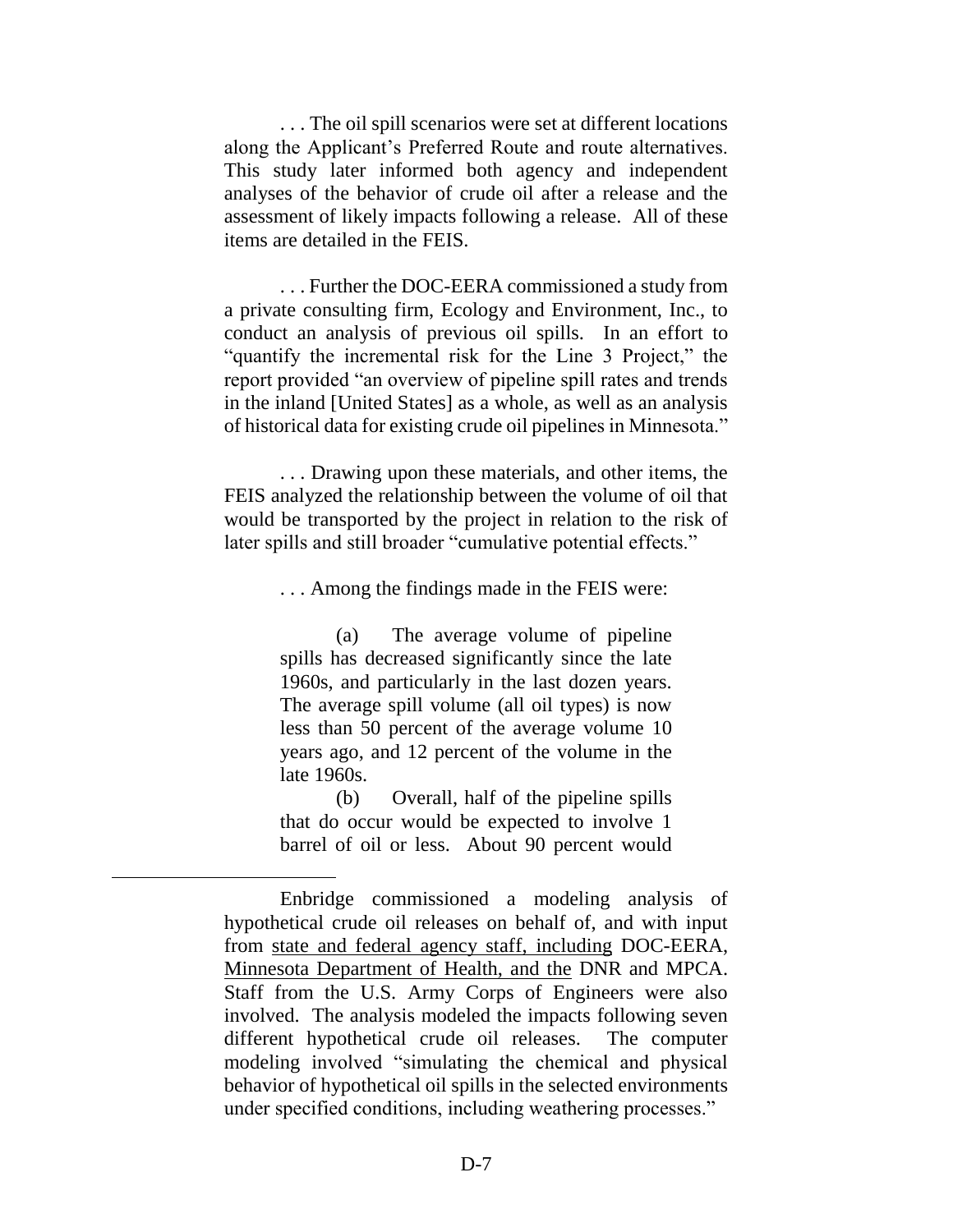involve 100 barrels or less. Only 5 percent would be expected to be 400 barrels or more, and only 1 percent would be expected to be 2,500 barrels or more.

(c) The rate of spillage in Minnesota has been lower than that in the U.S. as a whole, accounting for pipeline mileage and amount transmitted.

(d) DOC-EERA estimated that the volumes of spillage in the seven hypothetical Line 3 spill scenarios—ranging from 8,625 barrels to 16,239 barrels—might be expected once in 26 to 99 years somewhere in the state of Minnesota.

. . . [FOH] maintains that the FEIS is inadequate because the spill analyses did not include an assessment of a hypothetical discharge of oil into the headwaters of the Mississippi, or other [High Consequence Areas] in Itasca and Hubbard counties. It argues:

> Before approving or rejecting this pipeline proposal, the public and the [commission] reasonably want to know what would happen if a Kalamazoo-type spill occurred near the Mississippi headwaters, in the wetlands and wild rice habitat north of Itasca State Park, in the central sands area with its vulnerable aquifers and already-compromised drinking water supplies, into the Straight River, a nationally recognized trout stream, and in other sensitive areas along the route.

. . . The Administrative Law Judge does not agree that the FEIS is inadequate without the specific modeling sought by [FOH]. The regulatory guidance in this area suggests that if the agency's assessments are broadly representative of the spill impacts likely to be encountered along the pipeline route those evaluations are adequate; even if interested persons would have preferred other, particular areas to have been studied by the government. Measured by this standard, the pyramiding analyses undertaken by the DOC-EERA and its consultants are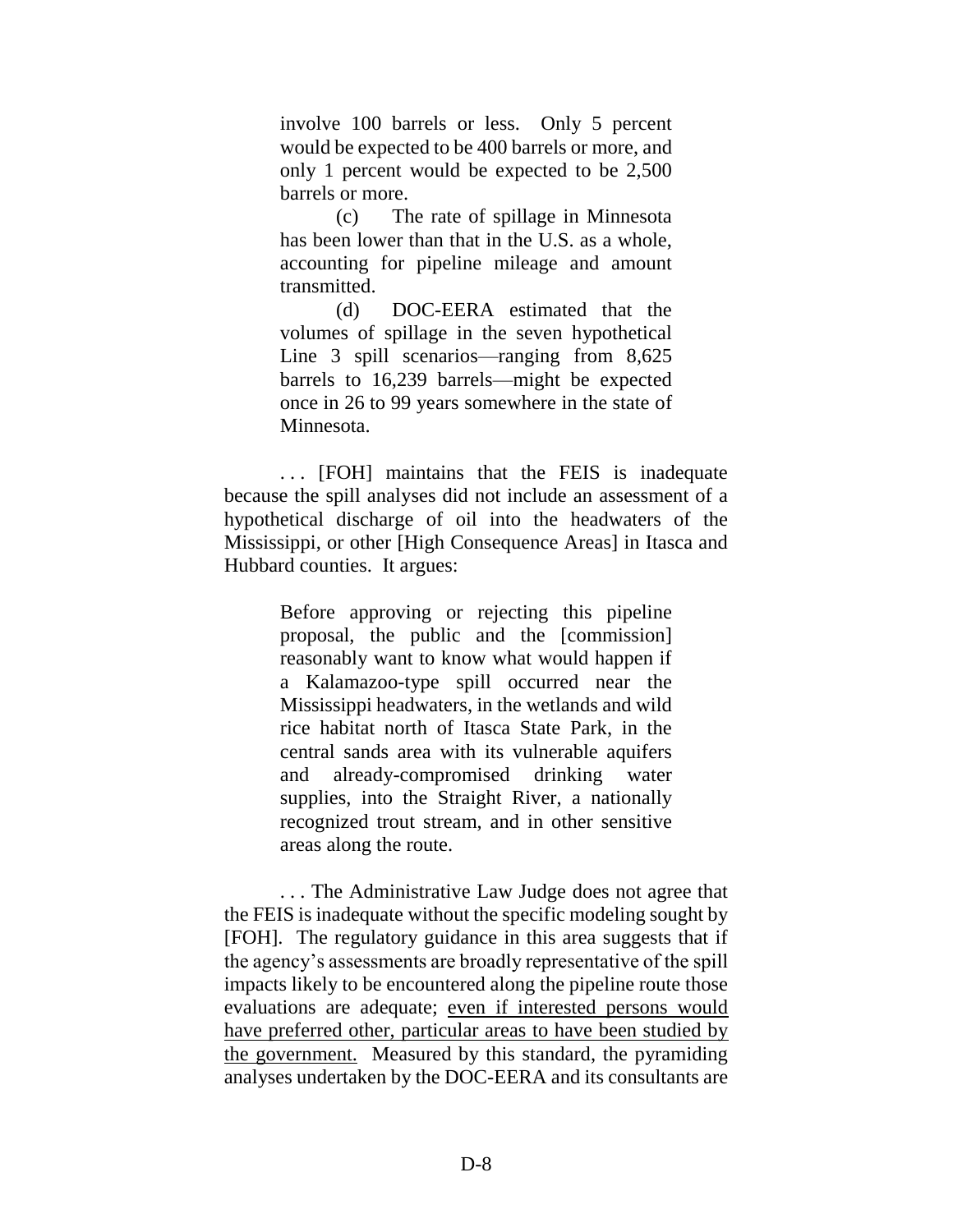adequate to inform the [c]ommission of the potential impacts from an accidental discharge of crude oil.

(Emphasis added.)

Specifically, the FEIS devotes significant attention to analyzing the potential resource impacts of a spill at locations along the Applicant's Preferred Route (APR) and alternatives. Section 10.3.4 explains:

> The representative sites were selected to favor circumstances that would tend to exacerbate potential impacts and effects of the hypothetical spills along the Line 3 pipeline. In all likelihood, a spill of equivalent volume as the hypothetical scenarios that occurred at another location and time would have an outcome that would be of lesser consequences, or, at most similar consequences to one of the representative scenarios.

Section 10.4.2 of the FEIS discusses resources subject to exposure for the APR and

alternatives. The FEIS states that, "For this analysis, ROIs [regions of interest] for potential releases were identified . . . to reflect the potential extent of a large-volume incident that could occur *at any point along each route*." (Emphasis added.) Thus, although the FEIS does not model the expected spread of a spill at all locations, it does assess the resources that potentially would be impacted by a spill along the entire APR and alternatives. This discussion encompasses the Lake Superior watershed because the Superior terminal is the endpoint for existing Line 3 and all but one of the alternatives.

Additionally, during the commission hearing, there was discussion about why Lake Superior was not modeled. When asked by a commissioner why the modeling did not include the Lake Superior watershed as one of the representative sites, a representative for DOC-EERA, which drafted the FEIS, explained that the interagency team chose those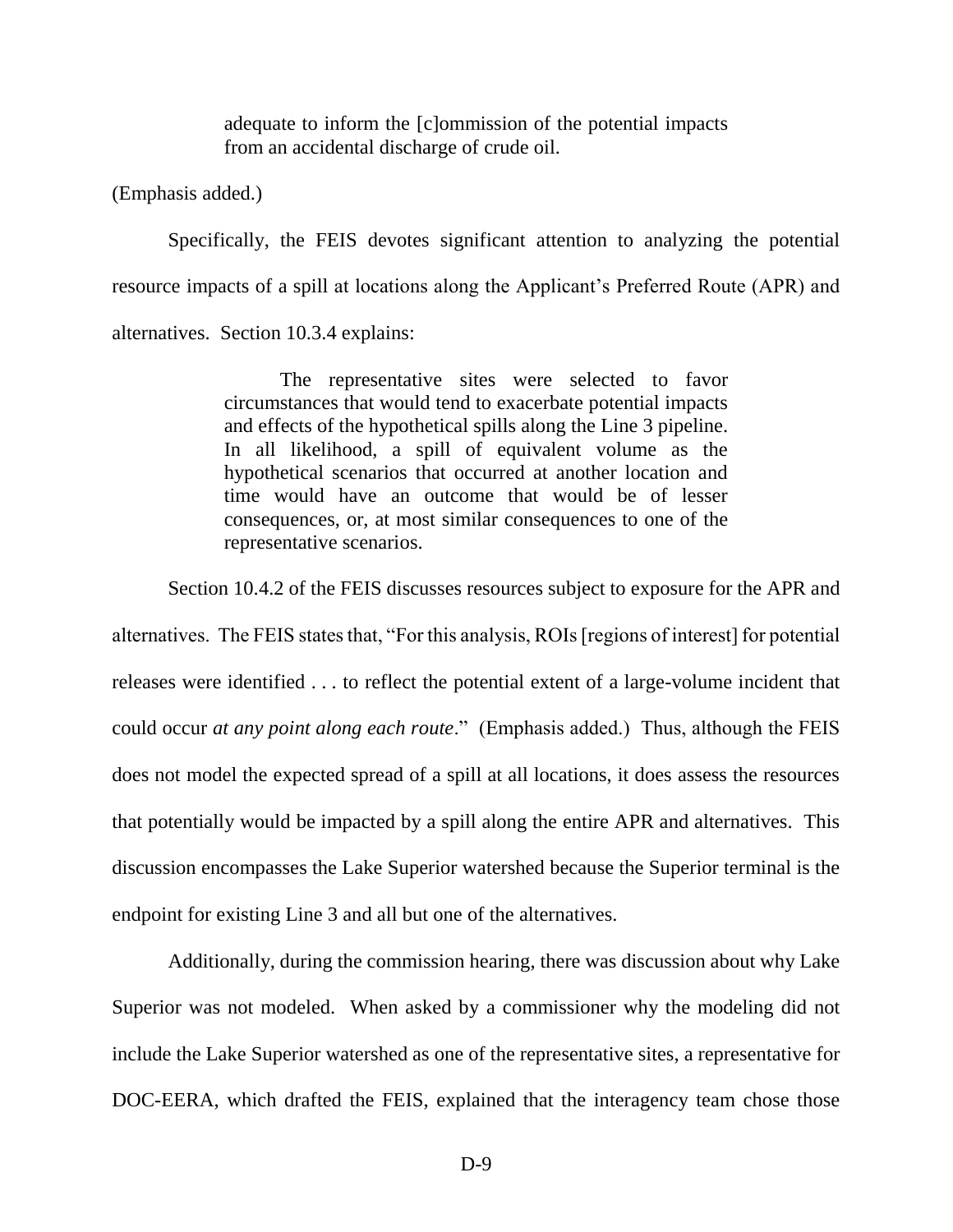seven sites to get a "full range of different kinds of conditions." These seven sites were selected to encompass "things like stream morphology and eco region and flow" so that they could be "vignettes" for what a spill may look like at other locations including Lake Superior. DOC-EERA also explained that conducting a model in Duluth would not provide much information "in terms of informing a decision about what the commission can effect" or how the decision would "change the risk profile" because of the six pipelines that currently cross there. Although this explanation did not appear in the FEIS, it is in the record, which we must review in its entirety. *See* Minn. Stat. § 14.69(e) (requiring review of "the entire record as submitted"); *see also Reserve Mining Co.*, 256 N.W.2d at 824 (noting the function of an appellate court is "to make an independent examination of an administrative agency's record and decision"); *Builders Ass'n of Twin Cities*, 872 N.W.2d at 268 (stating that under the arbitrary and capricious standard, "appellate courts make a searching and careful inquiry of the record to ensure that the agency action has a rational basis" (quotation omitted)).

Furthermore, the majority even concluded that the commission's decision to approve the representative-model approach employed in the FEIS—opposed to a sitespecific approach—was reasonable. Specifically, in section II.B., the majority concluded that it was reasonable for the FEIS to focus "on analyzing the potential resource impacts of a spill *at all locations along the APR and alternatives*", "[r]ather than attempting to predict the consequences of an oil spill at a particular location" because "the impact of any particular spill will depend on multiple variables, many of which are subject to chance." (Emphasis added.) Nevertheless, in section II.A., the majority still concluded that the FEIS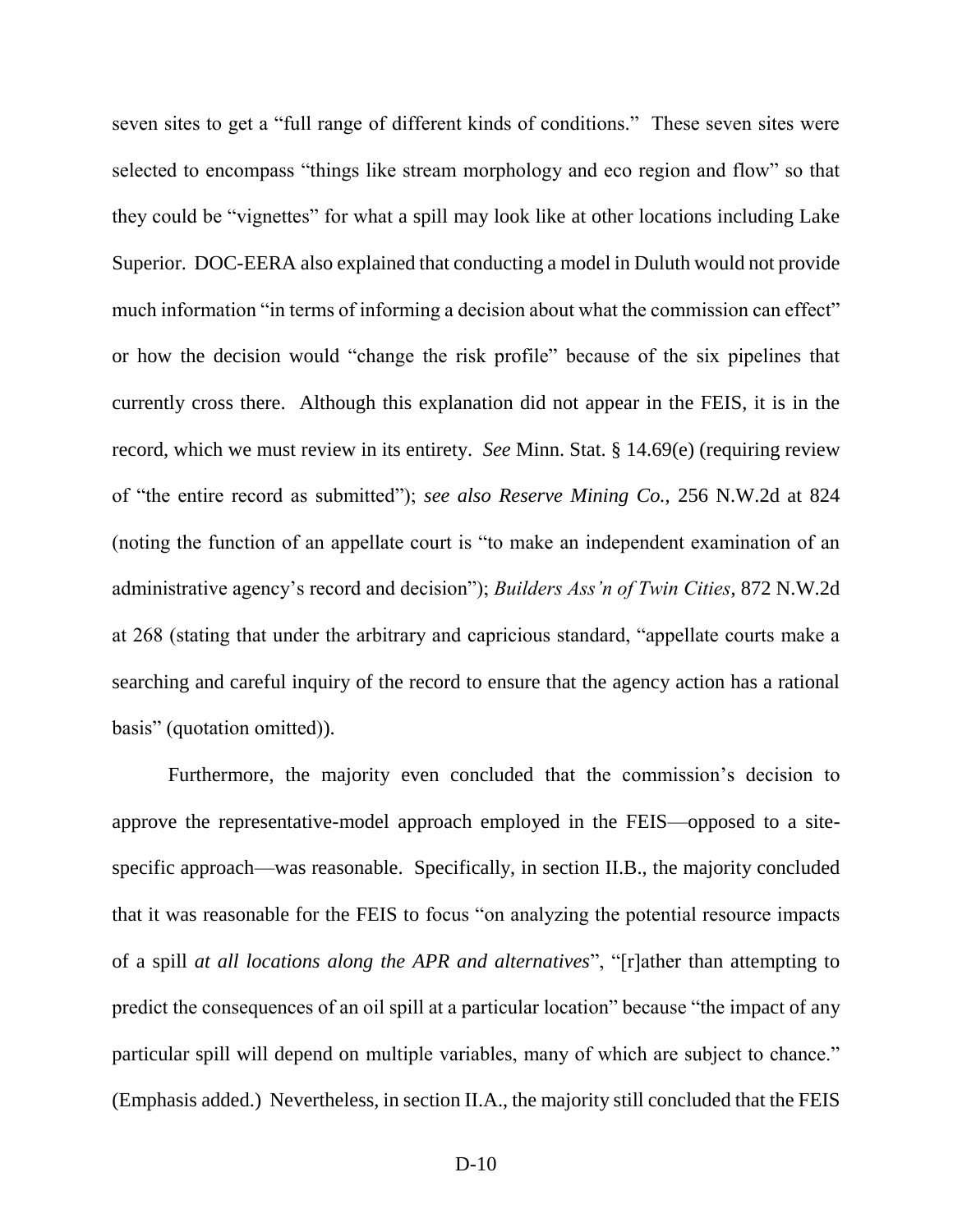needed to "address[] the impact of an oil spill *on the Lake Superior watershed*" because the scoping document committed the EIS to "consider potential impacts to the Lake Superior watershed." (Emphasis added.) I am at a loss to understand this distinction.

But as the majority concedes, the modeling approach used in the FEIS considered the impact of a spill at all locations along the APR and alternatives, and the Lake Superior watershed *is* a location along the APR. And yet still the majority holds it was arbitrary and capricious for the commission to approve the FEIS because it does not specifically analyze issues raised in scoping and does not respond to comments received. But Minn. R. 4410.2800 does not state that issues must be addressed "specifically" and the FEIS did address the concerns about the Lake Superior watershed. The FEIS simply addressed it in a manner different from how HTE wanted. But as an appellate court, we cannot substitute our own judgment for the judgment of the DOC-EERA, DNR, MPCA, the experts tasked with drafting the FEIS, and finally the commission when that judgment is reasonable and supported by the record. This is not was our standard of review dictates.

I also have concerns that our decision today will have the further unintended consequence of delaying the replacement of Line 3, which could pose a serious threat to our environment including Lake Superior. Existing Line 3 has been in operation since the 1960s, has suffered a high amount of corrosion and long-seam cracking, and must be replaced under a consent decree between Enbridge and the Environmental Protection Agency and Coast Guard.

In conclusion, by according substantial deference to the commission's decision as required by precedent, I would affirm the commission's decision that the FEIS is adequate